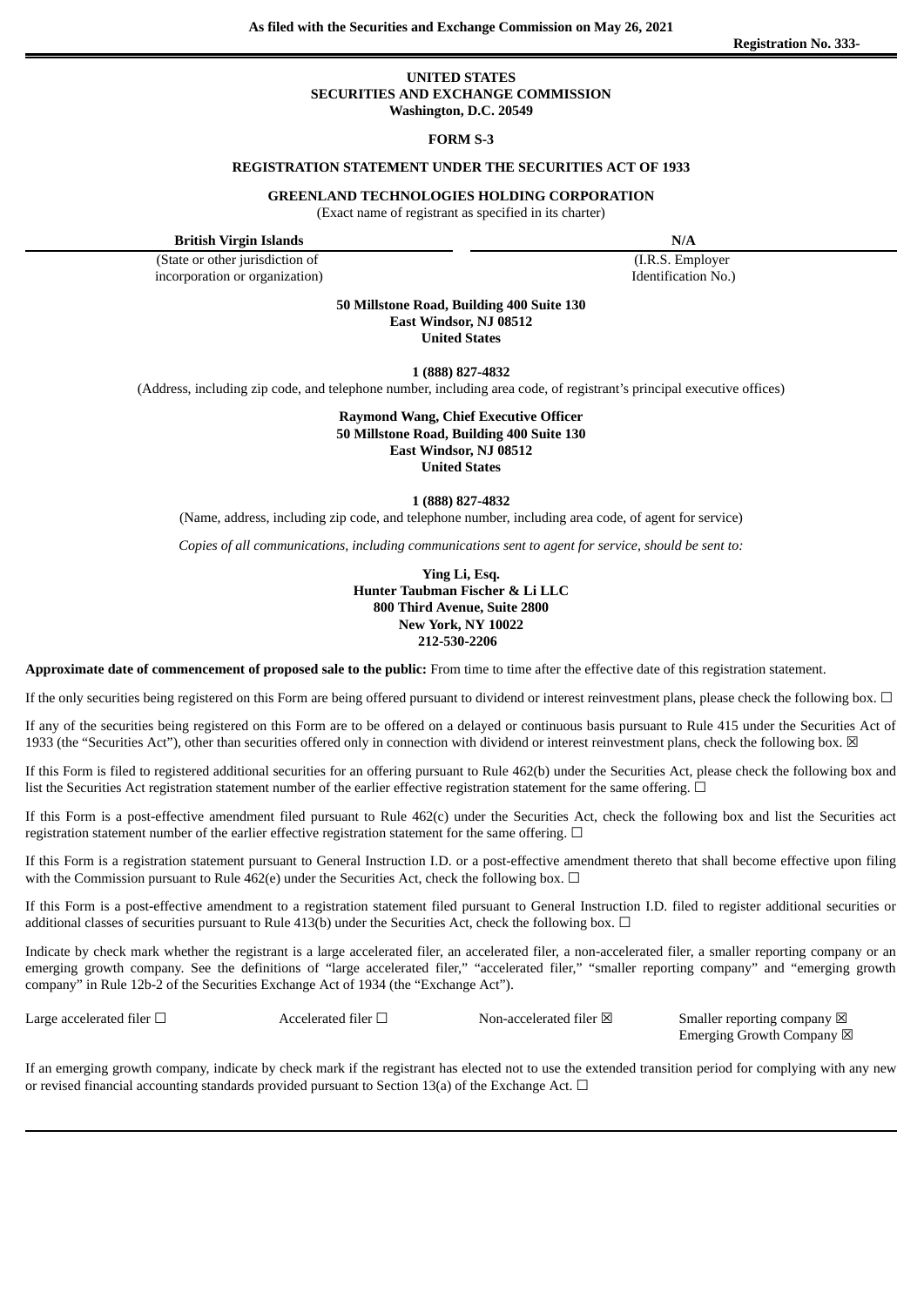### **CALCULATION OF REGISTRATION FEE**

| Title of Each Class of Securities to be Registered<br><b>Primary Offering</b> | <b>Amount</b><br>to be<br>Registered (1) | <b>Proposed</b><br><b>Maximum</b><br><b>Offering Price</b><br><b>Per Share</b> | <b>Proposed</b><br><b>Maximum</b><br>Aggregate<br><b>Offering Price</b> | Amount of<br><b>Registration</b><br>Fee |
|-------------------------------------------------------------------------------|------------------------------------------|--------------------------------------------------------------------------------|-------------------------------------------------------------------------|-----------------------------------------|
| Ordinary Shares, no par value per share (2)                                   | (3)                                      | (4)                                                                            |                                                                         |                                         |
| Preferred shares (2)                                                          | (3)                                      | (4)                                                                            |                                                                         |                                         |
| Debt securities (2)                                                           | (3)                                      | (4)                                                                            |                                                                         |                                         |
| Warrants (2)                                                                  | (3)                                      | $\left( 4\right)$                                                              |                                                                         |                                         |
| Rights $(2)$                                                                  | (3)                                      | (4)                                                                            |                                                                         |                                         |
| Units $(2)$                                                                   | (3)                                      | (4)                                                                            |                                                                         |                                         |
| Total for Primary Offering (5)                                                |                                          |                                                                                | 150,000,000<br>\$                                                       | 16,365<br>\$                            |
| <b>Secondary Offering by Selling Securityholders</b>                          |                                          |                                                                                |                                                                         |                                         |
| Ordinary Shares, no par value per share                                       | $650,200(6)$ \$                          | 7.84 $(7)$ \$                                                                  | $5,097,568(7)$ \$                                                       | 556.14                                  |
| <b>Total for Secondary Offering</b>                                           | $650,200(6)$ \$                          |                                                                                | S<br>5,097,568                                                          | 556.14                                  |
| <b>Total</b>                                                                  |                                          |                                                                                | 155,097,568                                                             | 16,921.14                               |

- (1) In accordance with Rule 416 under the Securities Act, as amended, this registration statement shall be deemed to cover any additional shares to be offered or issued from stock splits, stock dividends or similar transactions with respect to the shares being registered.
- (2) With respect to the securities issuable in the primary offering, the securities being registered consist of an indeterminate aggregate principal amount and number of securities of each identified class of securities up to a proposed aggregate offering price of \$150,000,000, which may be offered by the registrant from time to time in unspecified numbers and at indeterminate prices, and as may be issued upon conversion, redemption, repurchase, exchange, or exercise of any securities registered hereunder, including under any applicable anti-dilution provisions. Except as provided in Rule 426(b) under the Securities Act of 1933, as amended (the "Securities Act"), in no event will the aggregate offering price of all types of securities issued by the registrant pursuant to this registration statement exceed \$150,000,000.
- (3) Not required to be included in accordance with General Instruction II.D. of Form S-3 under the Securities Act.
- (4) The proposed maximum offering price per security and the proposed maximum aggregate offering price per class of security will be determined from time to time by the registrant in connection with the issuance by the registrant of the securities registered hereunder and is not specified as to each class of security pursuant to General Instruction II.D. of Form S-3 under the Securities Act.
- (5) Calculated pursuant to Rule 457(o) under the Securities Act.
- (6) Consists of up to 650,200 ordinary shares, no par value per share, registered hereby that may be sold from time to time pursuant to this registration statement by the selling securityholders named herein.
- (7) Estimated for the sole purpose of computing the registration fee in accordance with Rule 457(c) under the Securities Act for the ordinary shares for resale by the selling securityholders and not previously registered under the Securities Act. The price per share and aggregate offering price are based on the average of the high and low prices of the registrant's ordinary shares on May 25, 2021, as reported on the Nasdaq Capital Market.

The registrant hereby amends this registration statement on such date or dates as may be necessary to delay its effective date until the registrant shall file a further amendment which specifically states that this registration statement shall thereafter become effective in accordance with Section 8(a) of the Securities Act of 1933 or until the registration statement shall become effective on such date as the Commission acting pursuant **to said Section 8(a), may determine.**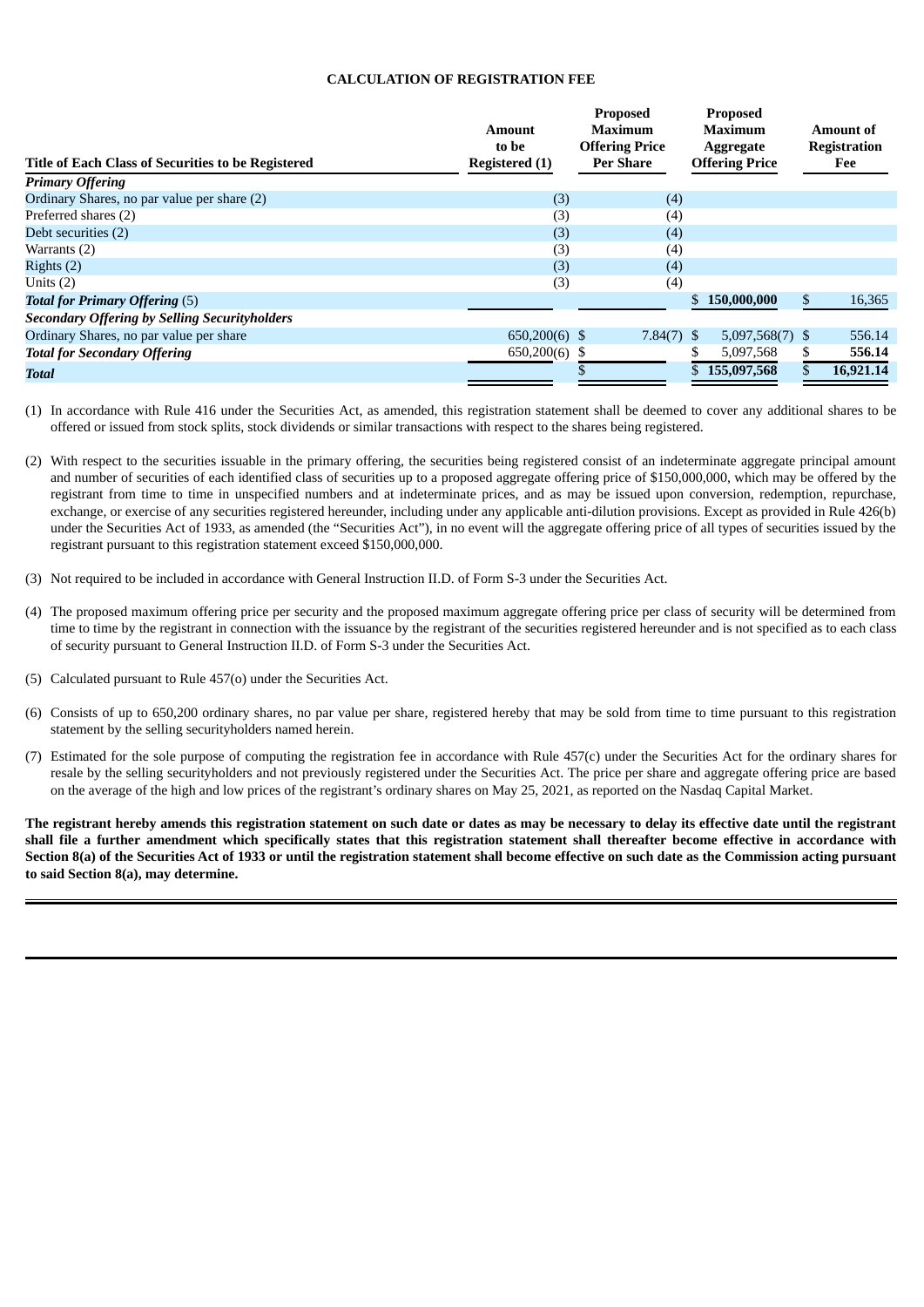## **EXPLANATORY NOTE**

This registration statement on Form S-3 of Greenland Technologies Holding Corporation (the "Company"), a company limited by shares organized under the laws of the British Virgin Islands, contains a prospectus to be used in connection with the public offering of up to \$150,000,000 of our ordinary shares, no par value per share, preferred shares, debt securities, warrants to purchase other securities, rights, and units consisting of any combination of these securities in one or more offerings (the "Public Offering Prospectus"). In addition, the Company is registering the resale of up to 650,200 of its ordinary shares, no par value per share, by certain selling securityholders set forth herein, and this registration statement contains a second prospectus to cover the ordinary shares for resale (the "Resale Prospectus").

The Public Offering Prospectus and the Resale Prospectus are substantively identical, except for the following principal points:

- they contain different front and back covers (including Table of Contents);
- they contain different Offering sections in the Prospectus Summary;
- they contain different Use of Proceeds sections;
- an About The Secondary Offering section is included in the Resale Prospectus;
- a Selling Securityholders section is included in the Resale Prospectus; and
- they contain different Plan of Distribution sections.

The Company has included in this registration statement the Resale Prospectus with alternate pages reflecting the foregoing differences.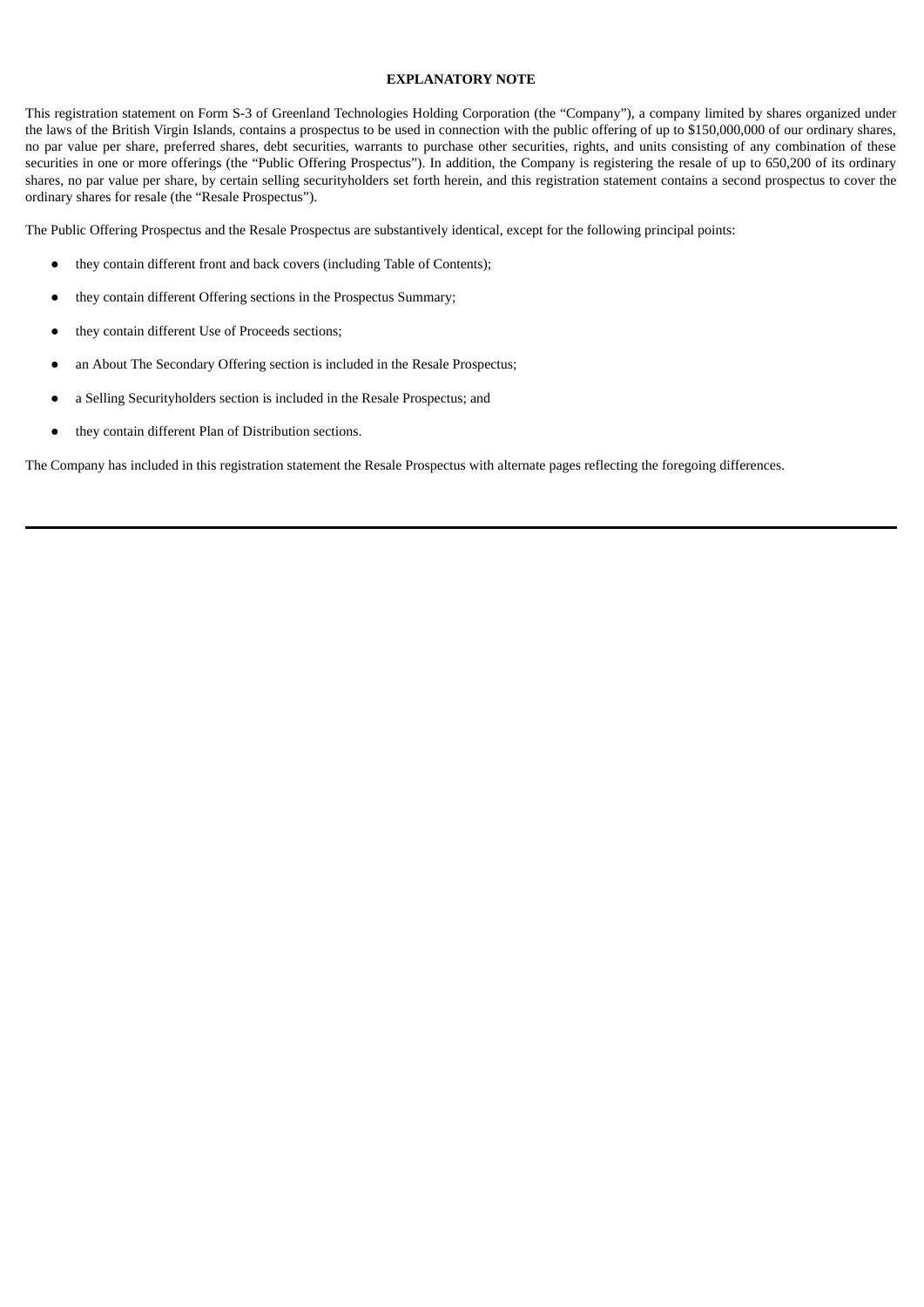The information contained in this prospectus is not complete and may be changed. We may not sell these securities until the registration statement filed with the Securities and Exchange Commission is effective. This prospectus is not an offer to sell these securities and it is not soliciting an offer **to buy these securities in any jurisdiction where the offer or sale is not permitted.**

**SUBJECT TO COMPLETION, DATED MAY 26, 2021**



## **GREENLAND TECHNOLOGIES HOLDING CORPORATION**

**\$150,000,000 of Ordinary Shares Preferred Shares Debt Securities Warrants Rights Units**

We may offer and sell from time to time up to an aggregate amount of \$150,000,000 of our ordinary shares, no par value per share, preferred shares, debt securities, warrants to purchase other securities, rights, and units consisting of any combination of these securities in one or more offerings, at prices and on terms described in one or more supplements to this prospectus.

Each time we sell securities, we will provide a supplement to this prospectus that contains specific information about the offering and the terms of the securities. The supplement may also add, update, or change information contained in this prospectus. We may also authorize one or more free writing prospectuses to be provided in connection with a specific offering. You should read this prospectus, any prospectus supplement, and any free writing prospectus before you invest in any of our securities.

We may sell the securities independently or together with any other securities registered hereunder to or through one or more underwriters, dealers, and agents, or directly to purchasers, or through a combination of these methods, on a continuous or delayed basis. See "Plan of Distribution." If any underwriters, dealers, or agents are involved in the sale of any of the securities, their names, and any applicable purchase price, fee, commission, or discount arrangements between or among them, will be set forth, or will be calculable from the information set forth, in the applicable prospectus supplement.

We are an "emerging growth company" as defined in the Jumpstart Our Business Startups Act, and, as such, are allowed to provide more limited disclosures than an issuer that would not so qualify. This prospectus describes the general manner in which the shares may be offered and sold. If necessary, the specific manner in which the shares may be offered and sold will be described in a supplement to this prospectus.

Our ordinary shares are listed on the Nasdaq Capital Market ("Nasdaq") under the symbols "GTEC." On May 25, 2021, the closing price of our ordinary shares was \$7.95 per share. This price will fluctuate based on the demand for our ordinary shares. Pursuant to General Instruction I.B.6 of Form S-3, in no event will we sell securities registered in a public primary offering with a value exceeding more than one-third of our public float (the market value of our ordinary shares held by our non-affiliates) in any 12-month calendar period so long as our public float remains below \$75.0 million. We have not offered any securities pursuant to General Instruction I.B.6 of Form S-3 during the prior 12-month calendar period that ends on, and includes, the date of this prospectus. As of May 26, 2021, one-third of our public float is equal to approximately \$15.92 million, which was calculated based on 3,013,878 ordinary shares held by non-affiliates as of May 26, 2021 and a per share price of US\$15.85, which was the closing price of our ordinary shares on Nasdaq on March 29, 2021.

Investing in our securities involves a high degree of risk. Before making an investment decision, please carefully review the information described under the heading "Risk Factors" beginning on page 4 of this prospectus, and other risk factors contained in any applicable prospectus **supplement and in the documents incorporated by reference into this prospectus.**

Neither the Securities and Exchange Commission ("SEC") nor any state securities commission nor any other regulatory body has approved or disapproved of these securities or passed upon the accuracy or adequacy of this prospectus. Any representation to the contrary is a criminal **offense.**

**The date of this prospectus is , 2021.**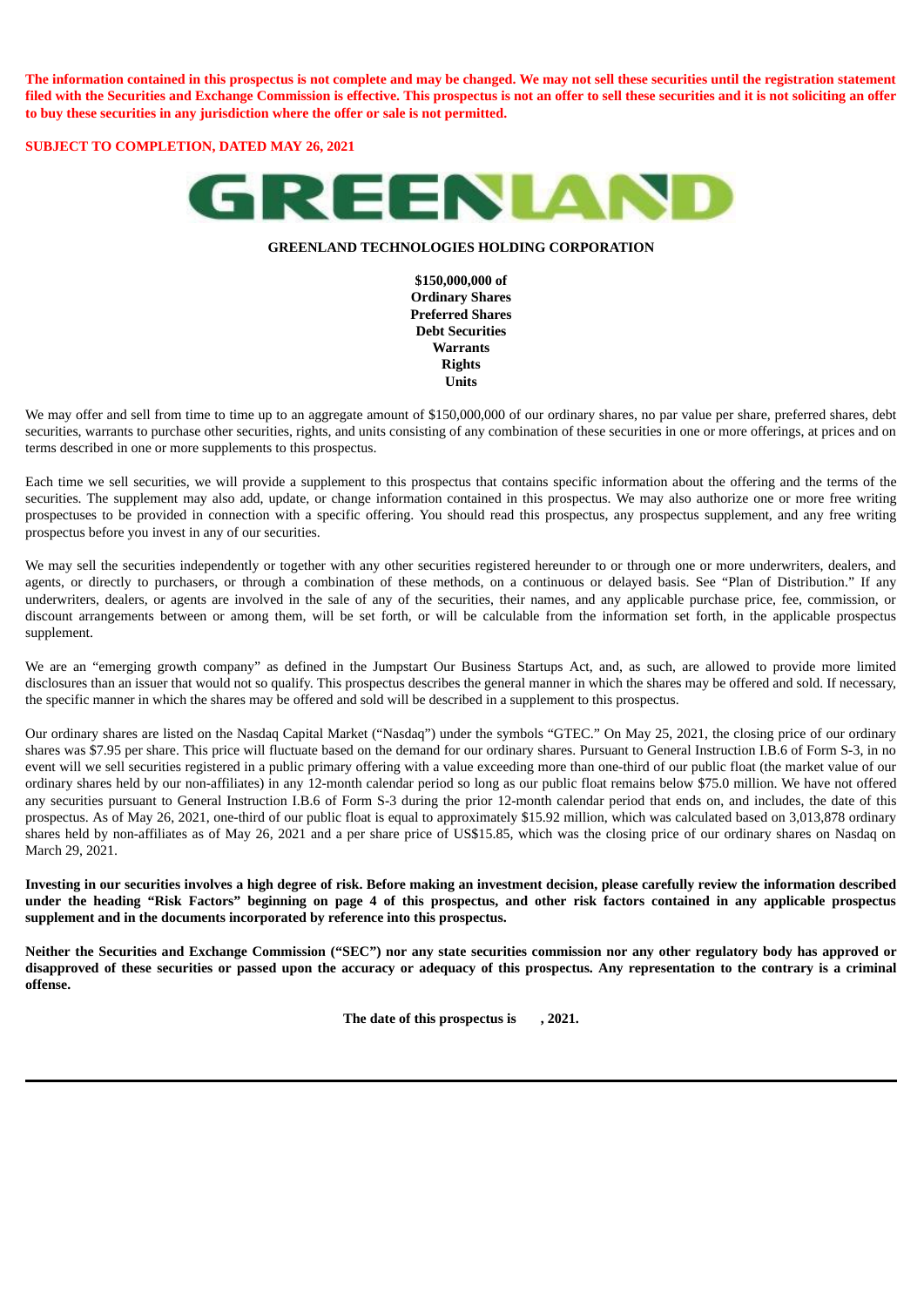# **TABLE OF CONTENTS**

|                                                                                          | Page   |
|------------------------------------------------------------------------------------------|--------|
| <b>ABOUT THIS PROSPECTUS</b>                                                             | n      |
| <b>SPECIAL NOTE REGARDING FORWARD-LOOKING STATEMENTS</b>                                 | <br>Ш  |
| <b>THE COMPANY</b>                                                                       |        |
| <b>RISK FACTORS</b>                                                                      |        |
| <b>DILUTION</b>                                                                          |        |
| <b>USE OF PROCEEDS</b>                                                                   |        |
| <b>DESCRIPTION OF SECURITIES</b>                                                         |        |
| <b>PLAN OF DISTRIBUTION</b>                                                              | 23     |
| <b>DISCLOSURE OF COMMISSION POSITION ON INDEMNIFICATION FOR SECURITIES ACT LIABILITY</b> | 26     |
| <b>LEGAL MATTERS</b>                                                                     | 26     |
| <b>EXPERTS</b>                                                                           | 26     |
| <b>WHERE YOU CAN FIND MORE INFORMATION</b>                                               | 26     |
| <b>INCORPORATION OF CERTAIN INFORMATION BY REFERENCE</b>                                 | 27     |
| <b>PART II</b>                                                                           | $II-1$ |
| <b>SIGNATURES</b>                                                                        | $II-4$ |
|                                                                                          |        |

# i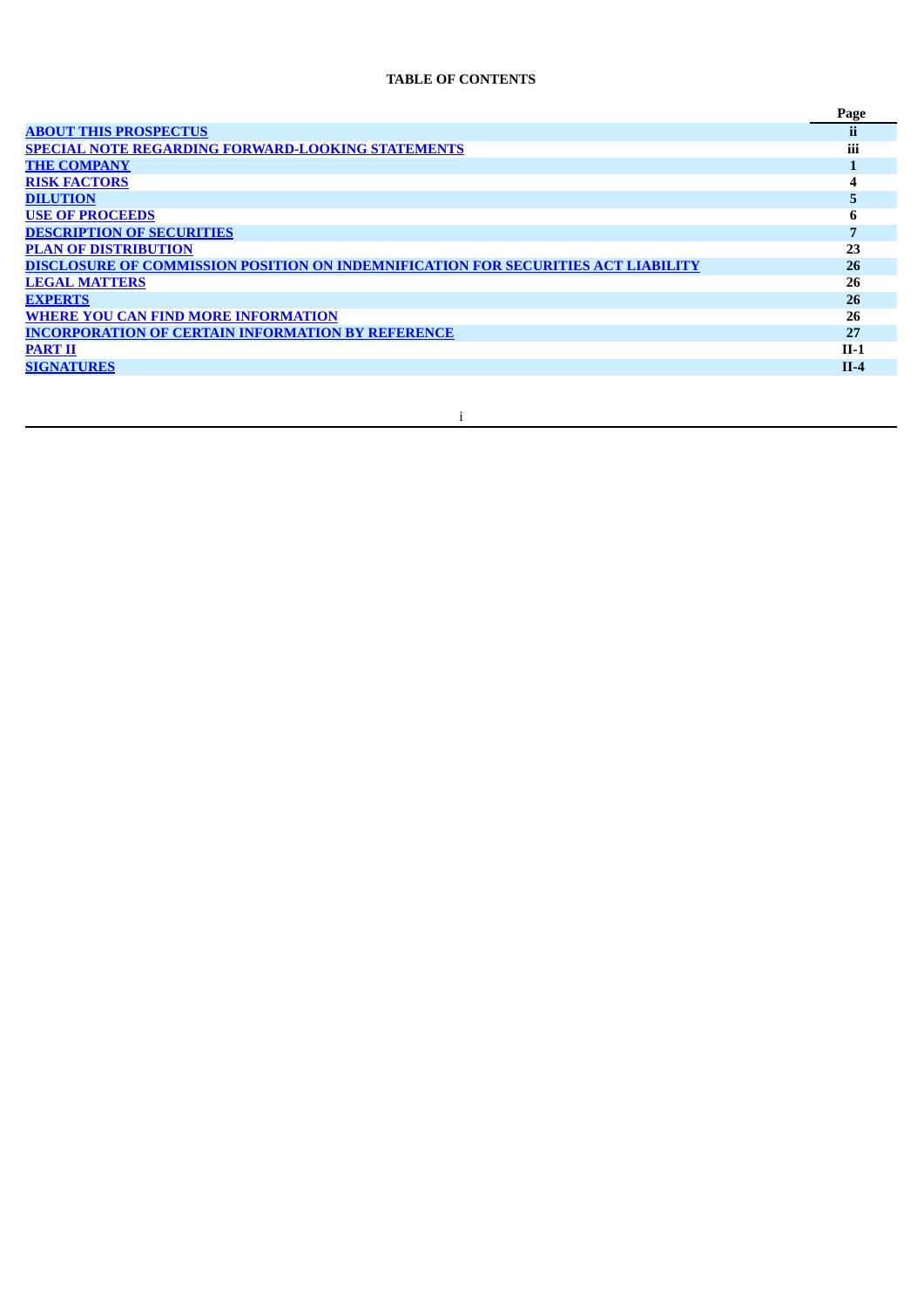### **ABOUT THIS PROSPECTUS**

<span id="page-5-0"></span>This prospectus is part of a registration statement that we filed with the SEC, utilizing a "shelf" registration process. Under this shelf registration process, we may offer from time to time up to \$150,000,000 in the aggregate of our ordinary shares, preferred shares, debt securities, warrants, rights, and units, in one or more offerings. In this prospectus, references to the term "securities" refers collectively to our ordinary shares, preferred shares, debt securities, warrants, rights, and units. The securities offered under this prospectus may be offered separately, together, or in separate series, and in amounts, at prices, and on terms to be determined at the time of sale.

This prospectus provides you with a general description of the securities we may offer. Each time we sell securities under this shelf registration, we will provide a prospectus supplement that will contain certain specific information about the terms of that offering, including a description of any risks related to the offering, if those terms and risks are not described in this prospectus. A prospectus supplement may also add, update, or change information contained in this prospectus. If there is any inconsistency between the information in this prospectus and the applicable prospectus supplement, you should rely on the information in the prospectus supplement. The registration statement we filed with the SEC includes exhibits that provide more details on the matters discussed in this prospectus. You should read this prospectus and the related exhibits filed with the SEC and the accompanying prospectus supplement together with additional information described under the headings "Incorporation of Documents by Reference" before investing in any of the securities offered.

The information in this prospectus is accurate as of the date on the front cover. Information incorporated by reference into this prospectus is accurate as of the date of the document from which the information is incorporated. You should not assume that the information contained in this prospectus is accurate as of any other date. Neither the delivery of this prospectus nor any distribution of securities pursuant to this prospectus shall, under any circumstances, create any implication that there has been no change in the information set forth or incorporated by reference into this prospectus or in our affairs since the date of this prospectus. Our business, financial condition, results of operations and prospects may have changed since such date.

You should rely only on the information provided or incorporated by reference in this prospectus. We have not authorized anyone to provide you with additional or different information. This document may only be used where it is legal to sell these securities. This prospectus, any prospectus supplement or amendments thereto do not constitute an offer to sell, or a solicitation of an offer to purchase, the securities offered by this prospectus, any prospectus supplement or amendments thereto in any jurisdiction to or from any person to whom or from whom it is unlawful to make such offer or solicitation of an offer in such jurisdiction. You should not assume that any information in this prospectus is accurate as of any date other than the date of this prospectus.

As permitted by SEC rules and regulations, the registration statement of which this prospectus forms a part includes additional information not contained in this prospectus. You may read the registration statement and the other reports we file with the SEC at its website or at its offices described below under "Where You Can Find Additional Information."

Except where the context otherwise requires or where otherwise indicated, references in this prospectus to the "Company," "Greenland," "we," "us," and "our" refer to Greenland Technologies Holding Corporation, a British Virgin Islands company, and its subsidiaries, on a consolidated basis.

ii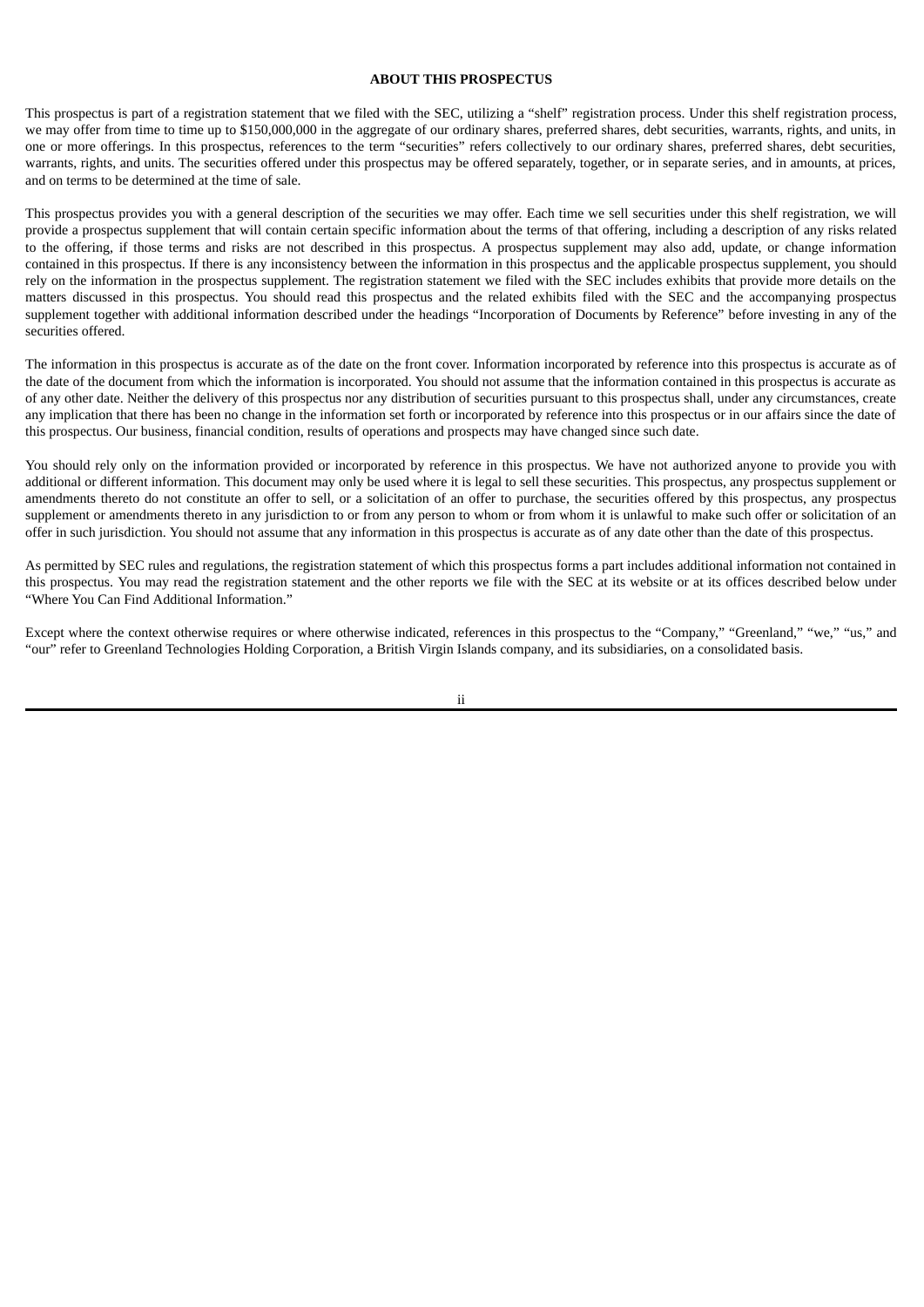## **SPECIAL NOTE REGARDING FORWARD-LOOKING STATEMENTS**

<span id="page-6-0"></span>This prospectus, any accompanying prospectus supplement and the documents incorporated by reference may contain and refer to certain statements that are not historical facts that contain "forward-looking statements" within the meaning of Section 27A of the Securities Act of 1933, as amended (the "Securities Act"), and Section 21E of the Securities Exchange Act of 1934, as amended (the "Exchange Act"). These forward-looking statements represent our goals, beliefs, plans and expectations about our prospects for the future and other future events. Such statements involve certain risks, uncertainties and assumptions. Specifically, these forward-looking statements may include statements relating to:

- the future financial performance of the Company;
- changes in the market for Zhongchai Holding's products;
- expansion plans and opportunities; and
- other statements preceded by, followed by or that include the words "may," "can," "should," "will," "estimate," "plan," "project," "forecast," "intend," "expect," "anticipate," "believe," "seek," "target" or similar expressions.

These forward-looking statements are based on information available as of the date of this prospectus and our management's current expectations, forecasts and assumptions, and involve a number of judgments, known and unknown risks and uncertainties and other factors, many of which are outside our control. Accordingly, forward-looking statements should not be relied upon as representing Greenland's views as of any subsequent date. Greenland does not undertake any obligation to update, add or to otherwise correct any forward-looking statements contained herein to reflect events or circumstances after the date they were made, whether as a result of new information, future events, inaccuracies that become apparent after the date hereof or otherwise, except as may be required under applicable securities laws.

Although we believe that our plans, intentions, and expectations reflected in or suggested by the forward-looking statements we make in this prospectus are reasonable, we can give no assurance that these plans, intentions, or expectations will be achieved. As a result of known and unknown risks and uncertainties, our actual results or performance may be materially different from those expressed or implied by these forward-looking statements. Factors that could cause our actual performance, future results and actions to differ materially from any forward-looking statements include, but are not limited to, those discussed under the heading "Risk Factors" in any of our filings with the SEC pursuant to Sections 13(a), 13(c), 14 or 15(d) of the Exchange Act. In addition, there is uncertainty about the spread of the COVID-19 virus and the impact it may have on the Company's operations, the demand for the Company's products, global supply chains and economic activity in general. The forward-looking statements in this prospectus, the applicable prospectus supplement or any amendments thereto and the information incorporated by reference in this prospectus represent our views as of the date such statements are made. These forward-looking statements should not be relied upon as representing our views as of any date subsequent to the date such statements are made. Except as required by law, we undertake no obligation to update publicly any forward-looking statements, whether as a result of new information, future events, or otherwise.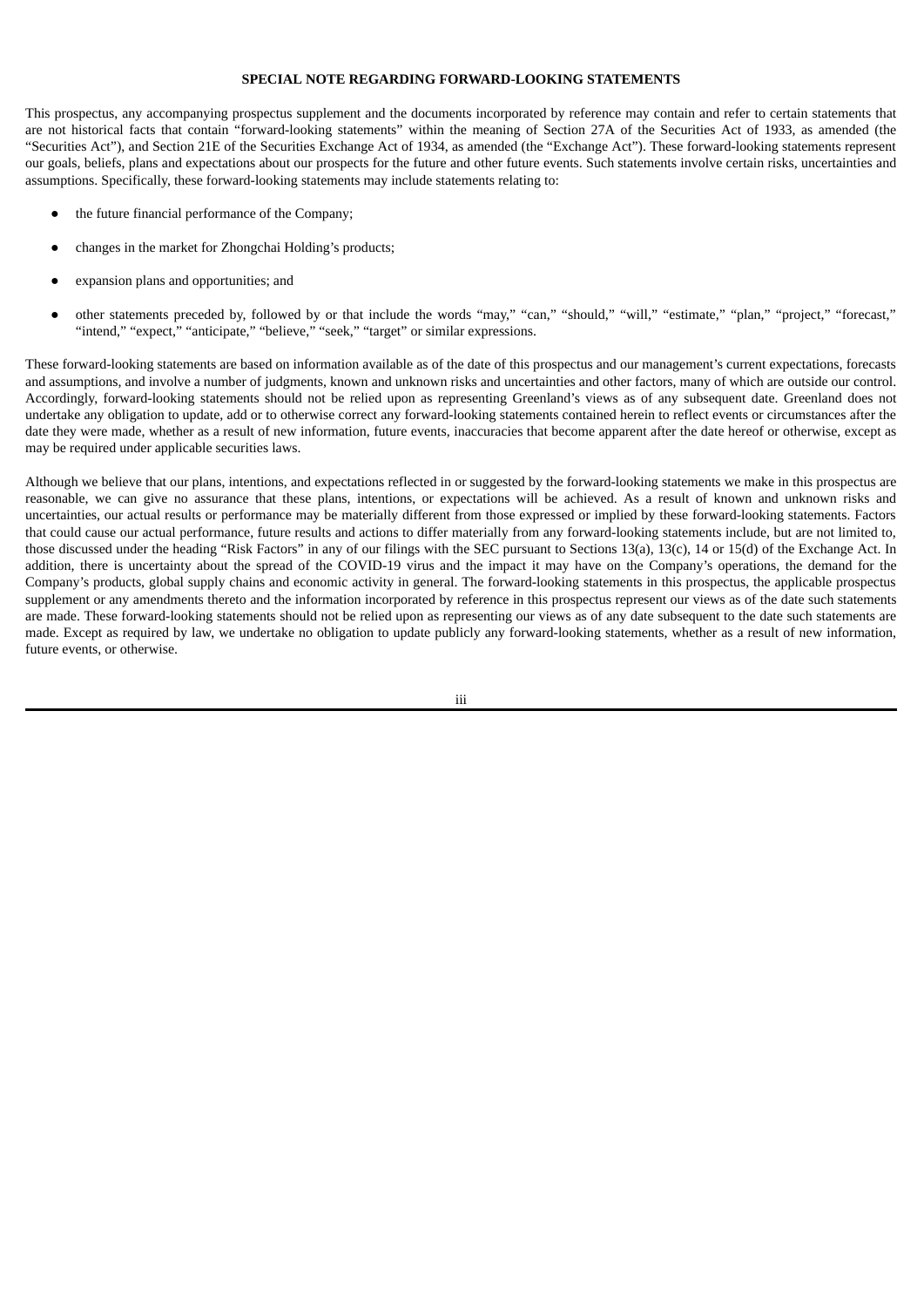## **THE COMPANY**

## <span id="page-7-0"></span>**Organization**

Greenland serves as the parent company of Zhongchai Holding (Hong Kong) Limited, a holding company formed under the laws of Hong Kong on April 23, 2009 ("Zhongchai Holding"). Zhongchai Holding, through its subsidiaries, develops and manufacture traditional transmission products for material handling machineries in China, as well as develop models for robotic cargo carriers, which are expected to be produced in the near future in China.

Greenland Technologies Corp. ("Greenland Tech") was incorporated on January 14, 2020 under the laws of the state of Delaware. Greenland Tech is a wholly-owned subsidiary of the registrant. We aim to use Green Tech as the US operation site for the Company in order to promote sales of our robotic products for the North American market in the near future.

Greenland's subsidiaries also include Zhejiang Zhongchai Machinery Co. Ltd., an operating company formed under the laws of the PRC in 2005, Hangzhou Greenland Energy Technologies Co., Ltd., formerly known as Hangzhou Greenland Robotic Co., Ltd. prior to November 6, 2020, an operating company formed under the laws of the PRC in 2019, Zhejiang Shengte Transmission Co., Ltd., an operating company formed under the laws of the PRC in 2006, and Shanghai Hengyu Enterprise Management Consulting Co., Ltd., a company formed under the laws of the PRC in 2005.

Through Zhongchai Holding and other subsidiaries, we offer transmission products, which are key components for forklift trucks used in manufacturing and logistic applications, such as factories, workshops, warehouses, fulfillment centers, shipyards and seaports. Forklifts play an important role in the logistic systems of many companies across different industries in China and globally. Generally, the industries with the largest demand for forklifts include the transportation, warehousing logistics, electrical machinery and automobile industries. Through Zhongchai Holding and other subsidiaries, we have experienced an increased demand for forklifts in the manufacturing and logistics industries in China, as our revenue increased from approximately \$52.40 million in the fiscal year of 2019 to \$66.86 million in the fiscal year of 2020. The increased revenue of approximately \$14.46 million was primarily due to the fact that demand for our products has returned to normal and continued to grow. Based on the revenues in the fiscal year ended December 31, 2020 and 2019, we believe that Greenland is one of the major developers and manufacturers of transmission products for small and medium-sized forklift trucks in China.

## **Initial Public Offering**

On July 27, 2018, Greenland consummated its initial public offering of 4,400,000 units (the "Initial Public Offering") at \$10.00 per Unit, generating gross proceeds of \$44,000,000.

Simultaneously with the closing of the Initial Public Offering, the Company consummated the sale of 282,000 Units at a price of \$10.00 per unit in a private placement to Greenland Asset Management Corporation (the "Sponsor") and Chardan Capital Markets, LLC ("Chardan"), generating gross proceeds of \$2,820,000. The company also sold to Chardan (and its designees), for \$100, an option to purchase up to 240,000 units exercisable at \$11.50 per unit (or an aggregate exercise price of \$2,760,000) commencing on consummation of the Business Combination. The unit purchase option may be exercised for cash or on a cashless basis, at the holder's option, and expires on July 24, 2023. As of December 31, 2020, there was no unit purchase option outstanding.

## **Merger with Zhongchai Holding**

On July 12, 2019, Greenland entered into a share exchange agreement (the "Share Exchange Agreement") with Zhongchai Holding, the Sponsor in the capacity thereunder as the purchaser representative, and Cenntro Holding Limited, the sole member of Zhongchai Holding ("Zhongchai Equity Holder"), whereby Greenland agreed to acquire all of the outstanding capital stock of Zhongchai Holding through a share exchange with Zhongchai Equity Holder.

On October 24, 2019, we consummated a business combination (the "Business Combination") whereby Zhongchai Holding became our wholly owned subsidiary, along with its subsidiaries.

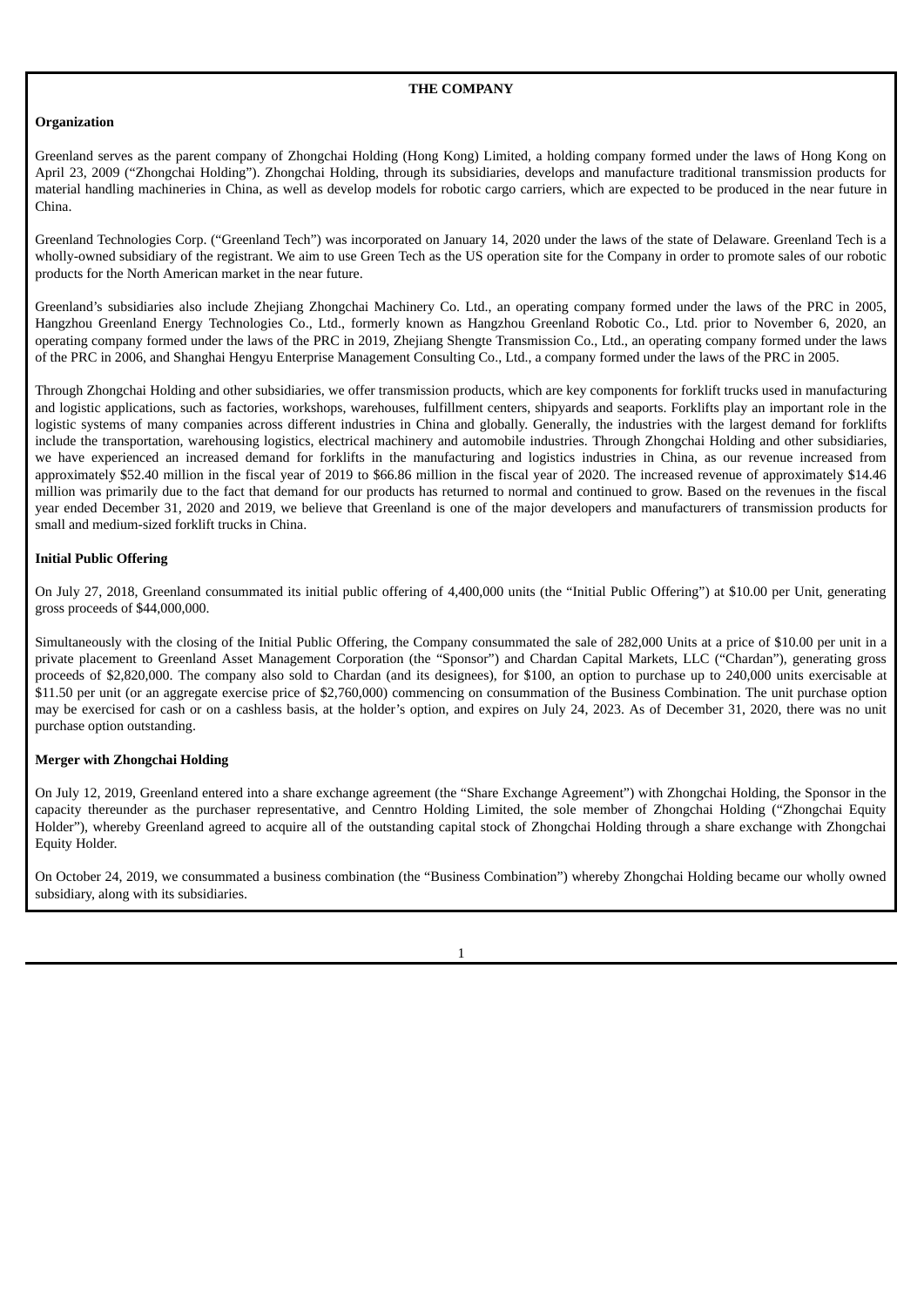Greenland was originally incorporated under the laws of British Virgin Islands on December 28, 2017 as a blank check company for the purpose of effecting a merger, capital stock exchange, asset acquisition, stock purchase, recapitalization, reorganization or similar business combination with one or more target businesses. As a result of the Business Combination, we have ceased to be a "shell company" (as such term is defined in Rule 12b-2 under the Securities Exchange Act of 1934, as amended) and continued the existing business operations of Zhongchai Holding as a publicly traded company under the name "Greenland Technologies Holding Corporation."

## **Products**

Greenland provides transmission systems and integrated powertrains for material handling machineries, particularly for electric forklift trucks. In order to expand and diversify existing product offerings, Greenland recently entered into the electric industry vehicles market by designing and developing electric industry vehicles.

## *Transmission products for material handling machineries*

## *Transmission Systems.*

For 15 years, Greenland, along with its subsidiaries, specialized in designing, developing, and manufacturing a wide range of transmission systems for material handling machineries, in particular forklift trucks. The range of the transmission systems covers from one ton to fifteen tons machineries. Most transmission systems contain auto transmission features. This feature allows for easy machine operations. In addition, Greenland provides transmission system for internal combustion powered machineries as well as for electrical powered machineries. Greenland has experienced an increasing demand for electric powered transmission systems. These transmission systems are key components for material handling machinery assembly. To meet this increasing demand, Greenland is able to providing these transmission systems to major forklift truck original equipment manufacturers ("OEMs") as well as certain global branded manufacturers.

## *Integrated Powertrain.*

Greenland has newly designed and developed unique powertrains, which integrates electric motor, speed reduction gearbox, and driving axles into a combined integral module, in order to meet a growing demand for advanced electric forklift trucks. This integrated powertrain will enable the OEMs to significantly shorten design cycle, improve machinery efficiency, and simplify manufacturing process. There is a new trend that OEMs would rather use an integrated powertrain than separate electric motor, speed reduction gearbox, and driving axles, particularly in electric forklift trucks. Currently, Greenland makes two tons to three and a half-tons integrated powertrains for few electric forklift truck OEMs. Greenland is in the process to add more integrated powertrain products for electric forklift truck OEMs with different sizes.

## *Electric Industrial Vehicles (to be launched in third or fourth quarter 2021)*

There is an increasing demand for electric industrial vehicles where sustainable energies are used in order to reduce air pollutions and lower carbon monoxide emissions. Greenland plans to enter into the electric industrial vehicles market by utilizing its existing technologies, know-hows, supply chains, and market access. Greenland's teams have been developing a 1.8 tons electric loader vehicle (GEL1800) and Greenland plans to setup an assembly facility on the east coast of the United States for final assembly of this newly developed electric vehicle. GEL1800 will be our first electric industry vehicle product and we expect it to be available in the third or fourth quarter of 2021. Other models, such as models with loading capacity of one and a half tons or five tons are currently under development. Greenland will co-operate with global parts suppliers to utilize their matured supply chain, which will enable it to shorten its development cycle and make quicker market entrance.

## **Corporate Information**

We are a British Virgin Islands company limited by shares and our corporate headquarters are located at 50 Millstone Road, Building 400 Suite 130, East Windsor, NJ, United States 08512. Our telephone number is 1 (888) 827-4832. Our registered office in the British Virgin Islands is located at Craigmuir Chambers, Road Town, Tortola, VG 1110 British Virgin Islands. We maintain a corporate website at http://www.gtecrobotic.com/#/home. The information contained in, or accessible from, our website or any other website does not constitute a part of this prospectus. Our ordinary shares are listed on the Nasdaq Capital Market under the symbol "GTEC."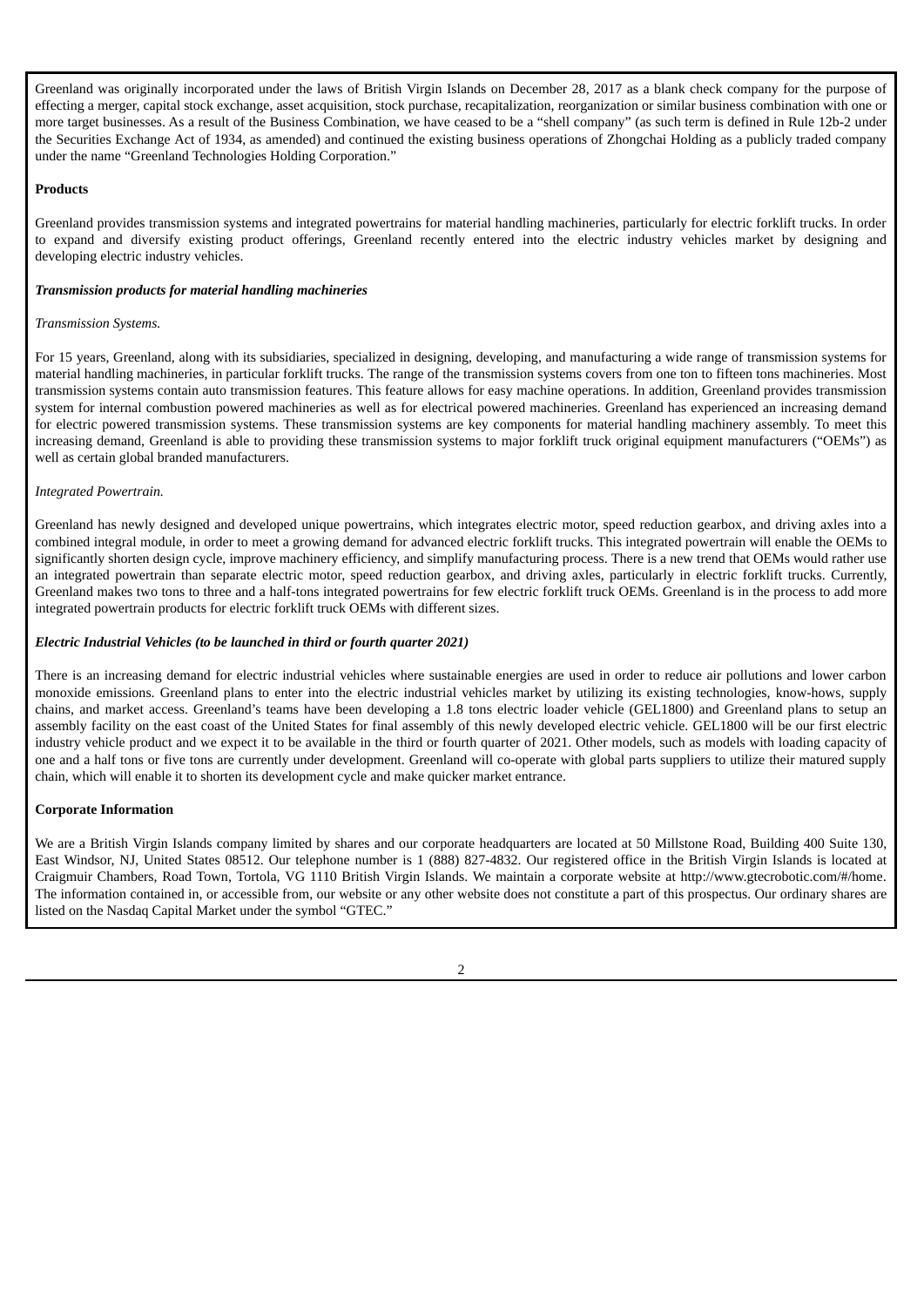## **Implications of Being an Emerging Growth Company**

We qualify as an emerging growth company as that term is used in the Jumpstart Our Business Startups Act (the "JOBS Act"). An emerging growth company may take advantage of specified reduced reporting and other burdens that are otherwise applicable generally to public companies. These provisions include being permitted to:

- have only two years of audited financial statements and only two years of related Management's Discussion and Analysis;
- omit the auditor attestation of our internal control over financial reporting under Section 404 of the Sarbanes-Oxley Act of 2002; and
- provide limited disclosure about our executive compensation arrangements.

We have already taken advantage of these reduced reporting burdens in this prospectus and the reports we file with the SEC, some of which are also available to us as a smaller reporting company as defined under Rule 12b-2 of the Securities Exchange Act of 1934, as amended (the "Exchange Act").

We could remain an emerging growth company until the earlier of July 2023 and the earliest of (1) the last day of the first fiscal year in which our annual gross revenues exceed \$1.07 billion, (2) the date that we become a "large accelerated filer" as defined in Rule 12b-2 under the Exchange Act, which would occur if the market value of our ordinary share that is held by non-affiliates exceeds \$700 million as of the last business day of our most recently completed second fiscal quarter, or (3) the date on which we have issued more than \$1 billion in non-convertible debt during the preceding three year period.

In addition, the JOBS Act provides that an emerging growth company can delay adopting new or revised accounting standards until such time as those standards apply to private companies.

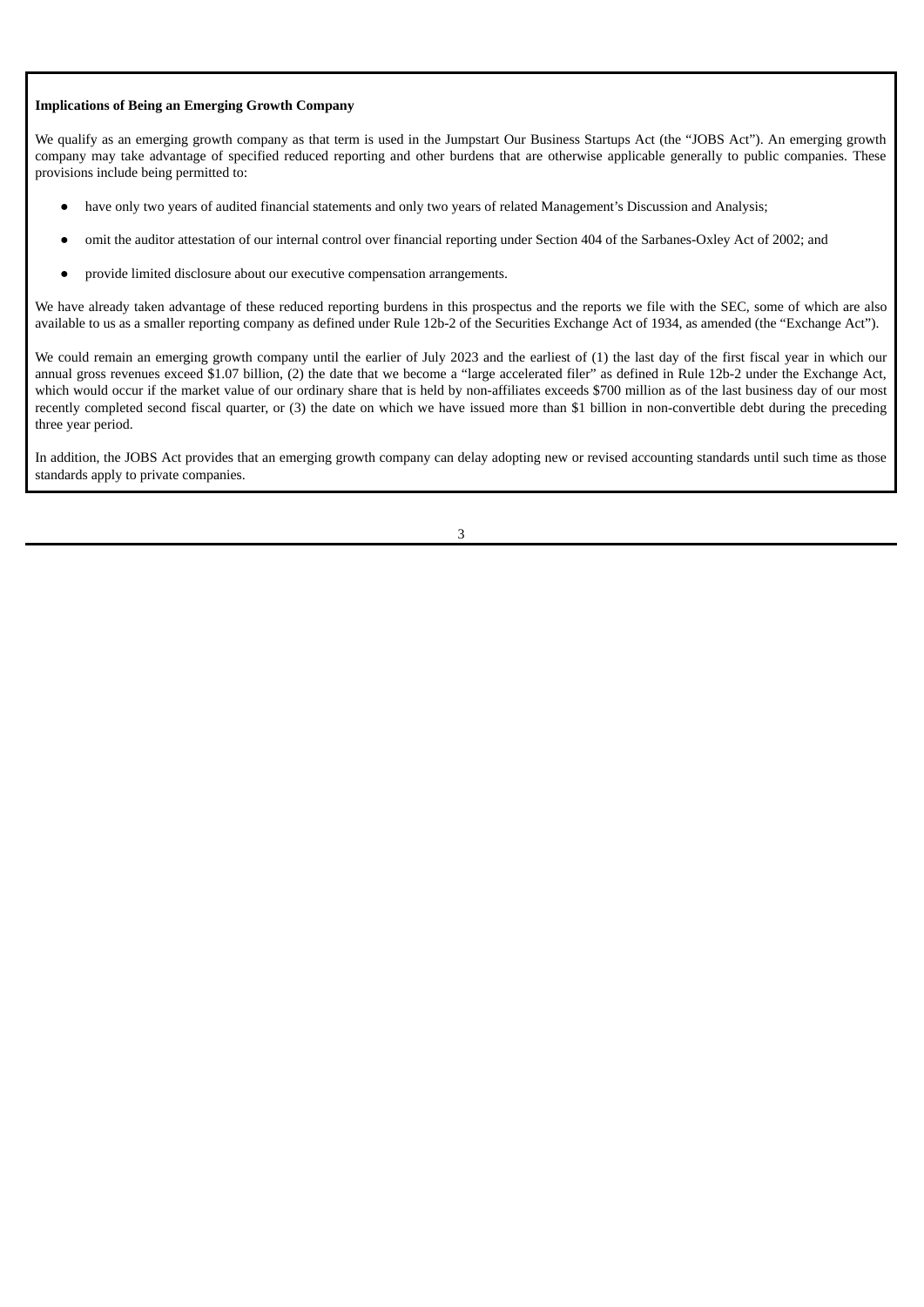## **RISK FACTORS**

<span id="page-10-0"></span>An investment in our securities involves significant risks. You should carefully consider the risk factors contained in any prospectus supplement and in our filings with the SEC, as well as all of the information contained in this prospectus and the related exhibits, any prospectus supplement or amendments thereto, the documents incorporated by reference herein or therein, and any risks described in any applicable prospectus supplement or free writing prospectus that we provide you in connection with an offering of securities pursuant to this prospectus, before you decide to invest in our securities. Our business, prospects, financial condition and results of operations may be materially and adversely affected as a result of any of such risks. The trading price of our securities could decline due to any of these risks, and you may lose all or part of your investment. Some of our statements in sections entitled "*Risk* Factors" are forward-looking statements. See "Where You Can Find More Information" and "Incorporation of Certain Information by Reference." The risks and uncertainties that we have described are not the only ones that we face. Additional risks and uncertainties not presently known to us or that we currently deem immaterial may also affect our business, prospects, financial condition and results of operations.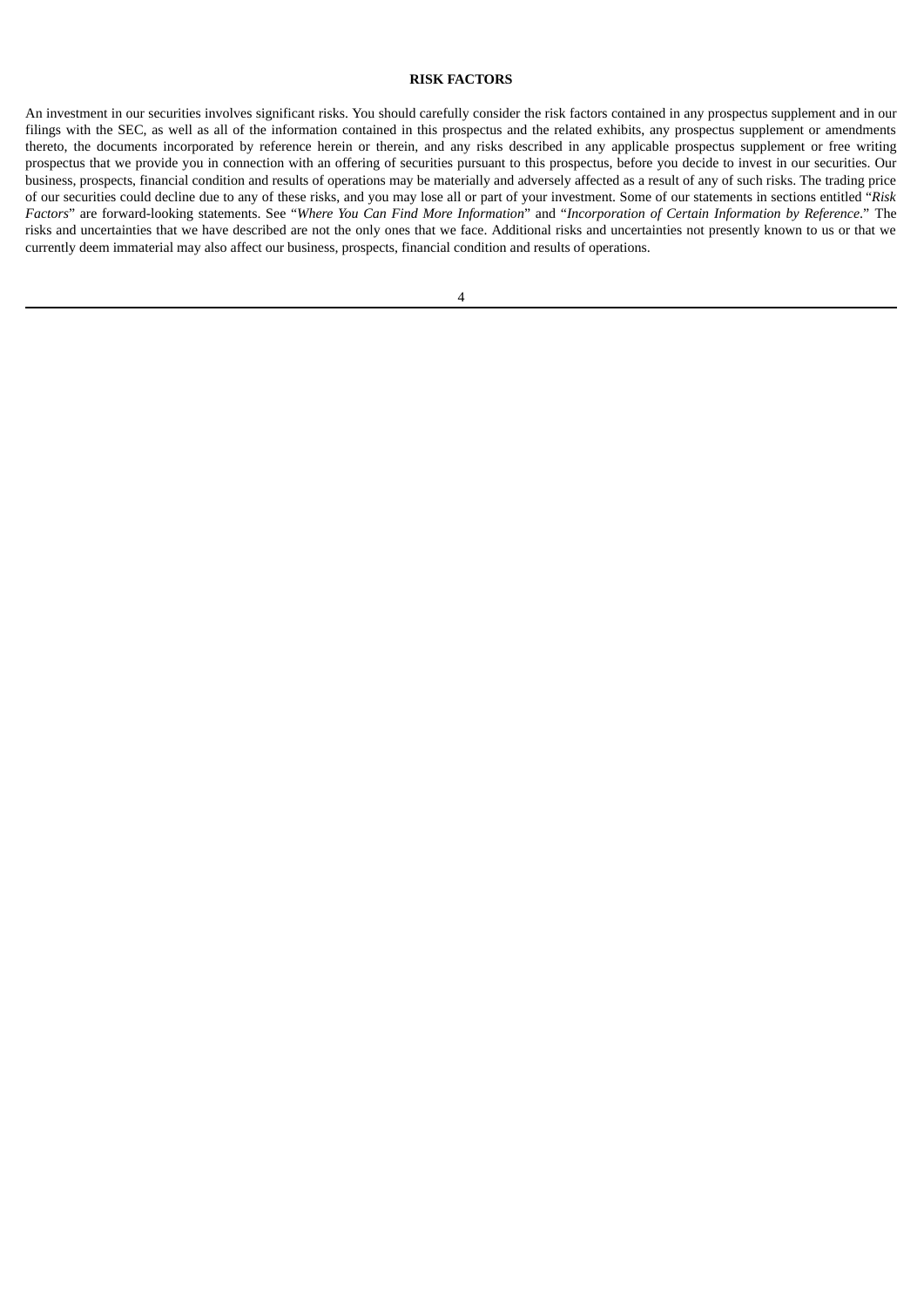## **DILUTION**

<span id="page-11-0"></span>If required, we will set forth in a prospectus supplement the following information regarding any material dilution of the equity interests of investors purchasing securities in an offering under this prospectus:

- the net tangible book value per share of our equity securities before and after the offering;
- the amount of the increase in such net tangible book value per share attributable to the cash payments made by purchasers in the offering; and
- the amount of the immediate dilution from the public offering price which will be absorbed by such purchasers.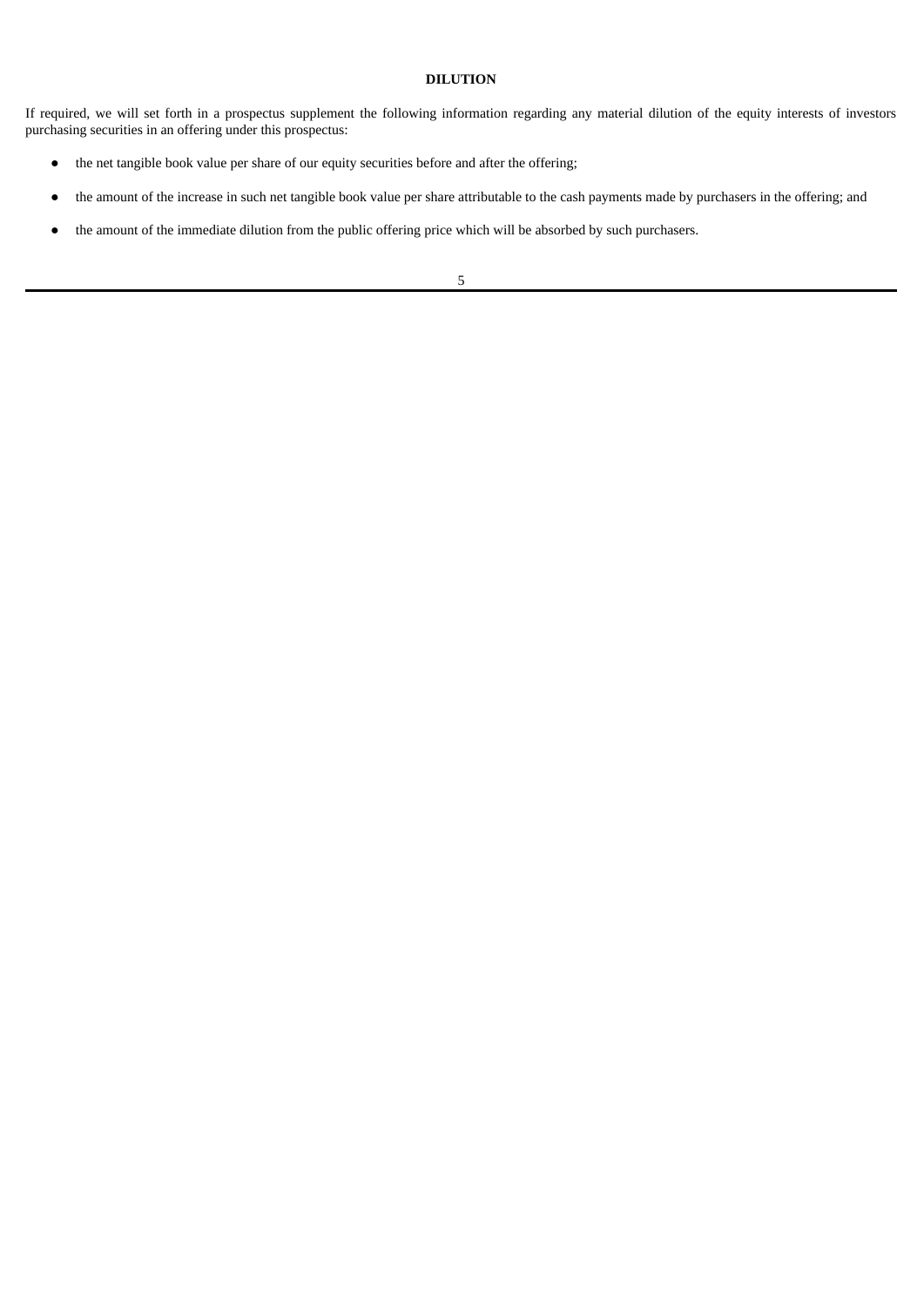## **USE OF PROCEEDS**

<span id="page-12-0"></span>Unless otherwise indicated in the applicable prospectus supplement, information incorporated by reference, or free writing prospectus, we intend to use the net proceeds from the sale of securities for working capital and other general corporate purposes. Any specific allocation of the net proceeds of an offering of securities to a specific purpose will be determined at the time of the offering and will be described in an accompanying prospectus supplement or free writing prospectus.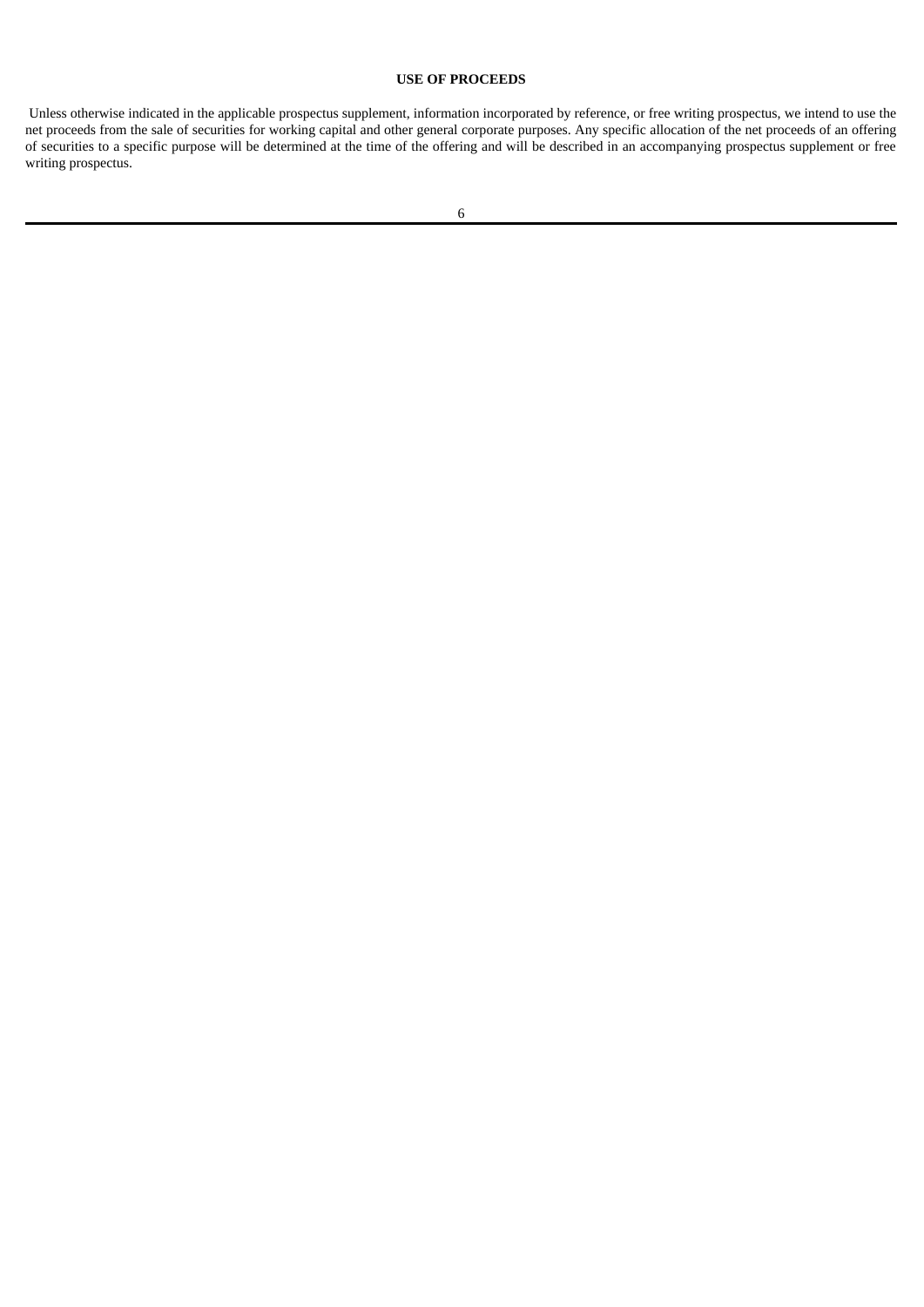## **DESCRIPTION OF SECURITIES**

<span id="page-13-0"></span>The following summary of our shares (which includes a description of securities we may offer pursuant to the registration statement of which this prospectus, as the same may be supplemented, forms a part), and our amended and restated memorandum and articles of association (our "Memorandum and Articles of Association"), does not purport to be complete and is qualified in its entirety by reference to the provisions of applicable law and to our Memorandum and Articles of Association, which are filed as exhibits to the registration statement of which this prospectus is a part.

#### **General**

We are incorporated as a British Virgin Islands company limited by shares, and our affairs are governed by our Memorandum and Articles of Association and the laws of the British Virgin Islands.

Our authorized shares consist of an unlimited number of ordinary shares, no par value per share. In addition, we may by resolution of the Board, without shareholder consent, amend our Memorandum and Articles of Association to create new classes of preferred shares and fix the rights preferences and restrictions of such shares, as the directors of the Board in their sole discretion deem fit, which shares may be issued as one or more series.

As of May 26, 2021, we had 10,513,327 ordinary shares outstanding, held of record by 13 shareholders.

The following description summarizes the most important terms of our shares. Because it is only a summary, it does not contain all the information that may be important to you. For a complete description of the matters set forth in this section, you should refer to our Memorandum and Articles of Association.

### **Ordinary Shares**

The holders of ordinary shares are entitled to one vote for each share held of record on all matters to be voted on by stockholders.

Holders of ordinary shares do not have any conversion, preemptive or other subscription rights and there will be no sinking fund provisions applicable to the ordinary shares, except that we will provide our public shareholders with the redemption rights set forth in our Memorandum and Articles of Association.

The rights, preferences and privileges of the holders of ordinary shares are subject to those of the holders of any shares of preferred stock we may issue in the future.

### Key Provisions of Our Memorandum And Articles of Association And British Virgin Islands Laws Affecting Our Ordinary Shares

The following are summaries of material terms and provisions of our Memorandum and Articles of Association and the BVI Business Companies Act 2004 (as amended), or the BVI Act, insofar as they relate to the material terms of our ordinary shares. This summary is not intended to be complete, and you should read the forms of our Memorandum and Articles of Association.

## *Voting Rights*

Under the BVI Act, the ordinary shares are deemed to be issued when the name of the shareholder is entered in our register of members. Our register of members is maintained by our transfer agent, Continental Stock Transfer & Trust Company, which will enter the name of our shareholders in our register of members. If (a) information that is required to be entered in the register of shareholders is omitted from the register or is inaccurately entered in the register, or (b) there is unreasonable delay in entering information in the register, a shareholder of ours, or any person who is aggrieved by the omission, inaccuracy or delay, may apply to the British Virgin Islands courts for an order that the register be rectified, and the court may either refuse the application or order the rectification of the register, and may direct us to pay all costs of the application and any damages the applicant may have sustained.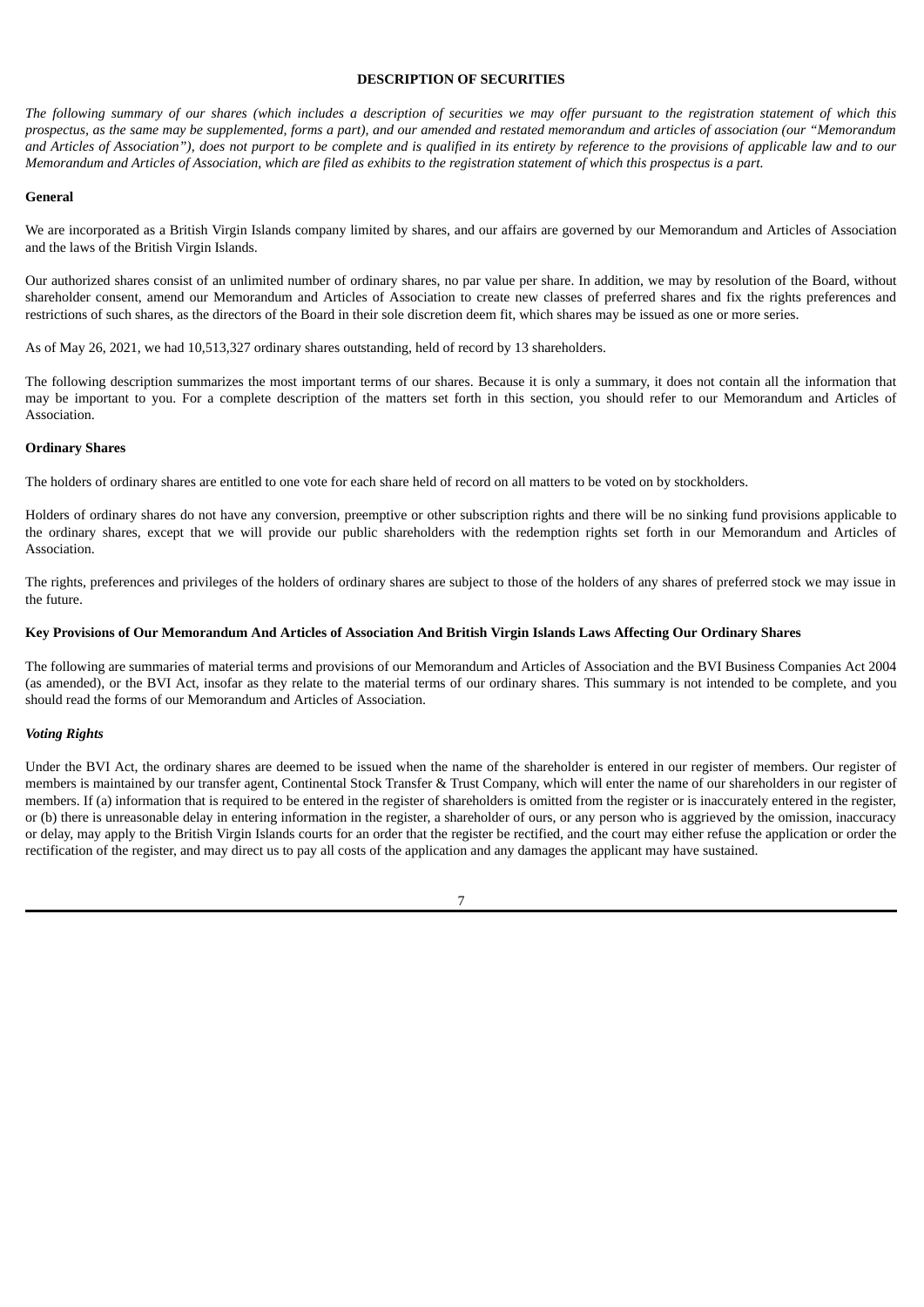Subject to any rights or restrictions attached to any shares, at any general meeting on a show of hands every ordinary shareholder who is present in person (or, in the case of a shareholder being a corporation, by its duly authorized representative) or by proxy will have one vote for each share held on all matters to be voted on by shareholders. Voting at any meeting of the ordinary shareholders is by show of hands unless a poll is demanded. A poll may be demanded by shareholders present in person or by proxy if the shareholder disputes the outcome of the vote on a proposed resolution and the chairman shall cause a poll to be taken.

There is nothing under the laws of the British Virgin Islands which specifically prohibits or restricts the creation of cumulative voting rights for the election of our directors, but cumulative voting for the election of directors is permitted only if expressly provided for in the memorandum or articles of association. We have not made provisions in our Memorandum and Articles of Association for cumulative voting for such elections.

Under British Virgin Islands laws, the voting rights of shareholders are regulated by our Memorandum and Articles of Association and, in certain circumstances, the BVI Act. Our Memorandum and Articles of Association govern matters such as quorum for the transaction of business, rights of shares, and majority votes required to approve any action or resolution at a meeting of the shareholders or board of directors. Unless our Memorandum and Articles of Association otherwise provide, the requisite majority is usually a simple majority of votes cast.

## *Preemption Rights*

British Virgin Islands laws do not make a distinction between public and private companies and some of the protections and safeguards (such as statutory preemption rights) that investors may expect to find in relation to a public company are not provided for under British Virgin Islands laws. There are no preemption rights applicable to the issuance of new shares under either British Virgin Islands laws or our Memorandum and Articles of Association.

## *Liquidation Rights*

As permitted by British Virgin Islands laws and our Memorandum and Articles of Association, we may be voluntarily liquidated under Part XII of the BVI Act by resolution of directors and resolution of shareholders if our assets are greater than our liabilities and we are able to pay our debts as they fall due.

## *Modification of Rights*

As permitted by British Virgin Islands laws and our Memorandum and Articles of Association, the rights attached to the ordinary shares as specified in our Memorandum and Articles of Association may only be varied by a resolution passed at a meeting by the holders of more than 50% of the ordinary shares present at a duly convened and constituted meeting of the shareholders of the Company holding ordinary shares which were present at the meeting and voted unless otherwise provided by the terms of issue of such class.

## *Transfer of Shares*

Subject to any applicable restrictions set forth in our Memorandum and Articles of Association, any of our shareholders may transfer all or any of his or her shares by a written instrument of transfer in the usual or common form or in any other form which our directors may approve.

## *Share Repurchase*

As permitted by the BVI Act and our Memorandum and Articles of Association, shares may be repurchased, redeemed or otherwise acquired by us.

## *Dividends*

Subject to the BVI Act and our Memorandum and Articles of Association, directors may declare dividends at a time and amount they think fit if they are satisfied, on reasonable grounds, that, immediately after distribution of the dividend, the value of our assets will exceed our liabilities and we will be able to pay our debts as they fall due. No dividend shall carry interest against us.

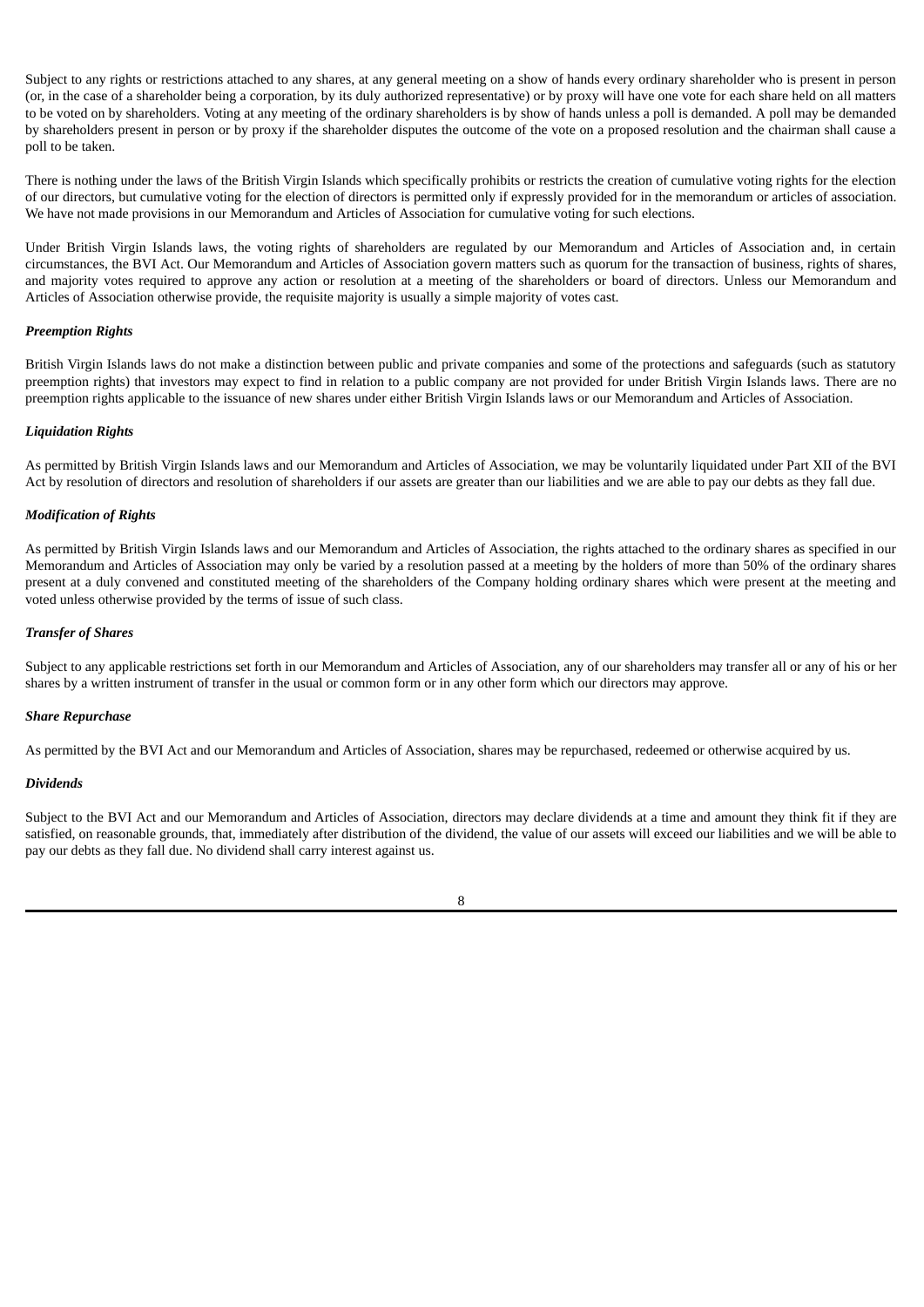#### *Board of Directors*

We are managed by a Board which currently consists of five directors. Our Memorandum and Articles of Association provide that the minimum number of directors shall be one and there shall be no maximum number of directors.

There are no share ownership qualifications for directors.

Meetings of our Board may be convened at any time deemed necessary by any of our directors.

A meeting of our Board will be quorate if at least a majority of the directors are present or represented by an alternate director. At any meeting of our directors, each director, whether by his or her presence or by his or her alternate, is entitled to one vote.

Questions arising at a meeting of our Board are required to be decided by simple majority votes of the directors present or represented at the meeting. Our Board may also pass unanimous written resolutions without a meeting.

### *Staggered Board of Directors*

Our Memorandum and Articles of Association provide for a staggered Board consisting of two classes of directors. Our directors are appointed by our shareholders and are subject to rotational retirement every two years. The initial terms of office of the Class I and Class II directors have been staggered over a period of two years to ensure that all directors of the company do not face reelection in the same year. However, the directors may by resolution appoint a replacement director to fill a casual vacancy arising on the resignation, disqualification or death of a director. The replacement director will then hold office until the next annual general meeting at which the director he replaces would have been subject to retirement by rotation. There is nothing under the laws of the British Virgin Islands, which specifically prohibits or restricts the creation of cumulative voting rights for the election of our directors. Our Memorandum and Articles of Association do not provide for cumulative voting for such elections.

#### *Duties of Directors*

British Virgin Islands law provides that each of our directors, in exercising his powers or performing his duties, shall act honestly and in good faith and in what the director believes to be in the best interests of the company. Additionally, the director shall exercise the care, diligence, and skill that a reasonable director would exercise in the same circumstances taking into account the nature of the company, the nature of the decision and the position of the director and his responsibilities. In addition, British Virgin Islands laws provide that a director shall exercise his powers as a director for a proper purpose and shall not act, or agree to the company acting, in a manner that contravenes British Virgin Islands laws or the memorandum or articles of association of the company.

#### *Interested Directors*

The BVI Act provides that a director shall, after becoming aware that he is interested in a transaction entered into or to be entered into by the company, disclose that interest to our Board. The failure of a director to disclose that interest does not affect the validity of a transaction entered into by us or the director, so long as the director's interest was disclosed to the Board prior to our entry into the transaction or was not required to be disclosed (for example where the transaction is between us and the director himself or is otherwise in the ordinary course of business and on usual terms and conditions). As permitted by British Virgin Islands laws and our Memorandum and Articles of Association, a director interested in a particular transaction may vote on it, attend meetings at which it is considered, and sign documents on our behalf which relate to the transaction.

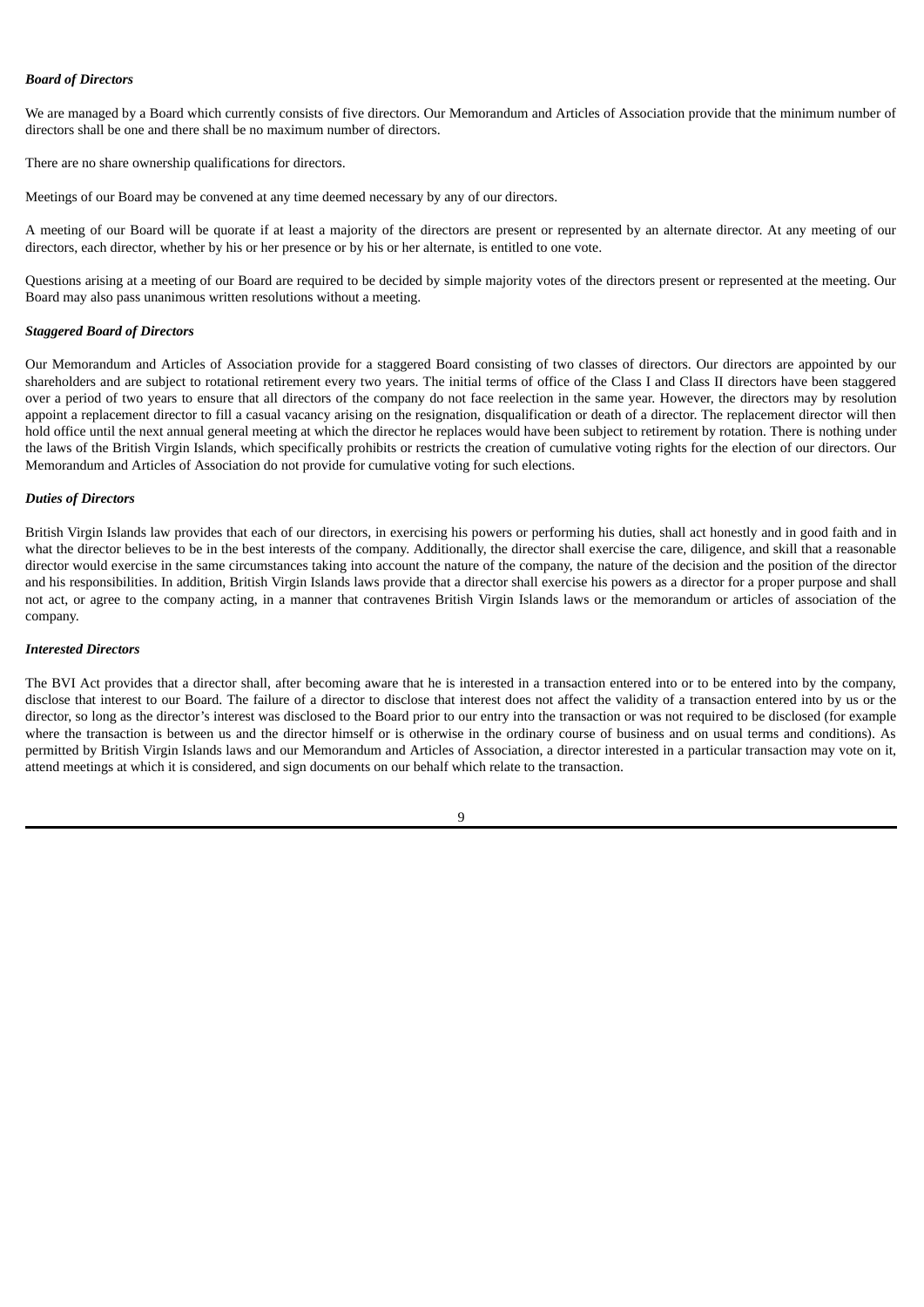### *Meetings of Shareholders*

If our shareholders want us to hold a shareholder meeting, they may requisition the directors to hold one upon the written request of shareholders entitled to exercise at least 30% of the voting rights in respect of the matter for which the meeting is requested. Under British Virgin Island laws, we may not increase the required percentage to call a meeting above 30%.

Subject to our Memorandum and Articles of Association, the director convening a meeting of members shall give not less than 10 nor more than 60 days' written notice of such meeting to: (a) those members whose names on the date the notice is given appear as members in the share register of the Company and are entitled to vote at the meeting; and (b) the other directors.

A meeting called by shorter notice than that mentioned above will be valid if shareholders holding at least 90% of the total voting rights on all the matters to be considered at the meeting have waived notice of the meeting and, for this purpose, the presence of a shareholder at the meeting shall constitute a waiver in relation to all the shares which that shareholder holds.

A meeting of shareholders is duly constituted if, at the commencement of the meeting, there are present in person or by proxy not less than 50% of the votes of the shares entitled to vote at the meeting. A quorum may be comprised of a single shareholder or proxy and then such person may pass a resolution of shareholders and a certificate signed by such person accompanied where such person is a proxy by a copy of the proxy instrument shall constitute a valid resolution of shareholders.

## *Protection of Minority Shareholders*

Under the laws of the British Virgin Islands, there is little statutory law for the protection of minority shareholders other than the provisions of the BVI Act dealing with shareholder remedies. One protection under statutory law is that shareholders may bring an action to enforce the BVI Act or our Memorandum and Articles of Association. Shareholders are entitled to have our affairs conducted in accordance with the BVI Act and our Memorandum and Articles of Association.

There are common law rights for the protection of shareholders that may be invoked, largely dependent on English common law, since the common law of the British Virgin Islands is limited. Under the general rule pursuant to English common law known as the rule in *Foss v. Harbottle*, a court will generally refuse to interfere with the management of a company at the insistence of a minority of its shareholders who express dissatisfaction with the conduct of our affairs by the majority or the Board. However, every shareholder is entitled to have our affairs conducted properly according to British Virgin Islands laws and our constituent documents. As such, if those who control the company have disregarded the requirements of applicable law or the provisions of our Memorandum and Articles of Association, then the courts may grant relief. Generally, the areas in which the courts will intervene are the following: (1) a company is acting or proposing to act illegally or beyond the scope of its authority; (2) the act complained of, although not beyond the scope of the authority, could only be effected if duly authorized by more than the number of votes which have actually been obtained; (3) the individual rights of the plaintiff shareholder have been infringed or are about to be infringed; or; and (4) those who control the company are perpetrating a "fraud on the minority."

#### *Issuance of Additional Ordinary Shares*

Our Memorandum and Articles of Association authorize our Board to issue additional ordinary shares from time to time as our Board shall determine, to the extent of available authorized but unissued shares.

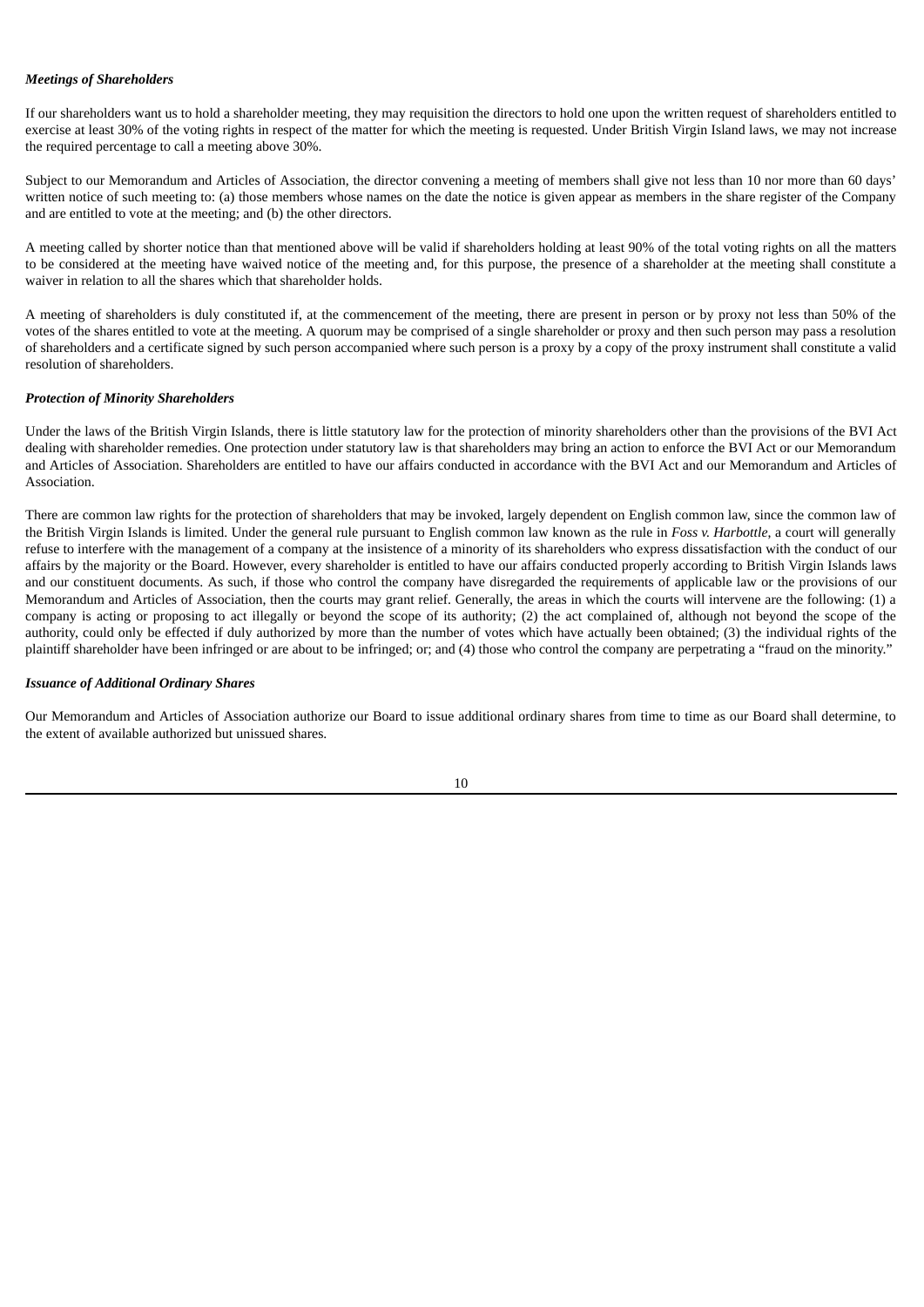### *Changes in Authorized Shares*

We are authorized to issue an unlimited number of shares, which will have rights, privileges, restrictions and conditions attaching to them as the shares in issue. We may by resolution of directors or shareholders:

- consolidate and divide all or any of our unissued authorized shares into shares of larger or smaller amount than our existing shares;
- cancel any ordinary shares which, at the date of the passing of the resolution, have not been taken or agreed to be taken by any person; or
- create new classes of shares with preferences to be determined by resolution of the Board to amend our Memorandum and Articles of Association to create new classes of shares with such preferences at the time of authorization, although any such new classes of shares, with the exception of the preferred shares, may only be created with prior shareholder approval.

### *Inspection of Books and Records*

Under British Virgin Islands law shareholders of our ordinary shares are entitled, on giving written notice to us, to inspect and make copies or take extracts of our: (a) Memorandum and Articles of Association; (b) register of shareholders; (c) register of directors; and (d) minutes of meetings and resolutions of shareholders and those classes of shareholders of which he is a shareholder.

Subject to our Memorandum and Articles of Association, our directors may, if they are satisfied that it would be contrary to our interest to allow a shareholder to inspect any document, or part of a document as referenced in (b), (c) or (d) above, refuse to permit the shareholder to inspect the document or limit the inspection of the document, including limiting the making of copies or the taking of extracts from the records. Where our directors exercise their powers in these circumstances, they shall notify the shareholder as soon as reasonably practicable.

### **Preferred Shares**

Our Memorandum and Articles of Association authorizes the creation and issuance without shareholder approval of an unlimited number of preferred shares divided into five classes, Class A through Class E, each with such designation, rights and preferences as may be determined by a resolution of the Board to amend our Memorandum and Articles of Association to create such designations, rights and preferences. We have five classes of preferred shares to give us flexibility as to the terms on which each class is issued. Unlike Delaware law, all shares of a single class must be issued with the same rights and obligations. Accordingly, starting with five classes of preferred shares will allow us to issue shares at different times on different terms. No preferred shares are currently issued or outstanding as of the date of this registration statement. Accordingly, the Board is empowered, without shareholder approval, to issue preferred shares with dividend, liquidation, redemption, voting or other rights, which could adversely affect the voting power or other rights of the holders of Greenland's ordinary shares. In addition, the preferred shares could be utilized as a method of discouraging, delaying or preventing a change in control of us. Although we do not currently intend to issue any preferred shares, we may do so in the future.

The rights of preferred shareholders, once the preferred shares are in issue, may only be amended by a resolution to amend our Memorandum and Articles of Association provided such amendment is also approved by a separate resolution of a majority of the votes of preferred shareholders who being so entitled attend and vote at the class meeting of the relevant preferred class. If our preferred shareholders want us to hold a meeting of preferred shareholders (or of a class of preferred shareholders), they may requisition the directors to hold one upon the written request of preferred shareholders entitled to exercise at least 30 percent of the voting rights in respect of the matter (or class) for which the meeting is requested. Under British Virgin Islands law, we may not increase the required percentage to call a meeting above 30 percent.

Under the BVI Act, there are no provisions which specifically prevent the issuance of preferred shares or any such other "poison pill" measures. Our Memorandum and Articles of Association also do not contain any express prohibitions on the issuance of any preferred shares. Therefore, the directors, without the approval of the holders of Greenland's ordinary shares, may issue preferred shares that have characteristics that may be deemed anti-takeover. Additionally, such a designation of shares may be used in connection with plans that are poison pill plans. However, as noted above, under the BVI Act, a director in the exercise of his powers and performance of his duties is required to act honestly and in good faith in what the director believes to be the best interests of the Company.

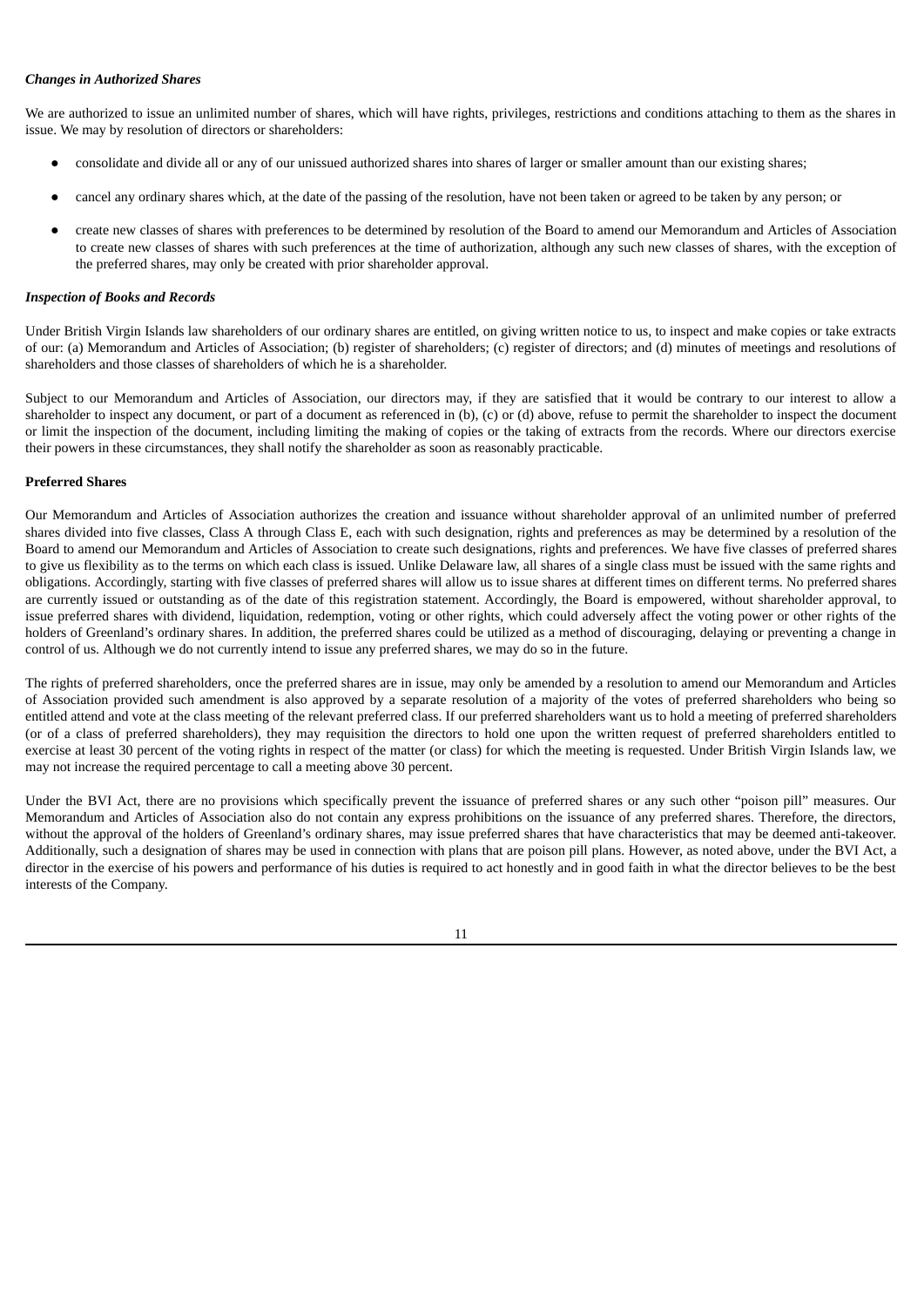You should refer to the prospectus supplement relating to the series of preferred shares being offered for the specific terms of that series, including:

- title of the series and the number of shares in the series;
- the price at which the preferred shares will be offered;
- the dividend rate or rates or method of calculating the rates, the dates on which the dividends will be payable, whether or not dividends will be cumulative or noncumulative, and, if cumulative, the dates from which dividends on the preferred shares being offered will cumulate;
- the voting rights, if any, of the holders of preferred shares being offered;
- the provisions for a sinking fund, if any, and the provisions for redemption, if applicable, of the preferred shares being offered, including any restrictions on the foregoing as a result of arrearage in the payment of dividends or sinking fund installments;
- the liquidation preference per share;
- the terms and conditions, if applicable, upon which the preferred shares being offered will be convertible into our ordinary shares, including the conversion price, or the manner of calculating the conversion price, and the conversion period;
- the terms and conditions, if applicable, upon which the preferred shares being offered will be exchangeable for debt securities, including the exchange price, or the manner of calculating the exchange price, and the exchange period;
- any listing of the preferred shares being offered on any securities exchange;
- a discussion of any material federal income tax considerations applicable to the preferred shares being offered;
- any preemptive rights;
- the relative ranking and preferences of the preferred shares being offered as to dividend rights and rights upon liquidation, dissolution, or the winding up of our affairs;
- any limitations on the issuance of any class or series of preferred shares ranking senior or equal to the series of preferred shares being offered as to dividend rights and rights upon liquidation, dissolution, or the winding up of our affairs; and
- any additional rights, preferences, qualifications, limitations, and restrictions of the series.

Upon issuance, the preferred shares will be fully paid and nonassessable, which means that its holders will have paid their purchase price in full and we may not require them to pay additional funds.

Any preferred share terms selected by the board of directors could decrease the amount of earnings and assets available for distribution to holders of our ordinary shares or adversely affect the rights and power, including voting rights, of the holders of our ordinary shares without any further vote or action by the shareholders. The rights of holders of our ordinary shares will be subject to, and may be adversely affected by, the rights of the holders of any preferred shares that may be issued by us in the future. The issuance of preferred shares could also have the effect of delaying or preventing a change in control of our company or make removal of management more difficult.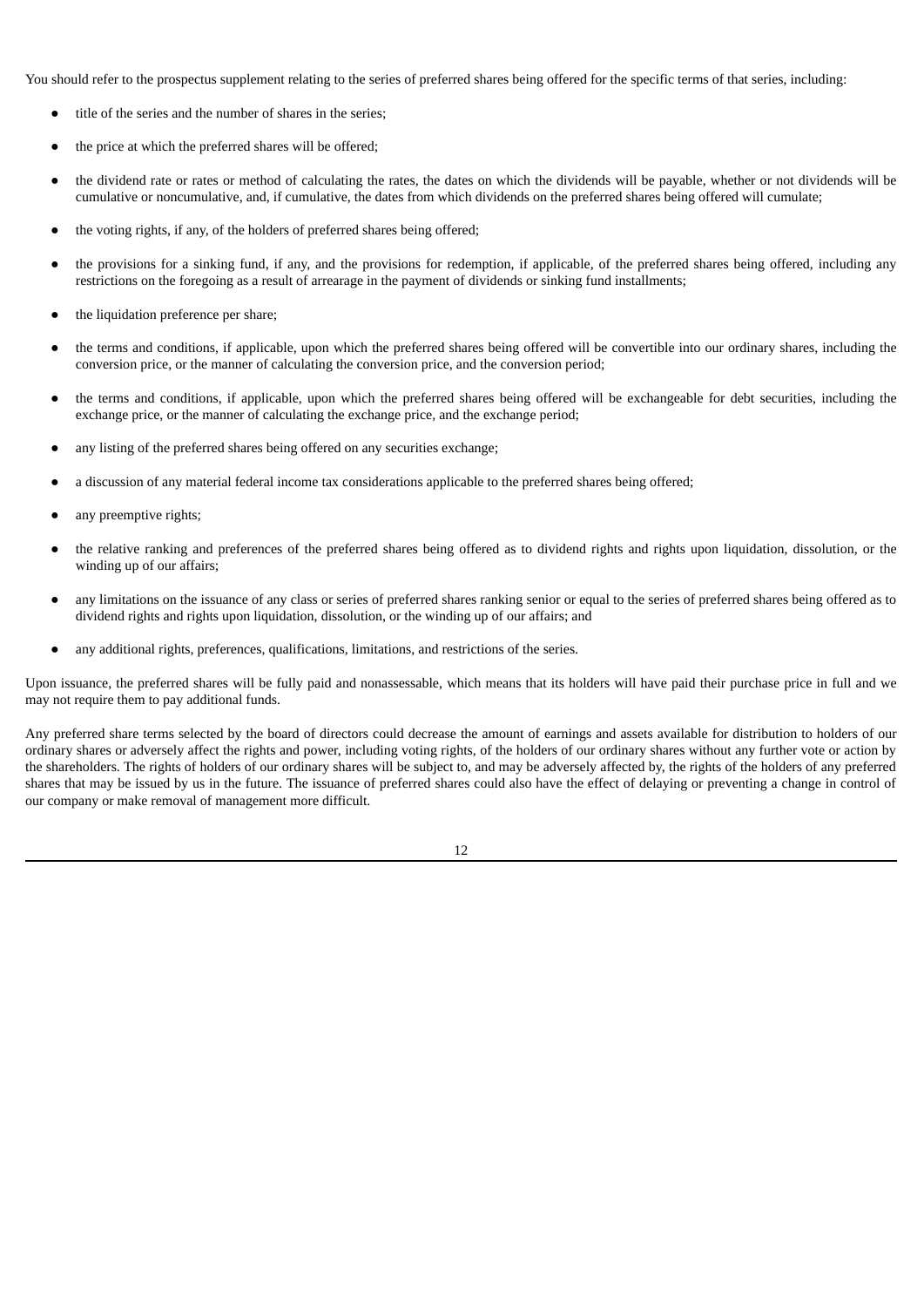### **Differences in Corporate Law**

We were incorporated under, and are governed by, the laws of the British Virgin Islands. The flexibility available under British Virgin Islands laws has enabled us to adopt our Memorandum and Articles of Association that will provide shareholders with rights that do not vary in any material respect from those they enjoyed under the Delaware Corporate Law.

## *Conflicts of Interest*

Pursuant to the BVI Act and our Memorandum and Articles of Association, a director of a company who has an interest in a transaction and who has declared such interest to the other directors, may:

- vote on a matter relating to the transaction;
- attend a meeting of directors at which a matter relating to the transaction arises and be included among the directors present at the meeting for the purposes of a quorum; and
- sign a document on our behalf, or do any other thing in his capacity as a director, that relates to the transaction.

### *Anti-money Laundering Laws*

In order to comply with legislation or regulations aimed at the prevention of money laundering we are required to adopt and maintain anti-money laundering procedures, and may require subscribers to provide evidence to verify their identity. Where permitted, and subject to certain conditions, we also may delegate the maintenance of our anti-money laundering procedures (including the acquisition of due diligence information) to a suitable person.

We reserve the right to request such information as is necessary to verify the identity of a subscriber. In the event of delay or failure on the part of the subscriber in producing any information required for verification purposes, we may refuse to accept the application, in which case any funds received will be returned without interest to the account from which they were originally debited.

If any person resident in the British Virgin Islands knows or suspects that another person is engaged in money laundering or terrorist financing and the information for that knowledge or suspicion came to their attention in the course of their business, the person will be required to report his belief or suspicion to the Financial Investigation Agency of the British Virgin Islands, pursuant to the Proceeds of Criminal Conduct Act 1997 (as amended). Such a report shall not be treated as a breach of confidence or of any restriction upon the disclosure of information imposed by any enactment or otherwise.

## *Poison-Pill Defense*

Under the BVI Act, there are no provisions which specifically prevent the issuance of preferred shares or any such other "poison pill" measures. Our Memorandum and Articles of Association also do not contain any express prohibitions on the issuance of any preferred shares. Therefore, the directors, without the approval of the holders of ordinary shares, may issue preferred shares that have characteristics that may be deemed anti-takeover. Additionally, such a designation of shares may be used in connection with plans that are poison pill plans. However, as noted above under the BVI Act, a director in the exercise of his powers and performance of his duties is required to act honestly and in good faith in what the director believes to be the best interests of the company.

#### *Mergers and Similar Arrangements*

Under the BVI Act, two or more companies may merge or consolidate in accordance with the statutory provisions. A merger means the merging of two or more constituent companies into one of the constituent companies, and a consolidation means the uniting of two or more constituent companies into a new company. In order to merger or consolidate, the directors of each constituent company must approve a written plan of merger or consolidation which must be authorized by a resolution of shareholders.

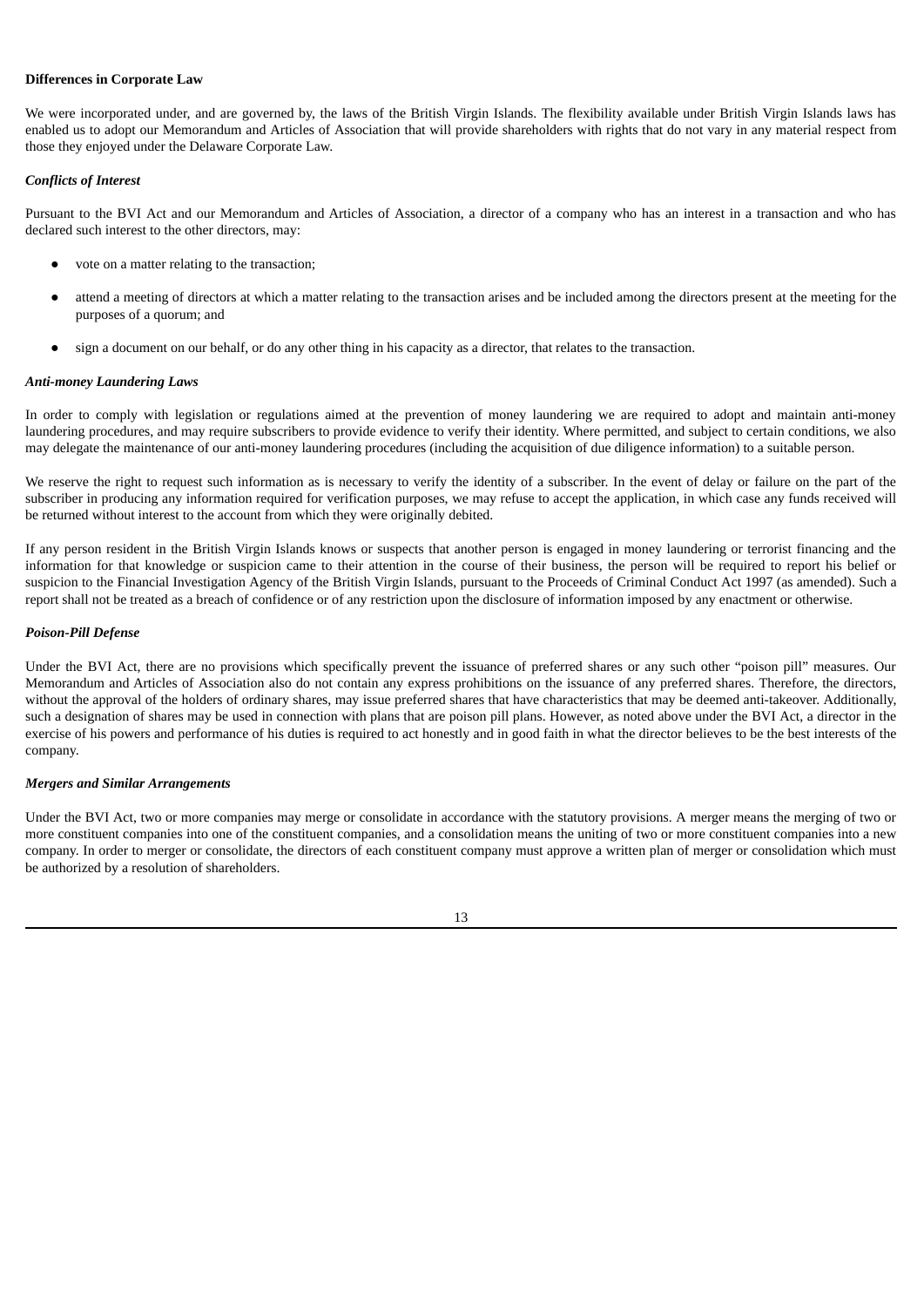### *Shareholder Suits*

We are not aware of any reported class action or derivative action having been brought in a British Virgin Islands court.

Under the BVI Act, if a company or a director of a company engages in, or proposes to engage in a conduct that contravenes the BVI Act or the memorandum of association or articles of the company, the BVI Court may, on the application of a shareholder or a director of the company, make an order directing the company or director to comply with, or restraining the company or director from engaging in that conduct.

In addition, under the BVI Act, the BVI court may, on the application of a shareholder of a company, grant leave to that shareholder to bring proceedings in the name and on behalf of that company or to intervene in proceedings to which the company is a party for the purpose of continuing, defending or discontinuing the proceedings on behalf of the company. In determining whether to grant leave for such derivative actions, the court must take into account certain matters, including whether the shareholder is acting in good faith, whether the derivative action is in the interests of the company taking account of the views of the company's directors on commercial matters and whether an alternative remedy to the derivative claim is available.

A shareholder of a company may bring an action against the company for breach of a duty owed by the company to him as a shareholder. The BVI Act also includes provisions for actions based on oppression and for representative actions where the interests of the claimant are substantially the same as those of other shareholders.

## *Corporate Governance*

British Virgin Islands laws do not restrict transactions with directors, requiring only that directors exercise a duty to act honestly, in good faith and in what the directors believe to be in the best interests to the companies for which they serve, and to disclose their interests in any relevant transaction.

### *Indemnification*

British Virgin Islands law and our Memorandum and Articles of Association provide for the indemnification of our directors against all losses or liabilities incurred or sustained by him or her as a director of our company in defending any proceedings, whether civil or criminal, and this indemnity only applies if he or she acted honestly and in good faith with a view to our best interests and, with respect to any criminal action, he or she must have had no reasonable cause to believe his or her conduct was unlawful.

## **Our Transfer Agent, Rights Agent and Warrant Agent**

The transfer agent for our ordinary shares, rights agent for our rights and warrant agent for our warrants is Continental Stock Transfer& Trust Company, located at 1 State Street 30th Floor, New York, NY 10004-1561. Their telephone number is (212) 509-4000.

## **Listing**

Our ordinary shares are listed on the Nasdaq Capital Market under the symbol "GTEC".

## **Debt Securities**

As used in this prospectus, the term "debt securities" means the debentures, notes, bonds and other evidences of indebtedness that we may issue from time to time. The debt securities will either be senior debt securities, senior subordinated debt or subordinated debt securities. We may also issue convertible debt securities. Debt securities issued under an indenture (which we refer to herein as an Indenture) will be entered into between us and a trustee to be named therein. It is likely that convertible debt securities will not be issued under an Indenture.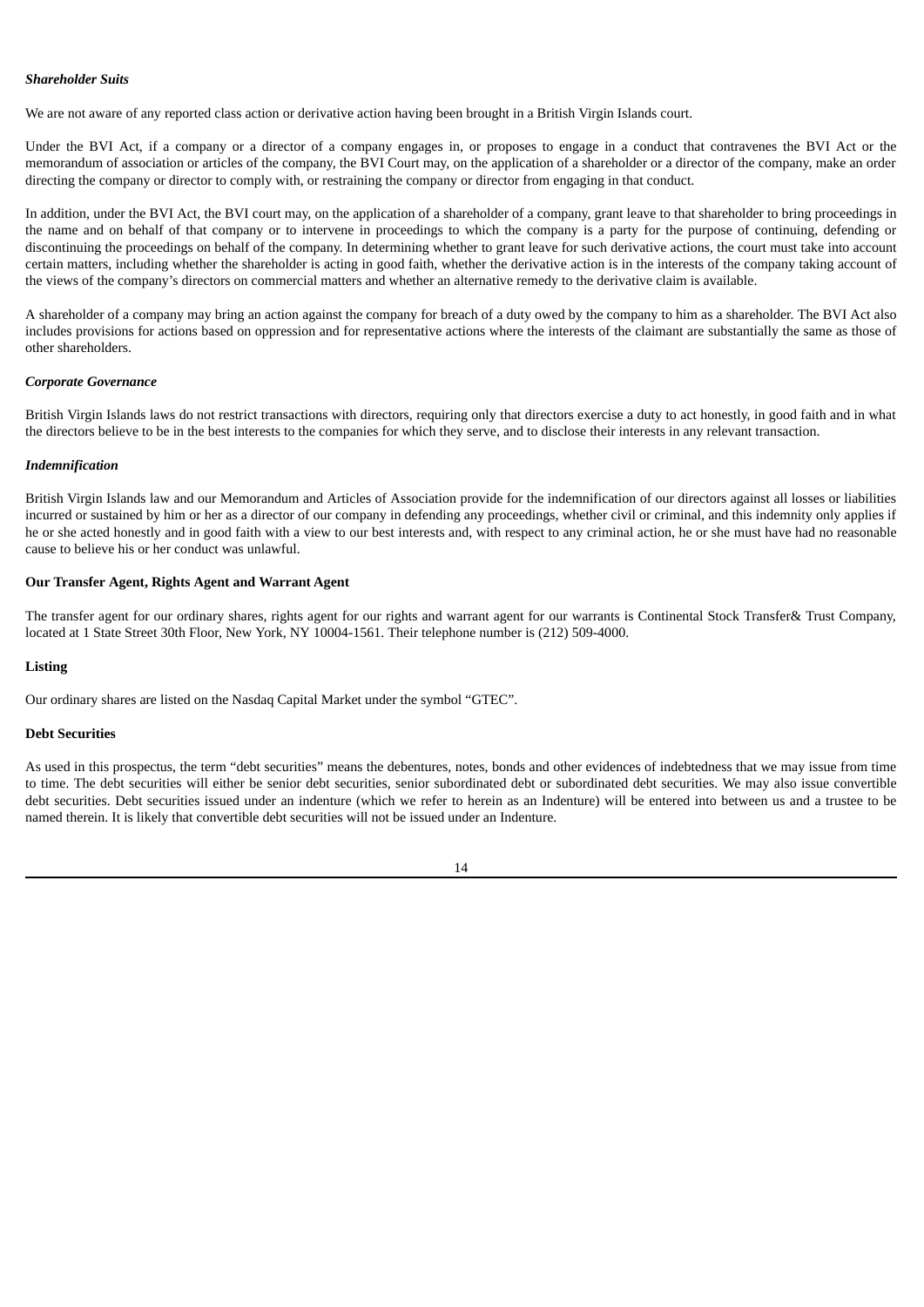The Indenture or forms of Indentures, if any, will be filed as exhibits to the registration statement of which this prospectus is a part. The statements and descriptions in this prospectus or in any prospectus supplement regarding provisions of the Indentures and debt securities are summaries thereof, do not purport to be complete and are subject to, and are qualified in their entirety by reference to, all of the provisions of the Indentures (and any amendments or supplements we may enter into from time to time which are permitted under each Indenture) and the debt securities, including the definitions therein of certain terms.

## *General*

Unless otherwise specified in a prospectus supplement, the debt securities will be direct secured or unsecured obligations of our company. The senior debt securities will rank equally with any of our other unsecured senior and unsubordinated debt. The subordinated debt securities will be subordinate and junior in right of payment to any senior indebtedness.

We may issue debt securities from time to time in one or more series, in each case with the same or various maturities, at par or at a discount. Unless indicated in a prospectus supplement, we may issue additional debt securities of a particular series without the consent of the holders of the debt securities of such series outstanding at the time of the issuance. Any such additional debt securities, together with all other outstanding debt securities of that series, will constitute a single series of debt securities under the applicable Indenture and will be equal in ranking.

Should an indenture relate to unsecured indebtedness, in the event of a bankruptcy or other liquidation event involving a distribution of assets to satisfy our outstanding indebtedness or an event of default under a loan agreement relating to secured indebtedness of our company or its subsidiaries, the holders of such secured indebtedness, if any, would be entitled to receive payment of principal and interest prior to payments on the senior indebtedness issued under an Indenture.

We may issue debt securities which may or may not be converted into our ordinary shares or preferred shares. We may issue the debt securities independently or together with any underlying securities, and warrants may be attached or separate from the underlying securities. In connection with the issuance of any debt securities, we do not intend to issue them pursuant to a trust indenture upon reliance of Section 304(a)(8) of the Trust Indenture Act and Rule 4a-1 promulgated thereunder.

The following description is a summary of selected provisions relating to the debt securities that we may issue. The summary is not complete. When debt securities are offered in the future, a prospectus supplement, information incorporated by reference, or a free writing prospectus, as applicable, will explain the particular terms of those securities and the extent to which these general provisions may apply. The specific terms of the debt securities as described in a prospectus supplement, information incorporated by reference, or free writing prospectus will supplement and, if applicable, may modify or replace the general terms described in this section.

This summary and any description of debt securities in the applicable prospectus supplement, information incorporated by reference, or free writing prospectus is subject to and is qualified in its entirety by reference to all the provisions of any specific debt securities document or agreement. We will file each of these documents, as applicable, with the SEC and incorporate them by reference as an exhibit to the registration statement of which this prospectus is a part on or before the time we issue a series of warrants. See "Where You Can Find Additional Information" and "Incorporation of Documents by Reference" below for information on how to obtain a copy of a debt securities document when it is filed.

When we refer to a series of debt securities, we mean all debt securities issued as part of the same series under the applicable indenture.

# *Terms*

The applicable prospectus supplement, information incorporated by reference, or free writing prospectus, may describe the terms of any debt securities that we may offer, including, but not limited to, the following:

- the title of the debt securities:
- the total amount of the debt securities;

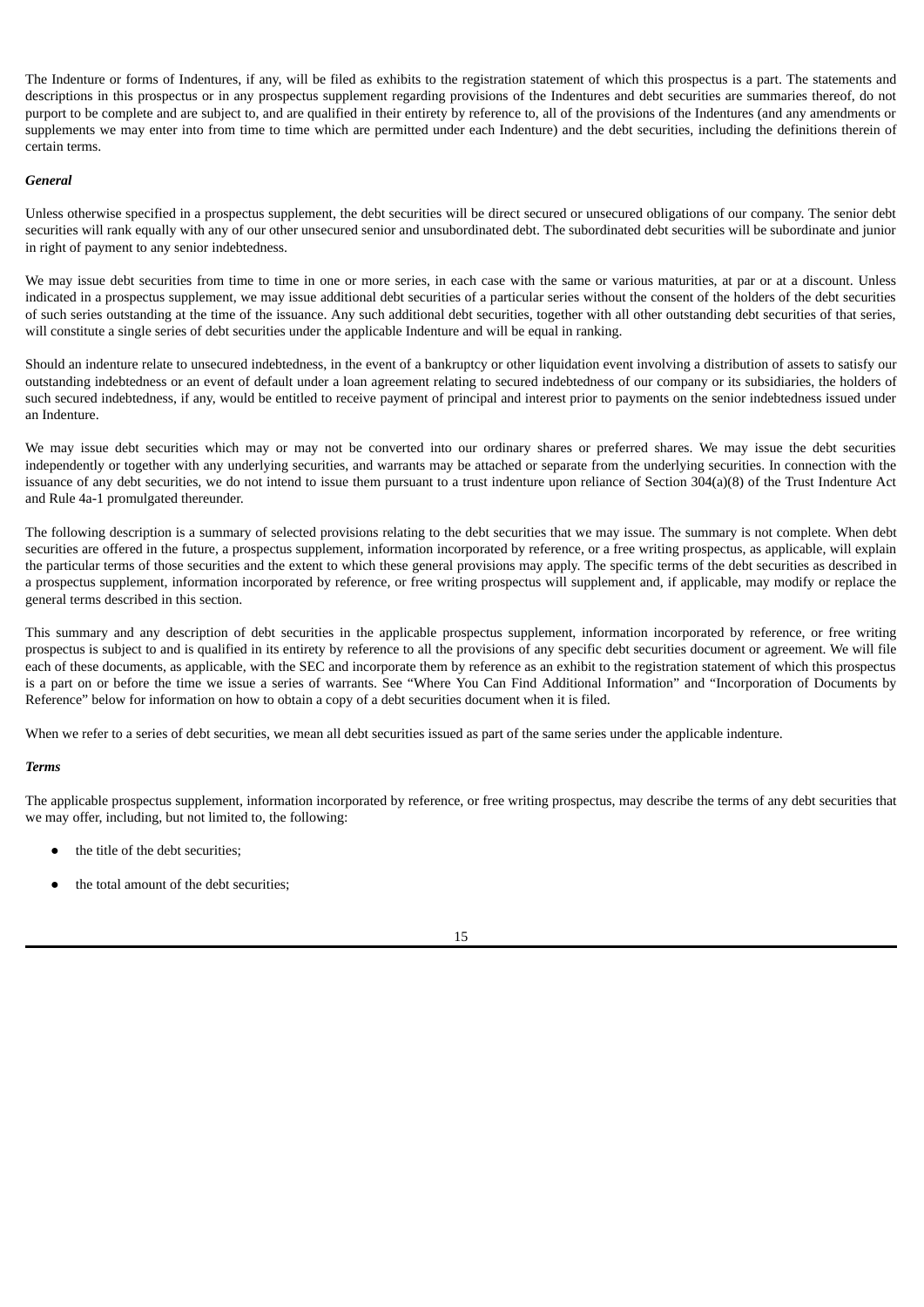- the amount or amounts of the debt securities will be issued and interest rate;
- the conversion price at which the debt securities may be converted;
- the date on which the right to convert the debt securities will commence and the date on which the right will expire;
- if applicable, the minimum or maximum amount of debt securities that may be converted at any one time;
- if applicable, a discussion of material federal income tax consideration;
- if applicable, the terms of the payoff of the debt securities;
- the identity of the indenture agent, if any;
- the procedures and conditions relating to the conversion of the debt securities; and
- any other terms of the debt securities, including terms, procedure and limitation relating to the exchange or conversion of the debt securities.

Unless otherwise specified in the applicable prospectus supplement, the debt securities will not be listed on any securities exchange. Holders of the debt securities may present registered debt securities for exchange or transfer in the manner described in the applicable prospectus supplement.

Debt securities may bear interest at a fixed rate or a variable rate as specified in the prospectus supplement. In addition, if specified in the prospectus supplement, we may sell debt securities bearing no interest or interest at a rate that at the time of issuance is below the prevailing market rate, or at a discount below their stated principal amount. We will describe in the applicable prospectus supplement any special federal income tax considerations applicable to these discounted debt securities.

We may issue debt securities with the principal amount payable on any principal payment date, or the amount of interest payable on any interest payment date, to be determined by referring to one or more currency exchange rates, commodity prices, equity indices or other factors. Holders of such debt securities may receive a principal amount on any principal payment date, or interest payments on any interest payment date, that are greater or less than the amount of principal or interest otherwise payable on such dates, depending upon the value on such dates of applicable currency, commodity, equity index or other factors. The applicable prospectus supplement will contain information as to how we will determine the amount of principal or interest payable on any date, as well as the currencies, commodities, equity indices or other factors to which the amount payable on that date relates and certain additional tax considerations.

### *Form, Exchange, and Transfer*

We may issue the debt securities in registered form or bearer form. Debt securities issued in registered form, i.e., book-entry form, will be represented by a global security registered in the name of a depository, which will be the holder of all the debt securities represented by the global security. Those investors who own beneficial interests in global debt securities will do so through participants in the depository's system, and the rights of these indirect owners will be governed solely by the applicable procedures of the depository and its participants. In addition, we may issue debt securities in non-global form, i.e., bearer form. If any debt securities are issued in non-global form, debt securities certificates may be exchanged for new debt securities certificates of different denominations, and holders may exchange, transfer, or convert their debt securities at the debt securities agent's office or any other office indicated in the applicable prospectus supplement, information incorporated by reference or free writing prospectus.

Prior to the conversion of their debt securities, holders of debt securities convertible for ordinary shares or preferred shares will not have any rights of holders of ordinary shares or preferred shares, and will not be entitled to dividend payments, if any, or voting rights of the ordinary shares or preferred shares.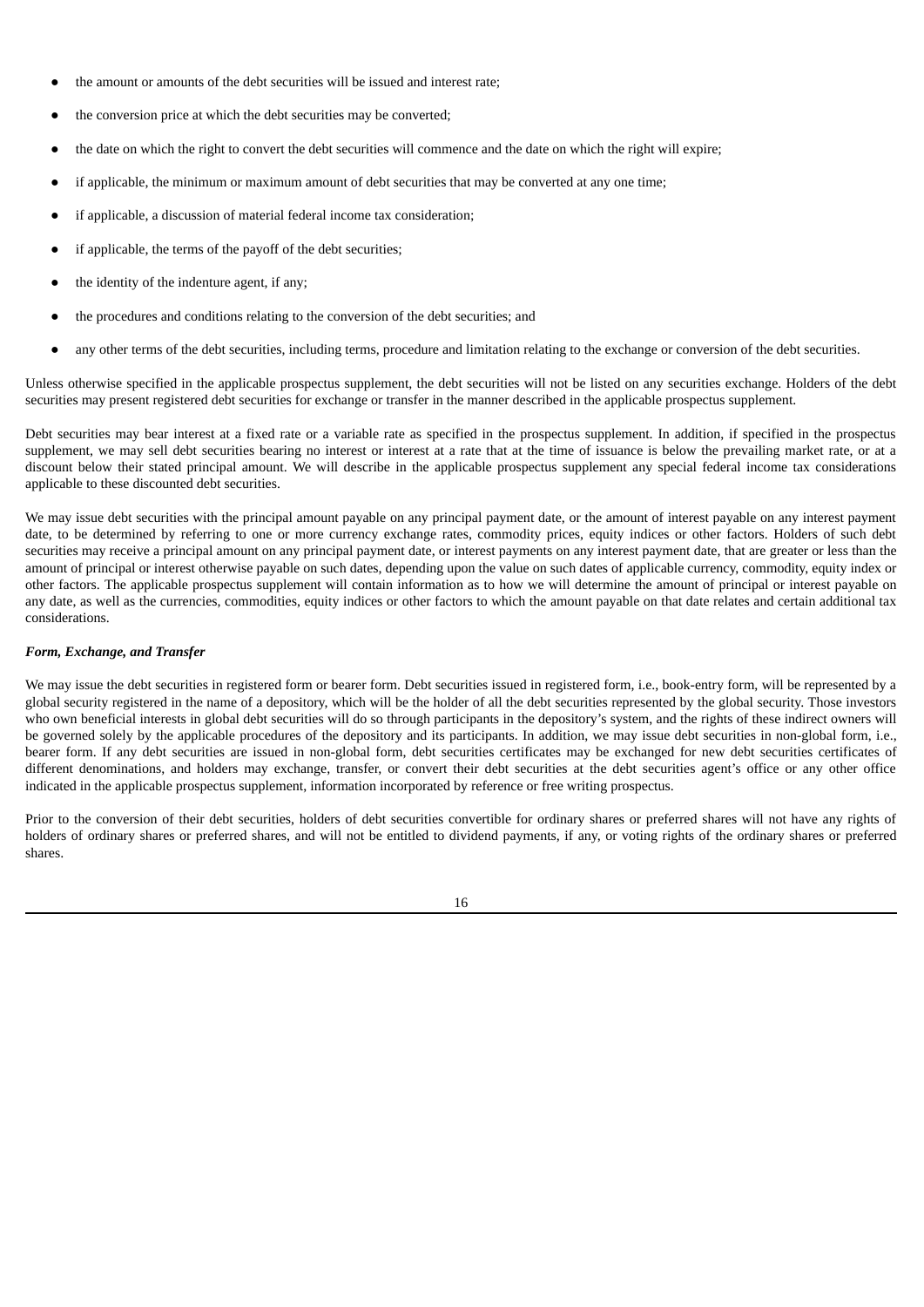### *Conversion of Debt Securities*

A debt security may entitle the holder to purchase, in exchange for the extinguishment of debt, an amount of securities at a conversion price that will be stated in the debt security. Debt securities may be converted at any time up to the close of business on the expiration date set forth in the terms of such debt security. After the close of business on the expiration date, debt securities not exercised will be paid in accordance with their terms.

Debt securities may be converted as set forth in the applicable offering material. Upon receipt of a notice of conversion properly completed and duly executed at the corporate trust office of the indenture agent, if any, or to us, we will forward, as soon as practicable, the securities purchasable upon such exercise. If less than all of the debt security represented by such security is converted, a new debt security will be issued for the remaining debt security.

#### **Warrants**

### *Outstanding Warrants*

As of May 26, 2021, there are 4,705,312 warrants outstanding, including (i) 4,303,312 warrants currently held by CEDE & CO ("Public Warrants"), (ii) 282,000 warrants underlying the units issued to the Sponsor and Chardan in a private placement in connection with our initial public offering ("Private Unit Warrants"), and (iii) 120,000 warrants held by Chardan upon the exercise of its unit purchase option to purchase 120,000 units in March 2021 ("Option Warrants", together with Public Warrants and Private Unit Warrants, the "Warrants"). The number of ordinary shares issuable upon the exercise of the Warrants is 2,352,656. In connection with the initial public offering, we granted a unit purchase option to Chardan to purchase up to 240,000 units, with each unit comprising of one ordinary share, one warrant to purchase one half of ordinary share, and one right to receive one-tenth of one ordinary share. As of the date of this prospectus, there are 120,000 unit purchase options outstanding. The Public Warrants were issued under that certain Warrant Agreement by and between Greenland Acquisition Corporation and Continental Stock Transfer & Trust Company dated as of July 24, 2018 (the "Warrant Agreement"). The Warrants may only be exercised for whole shares at an exercise price of \$11.50 per share.

Each of our Warrants is exercisable for one-half ordinary share at a price of \$11.50 per share, at any time commencing on the completion of the Business Combination on October 24, 2019, subject to adjustment as discussed below. The Warrants will expire at 5:00 p.m., October 23, 2024, New York City time, five years after the completion of the Business Combination or earlier upon redemption or liquidation. Pursuant to the Warrant Agreement, a Warrant holder may exercise its Warrants only for a whole number of ordinary shares. This means that only an even number of Warrants may be exercised at any given time by a Warrant holder.

However, no Warrants will be exercisable for cash unless we have an effective and current registration statement covering the issuance of Greenland's ordinary shares issuable upon exercise of the Warrants and a current prospectus relating to such shares. Notwithstanding the foregoing, if a registration statement covering the issuance of Greenland's ordinary shares issuable upon exercise of the Warrants is not effective within 90 days from the closing of the Business Combination, Warrant holders may, until such time as there is an effective registration statement and during any period when we shall have failed to maintain an effective registration statement, exercise Warrants on a cashless basis pursuant to an available exemption from registration under the Securities Act. If an exemption from registration is not available, holders will not be able to exercise their Warrants on a cashless basis. As there had not been a registration statement available within 90 days from the closing of the Business Combination, Warrant holders may exercise their Warrants on a cashless basis pursuant to an available exemption from registration under the Securities Act until this prospectus becomes effective.

The Private Unit Warrants are identical to the Public Warrants except that such Private Unit Warrants are exercisable for cash (even if a registration statement covering the issuance of Greenland's ordinary shares issuable upon exercise of such Warrants is not effective) or on a cashless basis, at the holder's option, and will not be redeemable by us, in each case so long as they are still held by the initial purchasers or their affiliates. In addition, the Private Unit Warrants may not be exercised after June 24, 2023.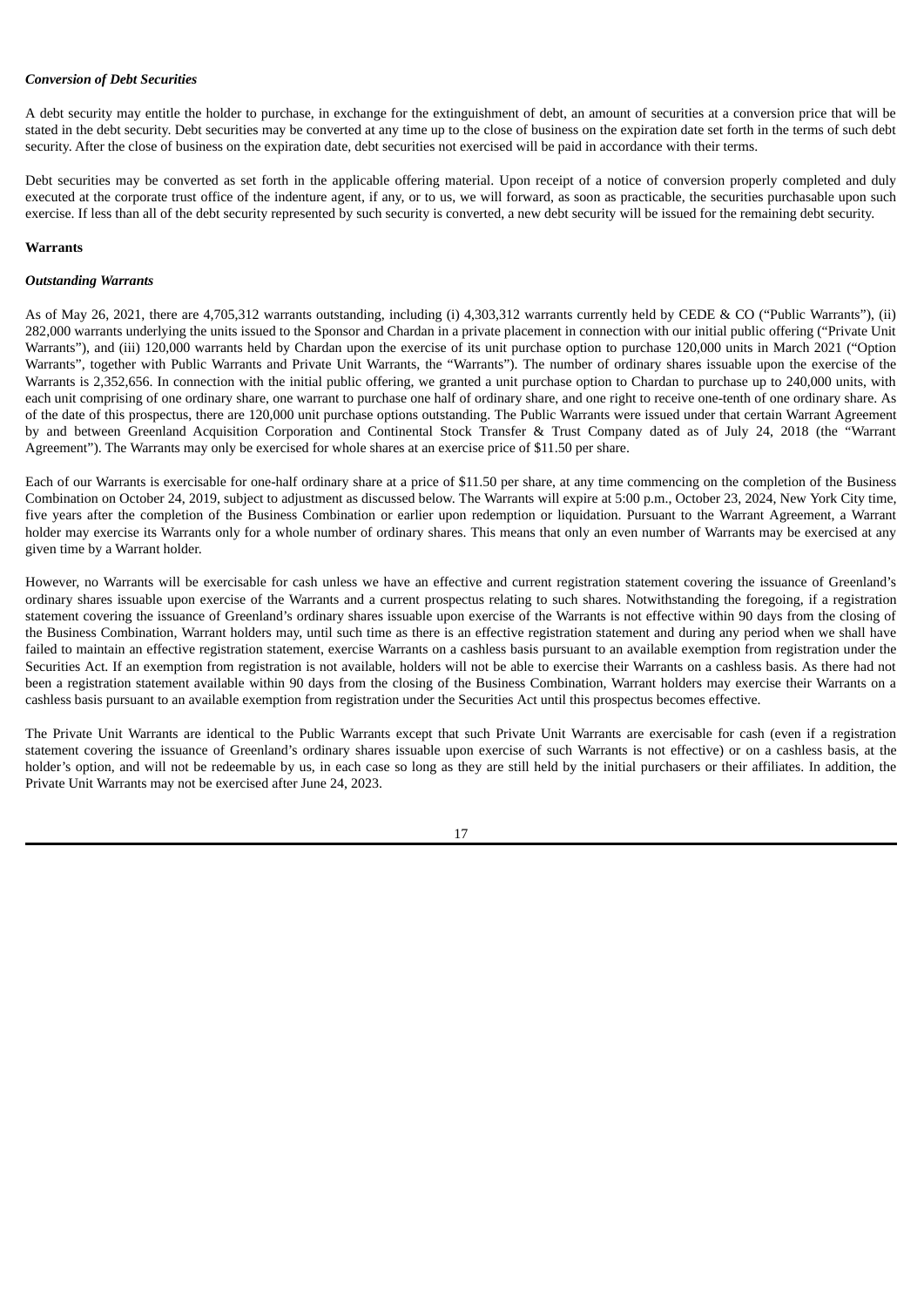We may call the Warrants for redemption (excluding the Private Unit Warrants but including any outstanding Warrants issued upon exercise of the Unit Purchase Option (the "UPO") issued to Chardan and/or its designees), in whole and not in part, at a price of \$0.01 per Warrant:

- at any time while the Warrants are exercisable,
- upon not less than 30 days' prior written notice of redemption to each Warrant holder,
- if, and only if, the reported last sale price of Greenland's ordinary shares equals or exceeds \$16.50 per share (as adjusted for stock splits, stock dividends, reorganizations and recapitalizations), for any 20 trading days within a 30 trading day period ending on the third trading business day prior to the notice of redemption to Warrant holders, and
- if, and only if, there is a current registration statement in effect with respect to the issuance of Greenland's ordinary shares underlying such Warrants at the time of redemption and for the entire 30-daytrading period referred to above and continuing each day thereafter until the date of redemption.

The right to exercise will be forfeited unless the Warrants are exercised prior to the date specified in the notice of redemption. On and after the redemption date, a record holder of a Warrant will have no further rights except to receive the redemption price for such holder's Warrant upon surrender of such Warrant.

The redemption criteria for our Warrants have been established at a price which is intended to provide Warrant holders a reasonable premium to the initial exercise price and provide a sufficient differential between the then-prevailing share price and the Warrant exercise price so that if the share price declines as a result of our redemption call, the redemption will not cause the share price to drop below the exercise price of the Warrants.

If and when the Warrants become redeemable by us, we may not exercise our redemption right if the issuance of Greenland's ordinary shares upon exercise of the Warrants is not exempt from registration or qualification under applicable state blue sky laws or we are unable to effect such registration or qualification. We will use our best efforts to register or qualify such shares under the blue sky laws of the state of residence in those states in which the Warrants were offered by us in the Initial Public Offering.

If we call the Warrants for redemption as described above, our management will have the option to require all holders that wish to exercise Warrants to do so on a "cashless basis." In such event, each holder would pay the exercise price by surrendering the Warrants for that number of Greenland's ordinary shares equal to the quotient obtained by dividing (x) the product of the number of such shares underlying the Warrants, multiplied by the difference between the exercise price of the Warrants and the "fair market value" (defined below) by (y) the fair market value. The "fair market value" shall mean the average reported last sale price of Greenland's ordinary shares for the 10 trading days ending on the third trading day prior to the date on which the notice of redemption is sent to the holders of Warrants. Whether we will exercise our option to require all holders to exercise their Warrants on a "cashless basis" will depend on a variety of factors including the price of Greenland's ordinary shares at the time the Warrants are called for redemption, our cash needs at such time and concerns regarding dilutive share issuances.

The Warrant Agreement provides that the terms of the Warrants may be amended without the consent of any holder to cure any ambiguity or correct any defective provision, but requires the approval, by written consent or vote, of the holders of a majority of the then outstanding Warrants in order to make any change that adversely affects the interests of the registered holders.

The exercise price and number of Greenland's ordinary shares issuable on exercise of the Warrants may be adjusted in certain circumstances including in the event of a share dividend, extraordinary dividend or our recapitalization, reorganization, merger or consolidation. However, the Warrants will not be adjusted for issuances of Greenland's ordinary shares at a price below their respective exercise prices.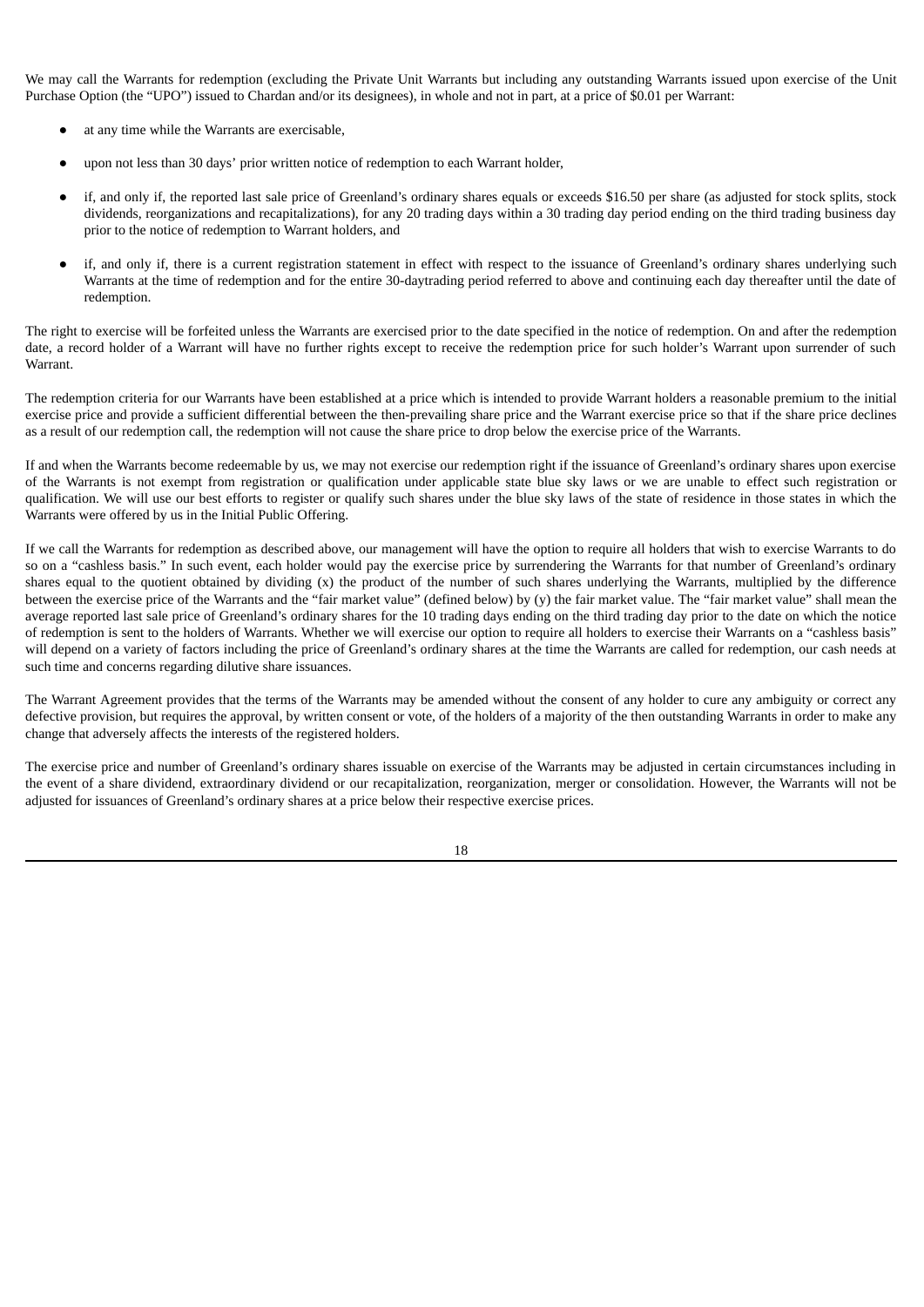The Warrants may be exercised upon surrender of the Warrant certificate on or prior to the expiration date at the offices of the warrant agent, with the exercise form on the reverse side of the Warrant certificate completed and executed as indicated, accompanied by full payment of the exercise price (or on a cashless basis, if applicable), by certified or official bank check payable to us, for the number of Warrants being exercised. The Warrant holders do not have the rights or privileges of holders of Greenland's ordinary shares and any voting rights until they exercise their Warrants and receive Greenland's ordinary shares. After the issuance of Greenland's ordinary shares upon exercise of the Warrants, each holder will be entitled to one vote for each share held of record on all matters to be voted on by shareholders.

Except as described above, no Warrants will be exercisable and we will not be obligated to issue ordinary shares unless at the time a holder seeks to exercise such Warrant, a prospectus relating to Greenland's ordinary shares issuable upon exercise of the Warrants is current, and Greenland's ordinary shares have been registered or qualified or deemed to be exempt under the securities laws of the state of residence of the holder of the Warrants. Under the terms of the Warrant Agreement, we have agreed to use our best efforts to meet these conditions and to maintain a current prospectus relating to Greenland's ordinary shares issuable upon exercise of the Warrants until their expiration.

Warrant holders may elect to be subject to a restriction on the exercise of their Warrants such that an electing Warrant holder would not be able to exercise their Warrants to the extent that, after giving effect to such exercise, such holder would beneficially own in excess of 9.8% of Greenland's ordinary shares outstanding.

No fractional shares will be issued upon exercise of the Warrants. If, upon exercise of the Warrants, a holder would be entitled to receive a fractional interest in a share, we will, upon exercise, round down to the nearest whole number the number of Greenland's ordinary shares to be issued to the Warrant holder.

## *General*

We may issue warrants to purchase our ordinary shares, preferred shares, debt securities, or rights. We may issue the warrants independently or together with any underlying securities, and the warrants may be attached or separate from the underlying securities. We may also issue a series of warrants under a separate warrant agreement to be entered into between us and a warrant agent. The warrant agent will act solely as our agent in connection with the warrants of such series and will not assume any obligation or relationship of agency for or with holders or beneficial owners of warrants.

The following description is a summary of selected provisions relating to the warrants that we may issue. The summary is not complete. When warrants are offered in the future, a prospectus supplement, information incorporated by reference, or a free writing prospectus, as applicable, will explain the particular terms of those securities and the extent to which these general provisions may apply. The specific terms of the warrants as described in a prospectus supplement, information incorporated by reference, or free writing prospectus will supplement and, if applicable, may modify or replace the general terms described in this section.

This summary and any description of warrants in the applicable prospectus supplement, information incorporated by reference, or free writing prospectus is subject to and is qualified in its entirety by reference to all the provisions of any specific warrant document or agreement, if applicable. We will file each of these documents, as applicable, with the SEC and incorporate them by reference as an exhibit to the registration statement of which this prospectus is a part on or before the time we issue a series of warrants. See "Where You Can Find Additional Information" and "Incorporation of Documents by Reference" below for information on how to obtain a copy of a warrant document when it is filed.

When we refer to a series of warrants, we mean all warrants issued as part of the same series under the applicable warrant agreement.

## *Terms*

The applicable prospectus supplement, information incorporated by reference, or free writing prospectus, may describe the terms of any warrants that we may offer, including, but not limited to, the following:

- the title of the warrants:
- the total number of warrants;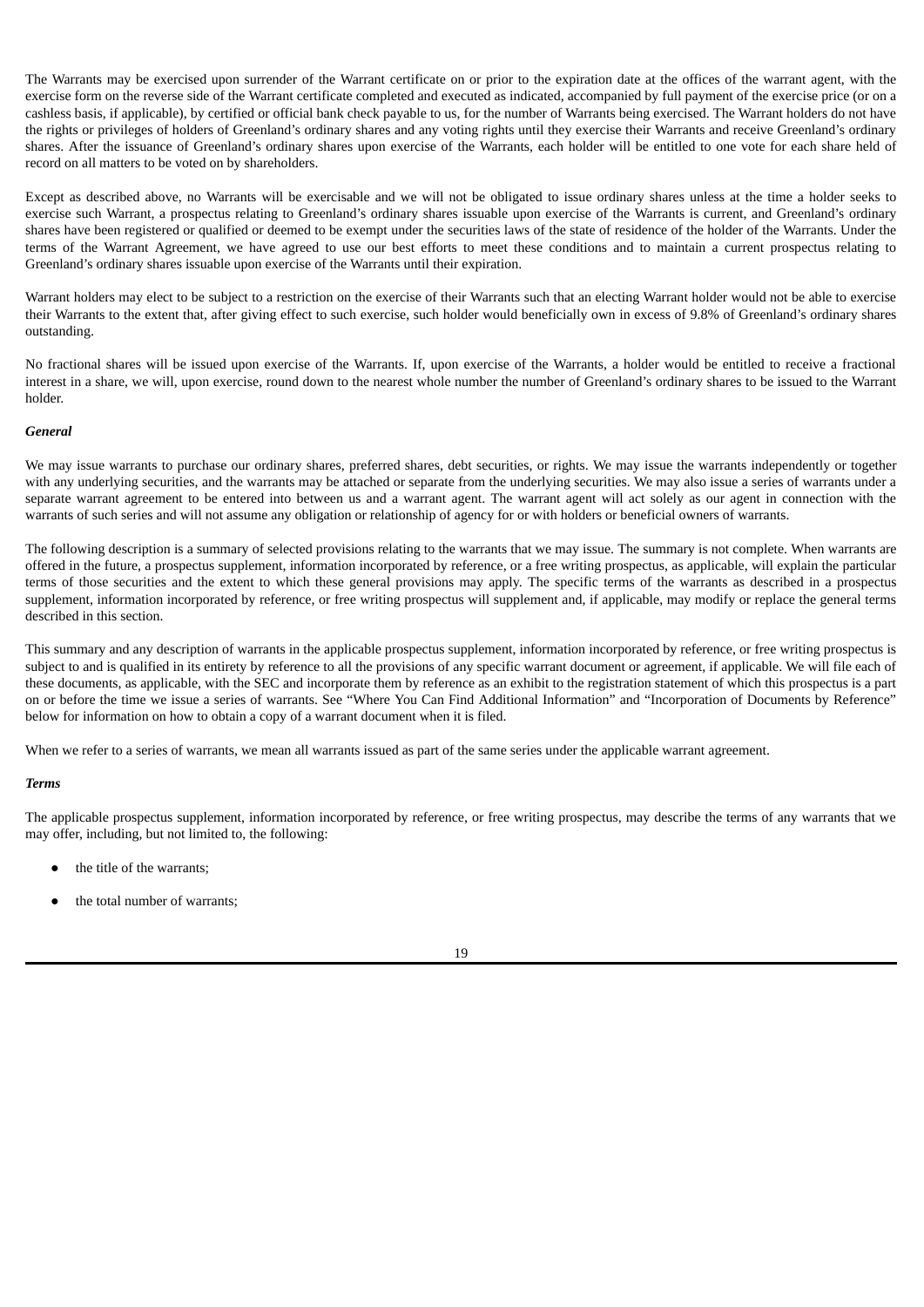- the price or prices at which the warrants will be issued;
- the price or prices at which the warrants may be exercised;
- the currency or currencies that investors may use to pay for the warrants;
- the date on which the right to exercise the warrants will commence and the date on which the right will expire;
- whether the warrants will be issued in registered form or bearer form;
- information with respect to book-entry procedures, if any;
- if applicable, the minimum or maximum amount of warrants that may be exercised at any one time;
- if applicable, the designation and terms of the underlying securities with which the warrants are issued and the number of warrants issued with each underlying security;
- if applicable, the date on and after which the warrants and the related underlying securities will be separately transferable;
- if applicable, a discussion of material federal income tax considerations;
- if applicable, the terms of redemption of the warrants;
- the identity of the warrant agent, if any;
- the procedures and conditions relating to the exercise of the warrants; and
- any other terms of the warrants, including terms, procedures, and limitations relating to the exchange and exercise of the warrants.

#### *Warrant Agreement*

We may issue the warrants in one or more series under one or more warrant agreements, each to be entered into between us and a bank, trust company, or other financial institution as warrant agent. We may add, replace, or terminate warrant agents from time to time. We may also choose to act as our own warrant agent or may choose one of our subsidiaries to do so.

The warrant agent under a warrant agreement will act solely as our agent in connection with the warrants issued under that agreement. Any holder of warrants may, without the consent of any other person, enforce by appropriate legal action, on its own behalf, its right to exercise those warrants in accordance with their terms.

## *Form, Exchange, and Transfer*

We may issue the warrants in registered form or bearer form. Warrants issued in registered form, i.e., book-entry form, will be represented by a global security registered in the name of a depository, which will be the holder of all the warrants represented by the global security. Those investors who own beneficial interests in a global warrant will do so through participants in the depository's system, and the rights of these indirect owners will be governed solely by the applicable procedures of the depository and its participants. In addition, we may issue warrants in non-global form, i.e., bearer form. If any warrants are issued in non-global form, warrant certificates may be exchanged for new warrant certificates of different denominations, and holders may exchange, transfer, or exercise their warrants at the warrant agent's office or any other office indicated in the applicable prospectus supplement, information incorporated by reference, or free writing prospectus.

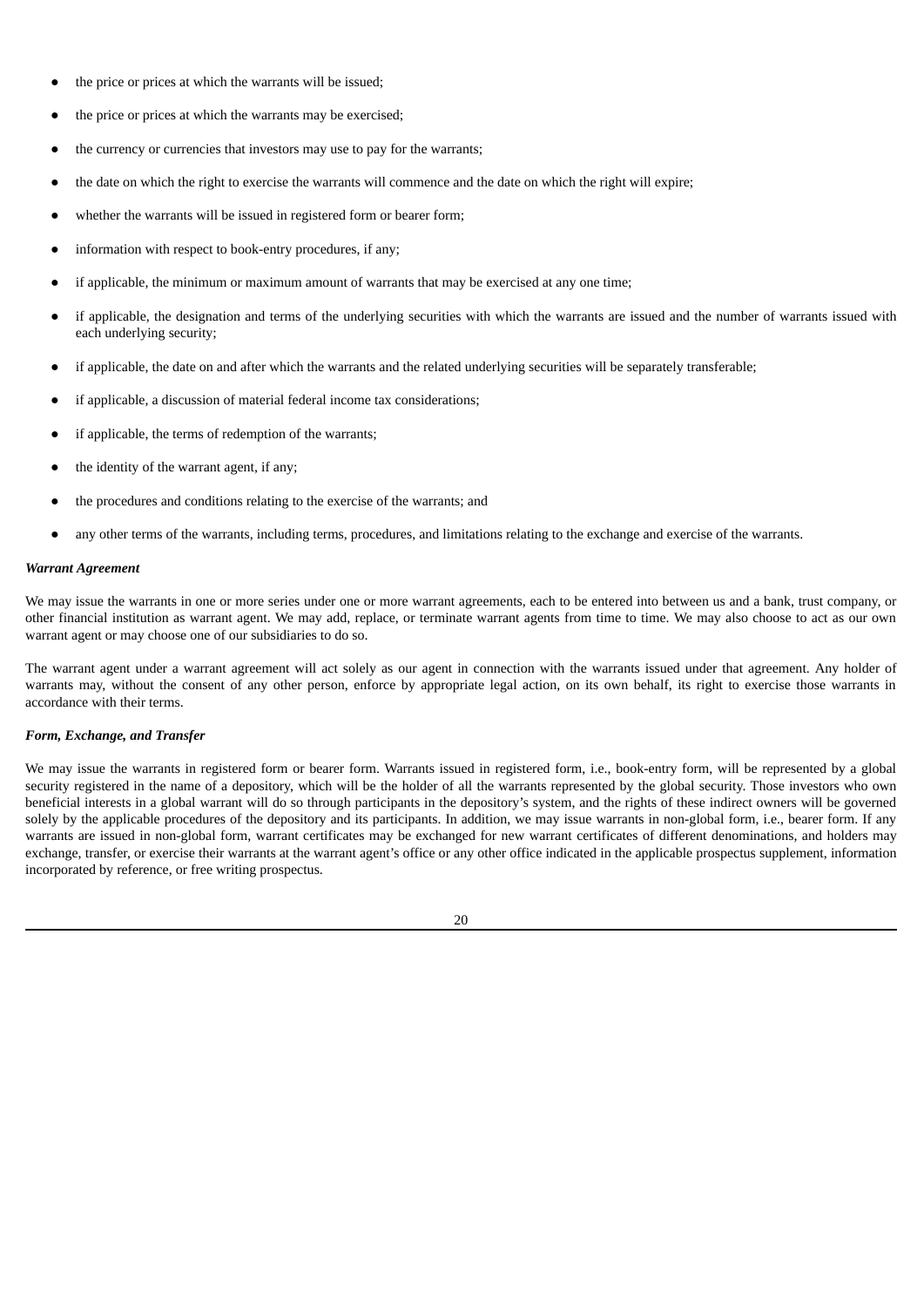Prior to the exercise of their warrants, holders of warrants exercisable for ordinary shares or preferred shares will not have any rights of holders of ordinary shares or preferred shares and will not be entitled to dividend payments, if any, or voting rights of the ordinary shares or preferred shares.

## *Exercise of Warrants*

A warrant will entitle the holder to purchase for cash an amount of securities at an exercise price that will be stated in, or that will be determinable as described in, the applicable prospectus supplement, information incorporated by reference, or free writing prospectus. Warrants may be exercised at any time up to the close of business on the expiration date set forth in the applicable offering material. After the close of business on the expiration date, unexercised warrants will become void. Warrants may be redeemed as set forth in the applicable offering material.

Warrants may be exercised as set forth in the applicable offering material. Upon receipt of payment and the warrant certificate properly completed and duly executed at the corporate trust office of the warrant agent or any other office indicated in the applicable offering material, we will forward, as soon as practicable, the securities purchasable upon such exercise. If less than all of the warrants represented by such warrant certificate are exercised, a new warrant certificate will be issued for the remaining warrants.

### **Rights**

As Greenland consummated its Business Combination on October 24, 2019, each holder of a right did receive one-tenth (1/10) of one ordinary share.

### *General*

We may issue rights to purchase our securities. The rights may or may not be transferable by the persons purchasing or receiving the rights. In connection with any rights offering, we may enter into a standby underwriting or other arrangement with one or more underwriters or other persons pursuant to which such underwriters or other persons would purchase any offered securities remaining unsubscribed for after such rights offering. Each series of rights will be issued under a separate rights agent agreement to be entered into between us and one or more banks, trust companies, or other financial institutions, as rights agent, that we will name in the applicable prospectus supplement. The rights agent will act solely as our agent in connection with the rights and will not assume any obligation or relationship of agency or trust for or with any holders of rights certificates or beneficial owners of rights.

### *Terms*

The prospectus supplement relating to any rights that we offer will include specific terms relating to the offering, including, among other matters:

- the date of determining the security holders entitled to the rights distribution;
- the aggregate number of rights issued and the aggregate amount of securities purchasable upon exercise of the rights;
- the exercise price;
- the conditions to completion of the rights offering;
- the date on which the right to exercise the rights will commence and the date on which the rights will expire; and
- any applicable federal income tax considerations.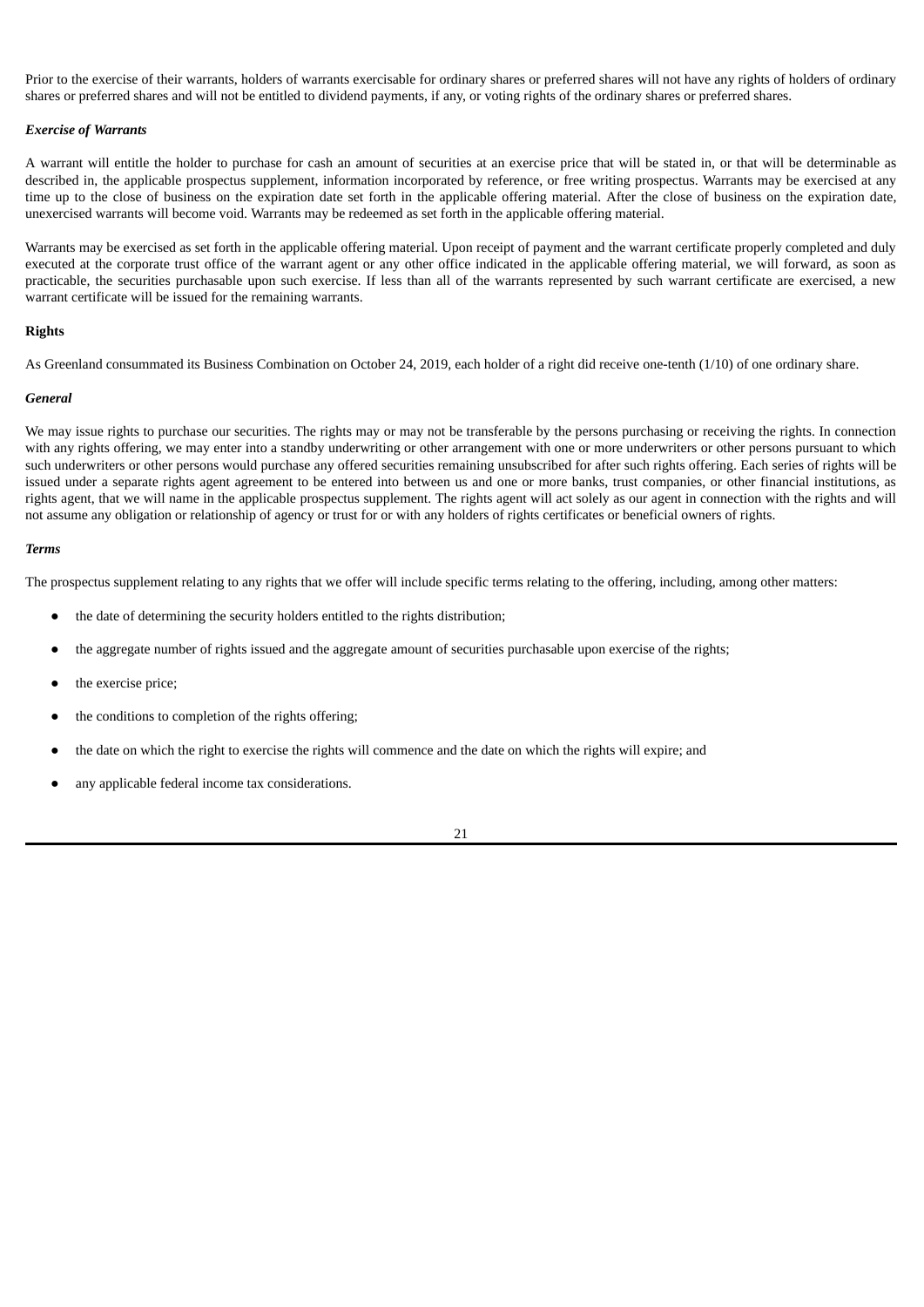Each right would entitle the holder of the rights to purchase for cash the principal amount of securities at the exercise price set forth in the applicable prospectus supplement. Rights may be exercised at any time up to the close of business on the expiration date for the rights provided in the applicable prospectus supplement. After the close of business on the expiration date, all unexercised rights will become void.

If less than all of the rights issued in any rights offering are exercised, we may offer any unsubscribed securities directly to persons other than our security holders, to or through agents, underwriters, or dealers, or through a combination of such methods, including pursuant to standby arrangements, as described in the applicable prospectus supplement.

## **Units**

#### *General*

We may issue units composed of any combination of our ordinary shares, preferred shares, debt securities, warrants, and rights. We will issue each unit so that the holder of the unit is also the holder of each security included in the unit. As a result, the holder of a unit will have the rights and obligations of a holder of each included security. The unit agreement under which a unit is issued may provide that the securities included in the unit may not be held or transferred separately, at any time or at any time before a specified date.

The following description is a summary of selected provisions relating to units that we may offer. The summary is not complete. When units are offered in the future, a prospectus supplement, information incorporated by reference, or a free writing prospectus, as applicable, will explain the particular terms of those securities and the extent to which these general provisions may apply. The specific terms of the units as described in a prospectus supplement, information incorporated by reference, or free writing prospectus will supplement and, if applicable, may modify or replace the general terms described in this section.

This summary and any description of units in the applicable prospectus supplement, information incorporated by reference, or free writing prospectus is subject to and is qualified in its entirety by reference to the unit agreement, collateral arrangements, and depositary arrangements, if applicable. We will file each of these documents, as applicable, with the SEC and incorporate them by reference as an exhibit to the registration statement of which this prospectus is a part on or before the time we issue a series of units. See "Where You Can Find Additional Information" and "Incorporation of Documents by Reference" below for information on how to obtain a copy of a document when it is filed.

### *Terms*

The applicable prospectus supplement, information incorporated by reference, or free writing prospectus may describe:

- the designation and terms of the units and of the securities comprising the units, including whether and under what circumstances those securities may be held or transferred separately;
- any provisions for the issuance, payment, settlement, transfer, or exchange of the units or of the securities composing the units;
- the terms of the unit agreement governing the units;
- any applicable material United States federal income tax consequences; and
- whether the units will be issued in fully registered or global form.

The applicable provisions described in this section, as well as those described under "Description of Securities" above, will apply to each unit and to each security included in each unit, respectively.

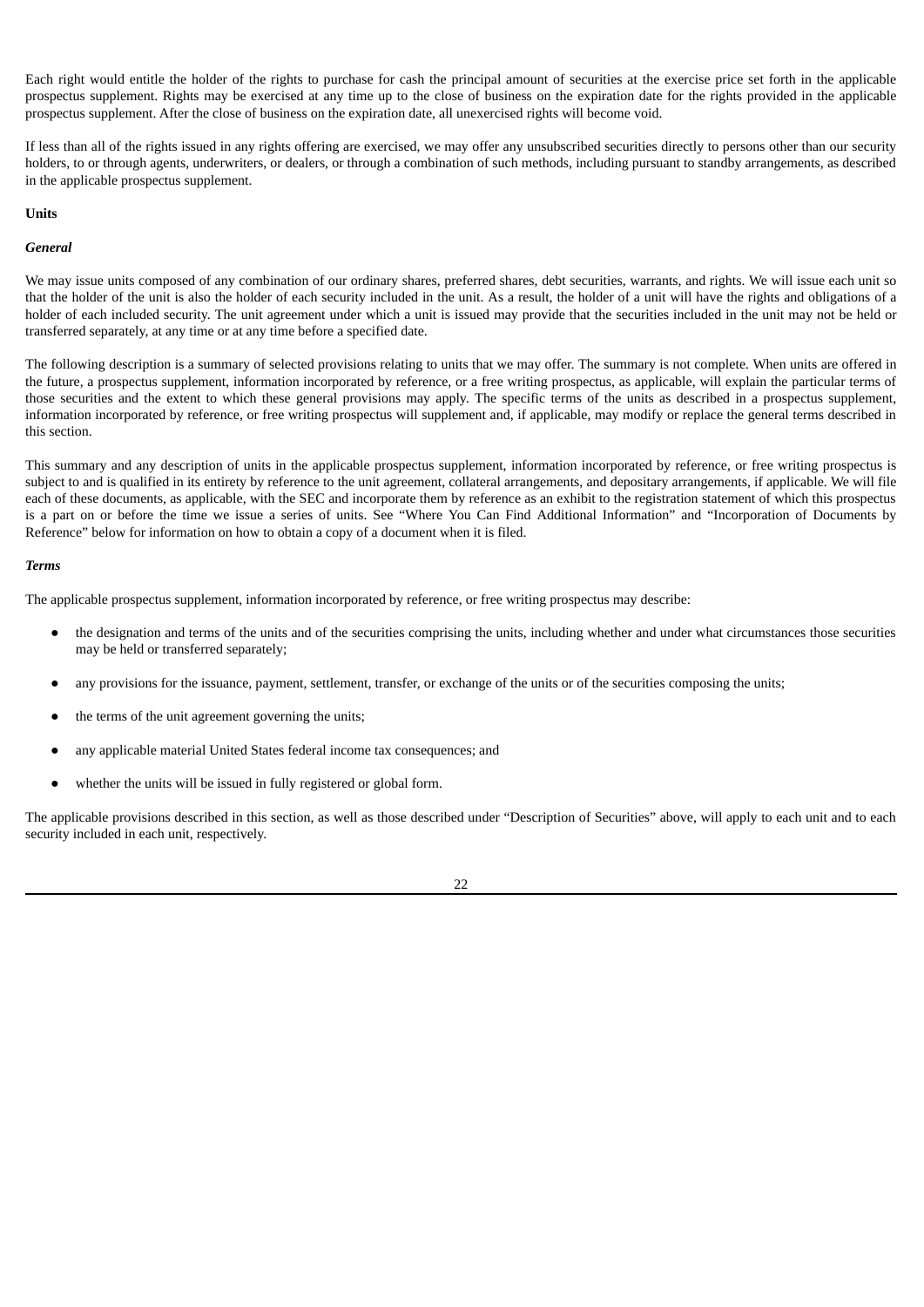## **PLAN OF DISTRIBUTION**

<span id="page-29-0"></span>We may sell the securities offered by this prospectus from time to time in one or more transactions, including, without limitation:

- through agents;
- to or through underwriters;
- through broker-dealers (acting as agent or principal);
- directly by us to purchasers (including our affiliates and shareholders), through a specific bidding or auction process, a rights offering, or other method;
- through a combination of any such methods of sale; or
- through any other methods described in a prospectus supplement.

The distribution of securities may be effected, from time to time, in one or more transactions, including:

- block transactions (which may involve crosses) and transactions on Nasdaq or any other organized market where the securities may be traded;
- purchases by a broker-dealer as principal and resale by the broker-dealer for its own account pursuant to a prospectus supplement;
- ordinary brokerage transactions and transactions in which a broker-dealer solicits purchasers;
- sales "at the market" to or through a market maker or into an existing trading market, on an exchange or otherwise; and
- sales in other ways not involving market makers or established trading markets, including direct sales to purchasers.

Each time that we use this prospectus to sell our securities, we will also provide a prospectus supplement that contains the specific terms of such offering. The prospectus supplement will set forth the terms of the offering of such securities, including:

- the name or names of any underwriters, dealers or agents and the type and amounts of securities underwritten or purchased by each of them;
- the public offering price of the securities and the proceeds to us and any discounts, commissions or concessions allowed or reallowed or paid to underwriters, dealers or agents;
- any exchange on which the securities will be issued; and
- all other items constituting underwriting compensation.

The securities may be sold at a fixed price or prices, which may be changed, or at market prices prevailing at the time of sale, at prices relating to the prevailing market prices or at negotiated prices. The consideration may be cash, extinguishment of debt, or another form negotiated by the parties. Agents, underwriters, or broker-dealers may be paid compensation for offering and selling the securities. That compensation may be in the form of discounts, concessions, or commissions to be received from us or from the purchasers of the securities. Dealers and agents participating in the distribution of the securities may be deemed to be underwriters, and compensation received by them on resale of the securities may be deemed to be underwriting discounts and commissions under the Securities Act. If such dealers or agents were deemed to be underwriters, they may be subject to statutory liabilities under the Securities Act.

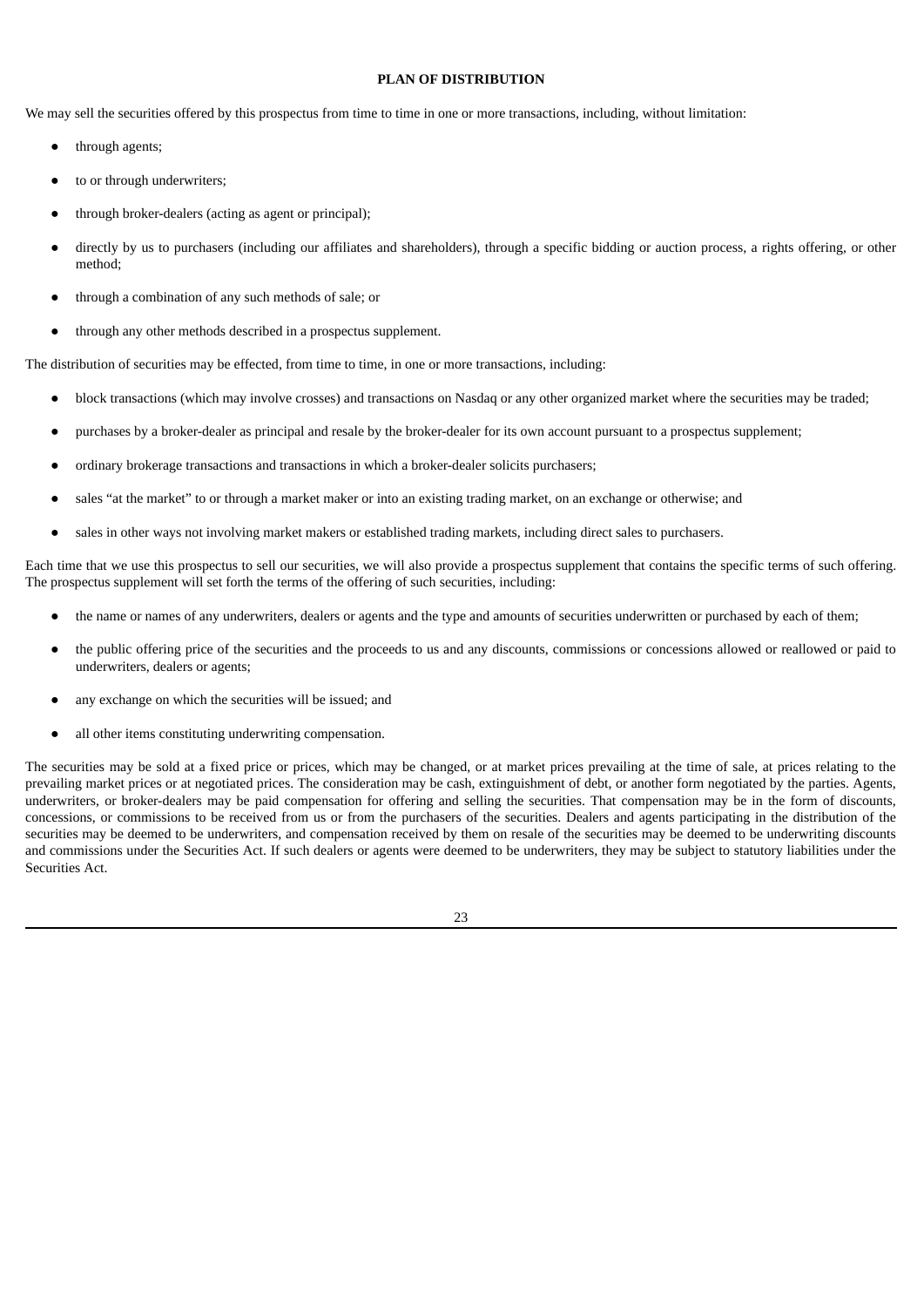We may also make direct sales through subscription rights distributed to our existing shareholders on a pro rata basis, which may or may not be transferable. In any distribution of subscription rights to our shareholders, if all of the underlying securities are not subscribed for, we may then sell the unsubscribed securities directly to third parties or may engage the services of one or more underwriters, dealers, or agents, including standby underwriters, to sell the unsubscribed securities to third parties.

Some or all of the securities that we offer through this prospectus may be new issues of securities with no established trading market. Any underwriters to whom we sell our securities for public offering and sale may make a market in those securities, but they will not be obligated to do so and they may discontinue any market making at any time without notice. Accordingly, we cannot assure you of the liquidity of, or continued trading markets for, any securities that we offer.

Agents may, from time to time, solicit offers to purchase the securities. If required, we will name in the applicable prospectus supplement, document incorporated by reference, or free writing prospectus, as applicable, any agent involved in the offer or sale of the securities and set forth any compensation payable to the agent. Unless otherwise indicated, any agent will be acting on a best effort basis for the period of its appointment. Any agent selling the securities covered by this prospectus may be deemed to be an underwriter of the securities.

If underwriters are used in an offering, securities will be acquired by the underwriters for their own account and may be resold, from time to time, in one or more transactions, including negotiated transactions, at a fixed public offering price or at varying prices determined at the time of sale, or under delayed delivery contracts or other contractual commitments. Securities may be offered to the public either through underwriting syndicates represented by one or more managing underwriters or directly by one or more firms acting as underwriters. If an underwriter or underwriters are used in the sale of securities, an underwriting agreement will be executed with the underwriter or underwriters at the time an agreement for the sale is reached. The applicable prospectus supplement will set forth the managing underwriter or underwriters, as well as any other underwriter or underwriters, with respect to a particular underwritten offering of securities, and will set forth the terms of the transactions, including compensation of the underwriters and dealers and the public offering price, if applicable. This prospectus, the applicable prospectus supplement and any applicable free writing prospectus will be used by the underwriters to resell the securities.

If a dealer is used in the sale of the securities, we, or an underwriter, will sell the securities to the dealer, as principal. The dealer may then resell the securities to the public at varying prices to be determined by the dealer at the time of resale. To the extent required, we will set forth in the prospectus supplement, document incorporated by reference, or free writing prospectus, as applicable, the name of the dealer and the terms of the transactions.

We may directly solicit offers to purchase the securities and may make sales of securities directly to institutional investors or others. These persons may be deemed to be underwriters with respect to any resale of the securities. To the extent required, the prospectus supplement, document incorporated by reference, or free writing prospectus, as applicable, will describe the terms of any such sales, including the terms of any bidding or auction process, if used.

Agents, underwriters, and dealers may be entitled under agreements which may be entered into with us to indemnification by us against specified liabilities, including liabilities incurred under the Securities Act, or to contribution by us to payments they may be required to make in respect of such liabilities. If required, the prospectus supplement, document incorporated by reference, or free writing prospectus, as applicable, will describe the terms and conditions of such indemnification or contribution. Some of the agents, underwriters, or dealers, or their affiliates may be customers of, engage in transactions with or perform services for us or our subsidiaries or affiliates in the ordinary course of business.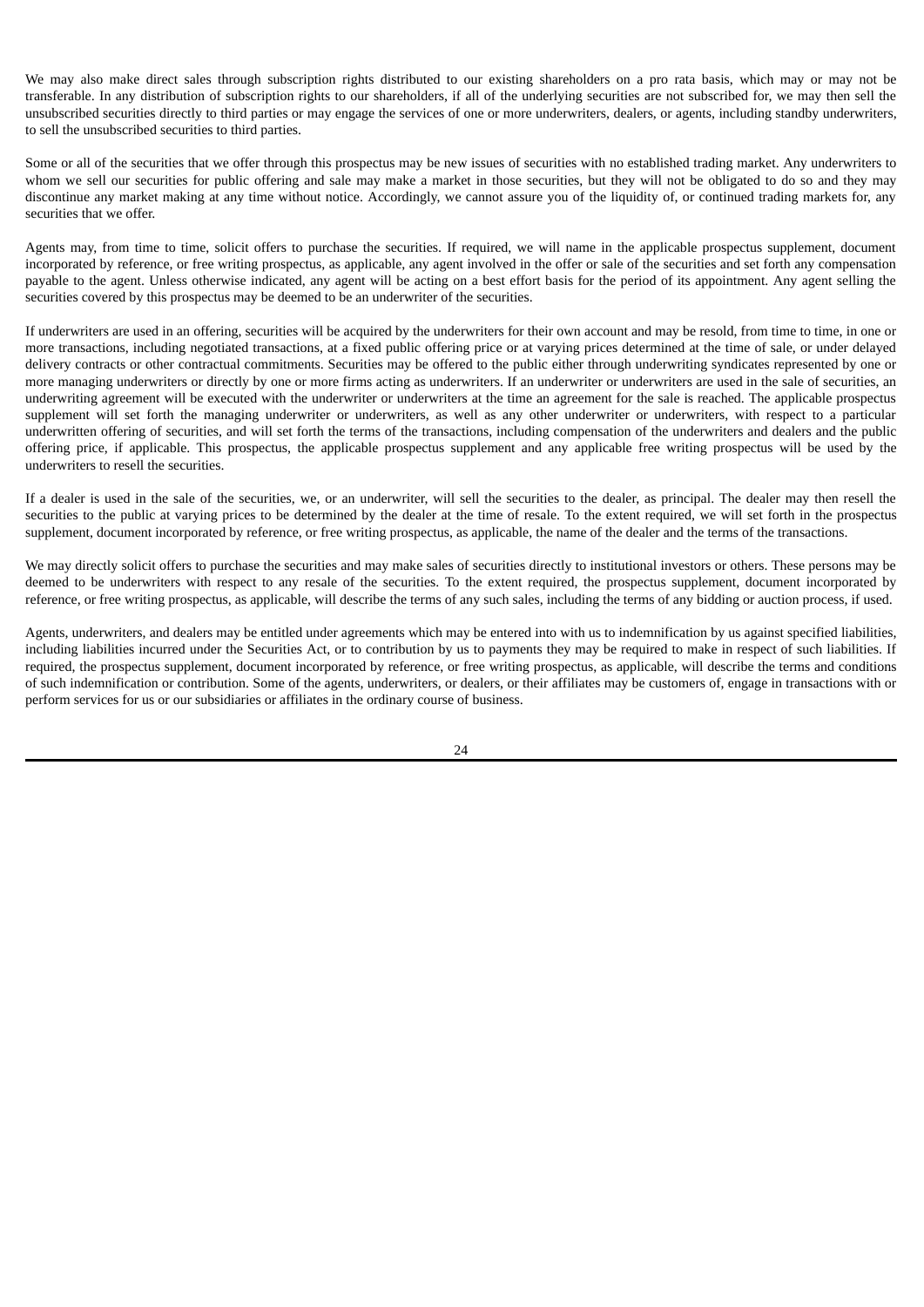Under the securities laws of some states, the securities offered by this prospectus may be sold in those states only through registered or licensed brokers or dealers.

Any person participating in the distribution of securities registered under the registration statement that includes this prospectus will be subject to applicable provisions of the Exchange Act, and the applicable SEC rules and regulations, including, among others, Regulation M, which may limit the timing of purchases and sales of any of our securities by any such person. Furthermore, Regulation M may restrict the ability of any person engaged in the distribution of our securities to engage in market-making activities with respect to our securities.

These restrictions may affect the marketability of our securities and the ability of any person or entity to engage in market-making activities with respect to our securities.

Certain persons participating in an offering may engage in over-allotment, stabilizing transactions, short-covering transactions, and penalty bids in accordance with Regulation M under the Exchange Act that stabilize, maintain, or otherwise affect the price of the offered securities. If any such activities will occur, they will be described in the applicable prospectus supplement.

If more than 10% of the net proceeds of any offering of securities made under this prospectus will be received by Financial Industry Regulatory Authority ("FINRA") members participating in the offering or affiliates or associated persons of such FINRA members, the offering will be conducted in accordance with FINRA Conduct Rule 5110(h).

To the extent required, this prospectus may be amended or supplemented from time to time to describe a specific plan of distribution.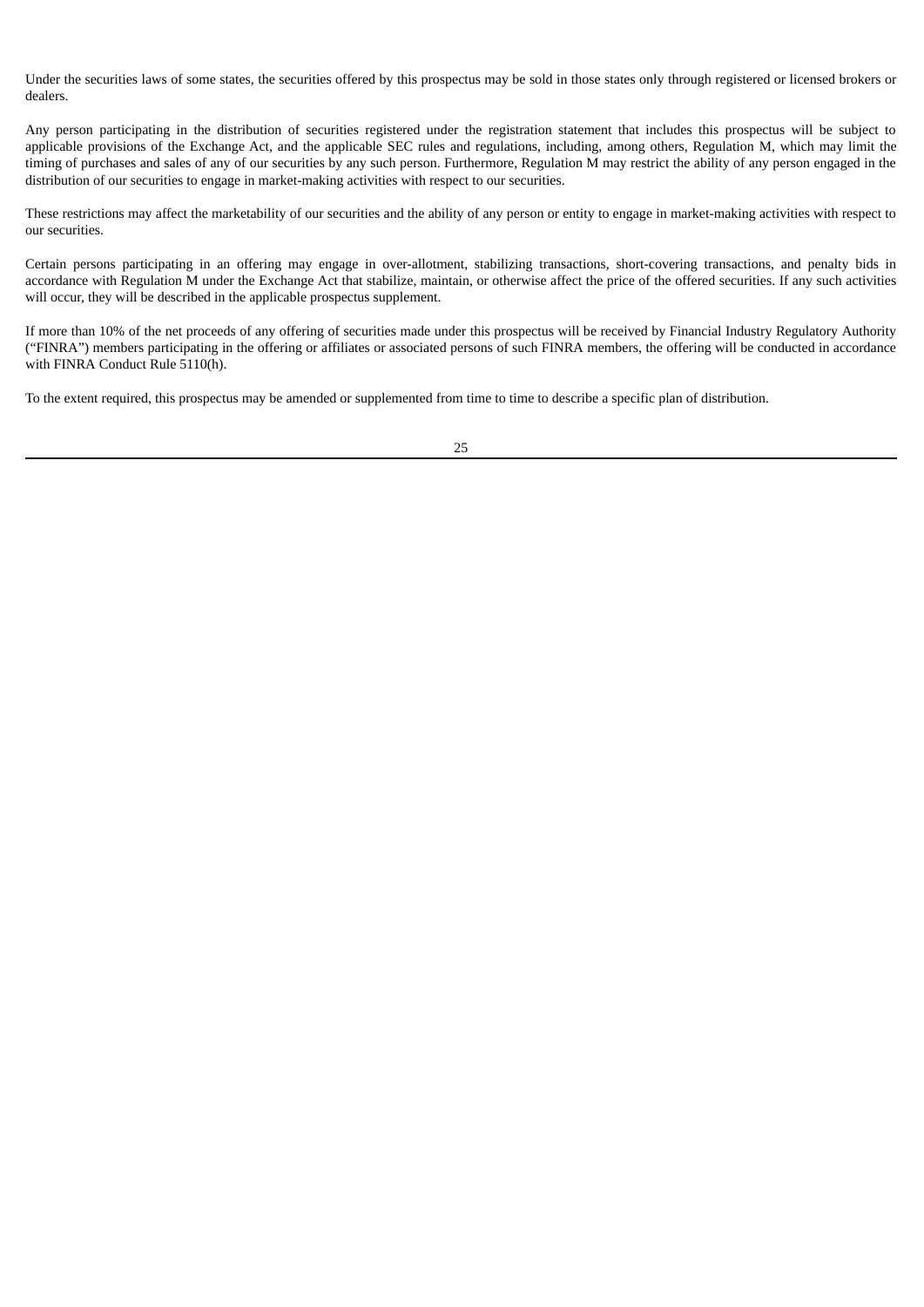## **DISCLOSURE OF COMMISSION POSITION ON INDEMNIFICATION FOR SECURITIES ACT LIABILITY**

<span id="page-32-0"></span>Insofar as indemnification for liabilities arising under the Securities Act may be permitted to directors, officers or persons controlling the registrant pursuant to the foregoing provisions, the registrant has been informed that in the opinion of the SEC such indemnification is against public policy as expressed in the Securities Act and is, therefore, unenforceable.

#### **LEGAL MATTERS**

<span id="page-32-1"></span>Certain legal matters with respect to British Virgin Island laws in connection with the validity of the securities being offered by this prospectus and other legal matters will be passed upon for us by Ogier. Certain legal matters with respect to United States federal securities law in connection with this offering will be passed upon for us by Hunter Taubman Fischer & Li LLC, New York, New York.

#### **EXPERTS**

<span id="page-32-2"></span>The financial statements incorporated by reference in this prospectus as of and for the fiscal year ended December 31, 2020 and 2019 have been audited by WWC, P.C., an independent registered public accounting firm, as set forth in their report thereon included therein, and incorporated herein by reference, and are included in reliance upon such report given on the authority of such firm as experts in accounting and auditing. The office of WWC, P.C. is located at 2010 Pioneer Court, San Mateo, CA 94403.

#### **WHERE YOU CAN FIND MORE INFORMATION**

<span id="page-32-3"></span>We have filed a registration statement on Form S-3, of which this prospectus is a part, and related exhibits with the SEC under the Securities Act. This prospectus, filed as part of the registration statement, does not contain all of the information set forth in the registration statement and its exhibits and schedules, portions of which have been omitted as permitted by the rules and regulations of the SEC. For further information about us and our securities, we refer you to the registration statement and its exhibits and schedules. Statements in this prospectus about the contents of any contract, agreement or other documents are not necessarily complete and, in each instance, we refer you to the copy of such contract, agreement or document filed as an exhibit to the registration statement, with each such statement being qualified in all respects by reference to the document to which it refers. You may inspect the registration statement and exhibits without charge at the SEC's web site listed above.

The Company files annual, quarterly and current reports, proxy statements and other information with the SEC. The SEC also maintains an Internet site that contains reports, proxy and information statements, and other information regarding issuers that file electronically with the SEC. The address of that site is *www.sec.gov.* You also may read and copy any document we file with the SEC at its public reference facility at 100 F Street, N.E., Washington, D.C. 20549.

You also may obtain copies of the documents at prescribed rates by writing to the Public Reference Section of the SEC at 100 F Street, N.E., Washington, D.C. 20549. Please call the SEC at 1-800-SEC-0330 for further information on the operation of the public reference facilities.

The registration statement containing this prospectus, including exhibits to the registration statement, provides additional information about us and the ordinary shares offered under this prospectus. The registration statement can be read at the SEC website.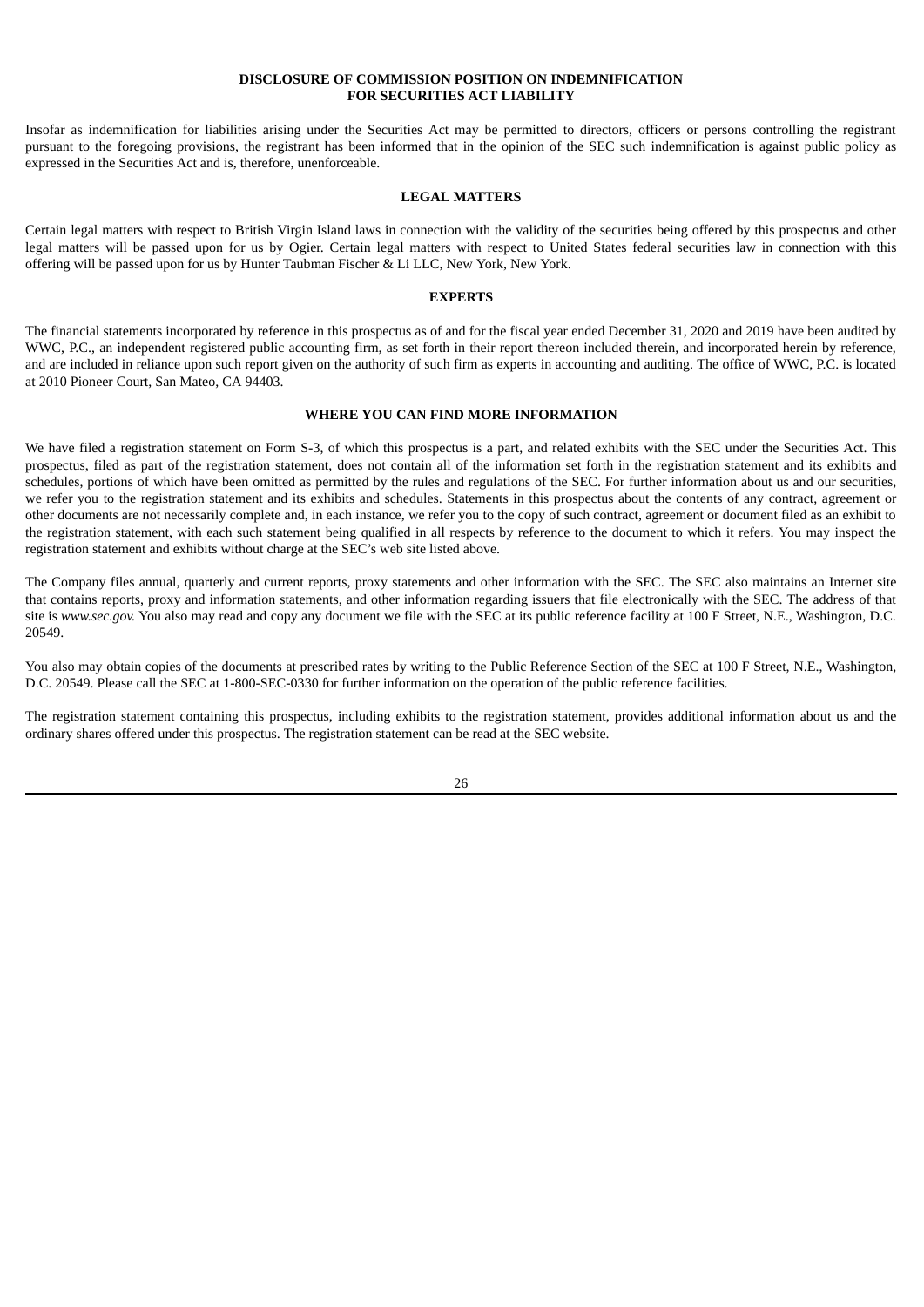## **INCORPORATION OF CERTAIN INFORMATION BY REFERENCE**

<span id="page-33-0"></span>THIS PROSPECTUS INCORPORATES DOCUMENTS BY REFERENCE THAT ARE NOT PRESENTED IN OR DELIVERED WITH THIS PROSPECTUS. YOU SHOULD RELY ONLY ON THE INFORMATION CONTAINED IN THIS PROSPECTUS AND IN THE DOCUMENTS THAT WE HAVE INCORPORATED BY REFERENCE INTO THIS PROSPECTUS. WE HAVE NOT AUTHORIZED ANYONE TO PROVIDE YOU WITH INFORMATION THAT IS DIFFERENT FROM OR IN ADDITION TO THE INFORMATION CONTAINED IN THIS DOCUMENT AND INCORPORATED BY REFERENCE INTO THIS PROSPECTUS.

The SEC permits us to "incorporate by reference" into this prospectus the information contained in documents that we file with the SEC, which means that we can disclose important information to you by referring you to those documents. Information that is incorporated by reference is considered to be part of this prospectus and you should read it with the same care that you read this prospectus. Information that we file later with the SEC will automatically update and supersede the information that is either contained, or incorporated by reference, in this prospectus, and will be considered to be a part of this prospectus from the date those documents are filed.

We have filed with the SEC and incorporate by reference in this prospectus, except as superseded, supplemented or modified by this prospectus, the documents listed below:

- Our Annual Report on [Form](http://www.sec.gov/Archives/edgar/data/1735041/000121390021018961/f10k2020_greenlandtech.htm) 10-K filed with the SEC for the year ended December 31, 2020, filed with the SEC on March 31, 2021;
- Our Quarterly Report on [Form](http://www.sec.gov/Archives/edgar/data/1735041/000121390021025694/f10q0321_greenlandtech.htm) 10-Q filed with the SEC for the quarterly period ended March 31, 2021, filed with the SEC on May 12, 2021;
- Our Current Reports on Form 8-K filed with the SEC on [March](http://www.sec.gov/Archives/edgar/data/1735041/000121390021018965/ea138682_8k-greenlandtech.htm) 31, 2021 and May 12, [2021;](http://www.sec.gov/Archives/edgar/data/1735041/000121390021025737/ea140679-8k_greenland.htm) and
- The description of our securities contained in our [Registration](http://www.sec.gov/Archives/edgar/data/1735041/000161577418006003/s111083_s1.htm) Statement filed with the SEC on June 29, 2018, including any subsequent amendments or reports filed for the purpose of updating such description, including without limitation the section entitled "Description of Securities" in our Definitive Proxy Statement on [Schedule](http://www.sec.gov/Archives/edgar/data/1735041/000121390019018926/defm14a0919_greenlandacq.htm) 14A, filed with the SEC on September 26, 2019.

These reports contain important information about us, our financial condition and our results of operations.

We also incorporate by reference any future filings (other than current reports furnished under Item 2.02 or Item 7.01 of Form 8-K and exhibits filed on such form that are related to such items unless such Form 8-K expressly provides to the contrary) made with the SEC pursuant to Sections 13(a), 13(c), 14 or 15(d) of the Exchange Act, including those made after the date of the initial filing of the registration statement of which this prospectus forms a part and prior to effectiveness of such registration statement, until we file a post-effective amendment that indicates the termination of the offering of the ordinary shares made by this prospectus and such future filings will become a part of this prospectus from the respective dates that such documents are filed with the SEC. Any statement contained herein or in a document incorporated or deemed to be incorporated by reference herein shall be deemed to be modified or superseded for purposes hereof or of the related prospectus supplement to the extent that a statement contained herein or in any other subsequently filed document which is also incorporated or deemed to be incorporated by reference herein modifies or supersedes such statement. Any such statement so modified or superseded shall not be deemed, except as so modified or superseded, to constitute a part of this prospectus.

You may request orally or in writing, and we will provide you with, a copy of any documents that are incorporated by reference in this prospectus or any prospectus supplement at no cost, by writing or telephoning us at:

> Greenland Technologies Holding Corporation 50 Millstone Road, Building 400 Suite 130 East Windsor, NJ 08512 United States Attention: Raymond Wang Phone: 1 (888) 827-4832

You should rely only on the information contained in, or incorporated by reference into, this prospectus, in any accompanying prospectus supplement or in any free writing prospectus filed by us with the SEC. We have not authorized anyone to provide you with different or additional information. You should not assume that the information in this prospectus or in any document incorporated by reference is accurate as of any date other than the date on the front cover of the applicable document.

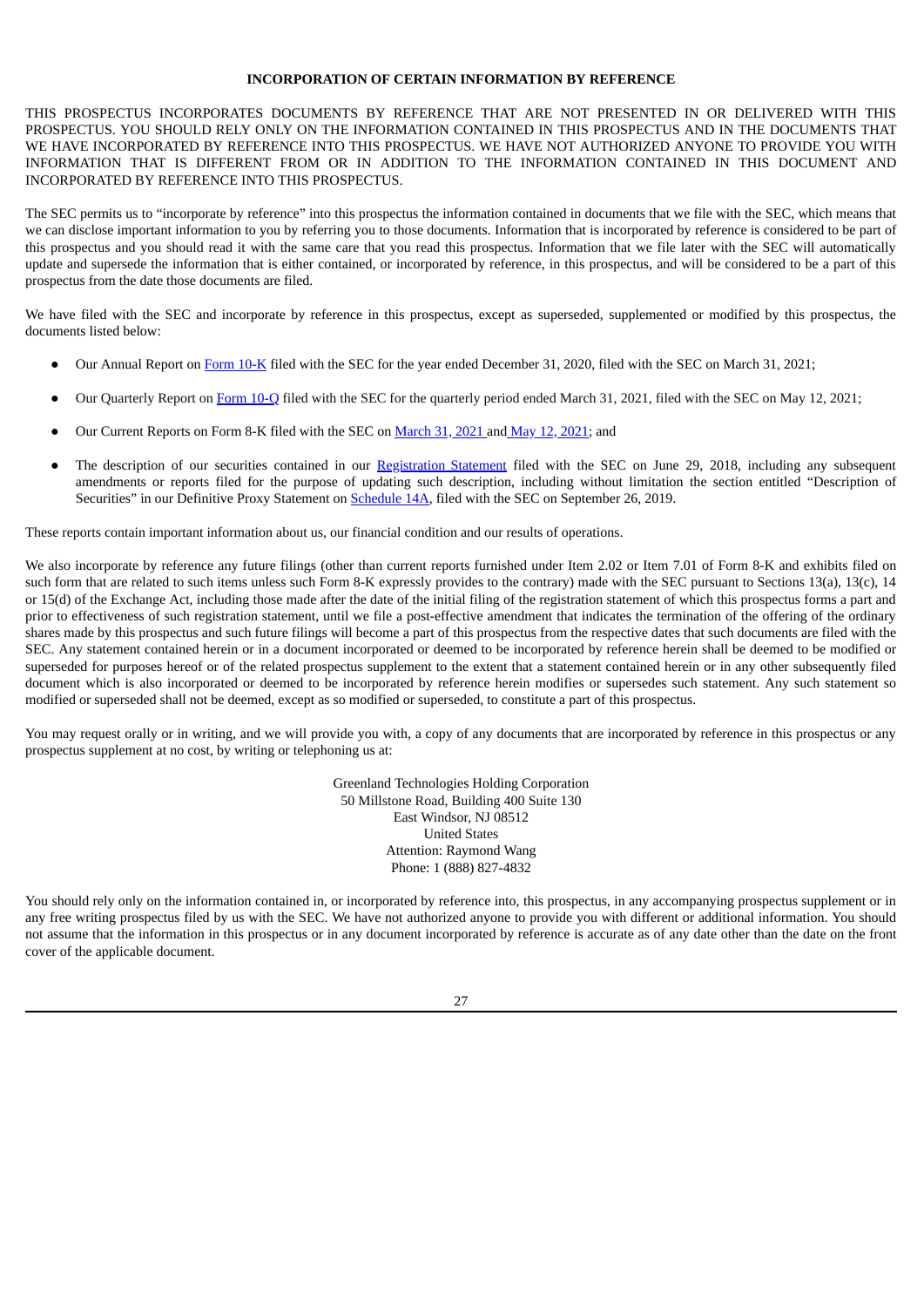

**Greenland Technologies Holding Corporation**

*\$150,000,000*

*Ordinary Shares Preferred Shares Debt Securities Warrants Rights Units*

**Prospectus dated , 2021**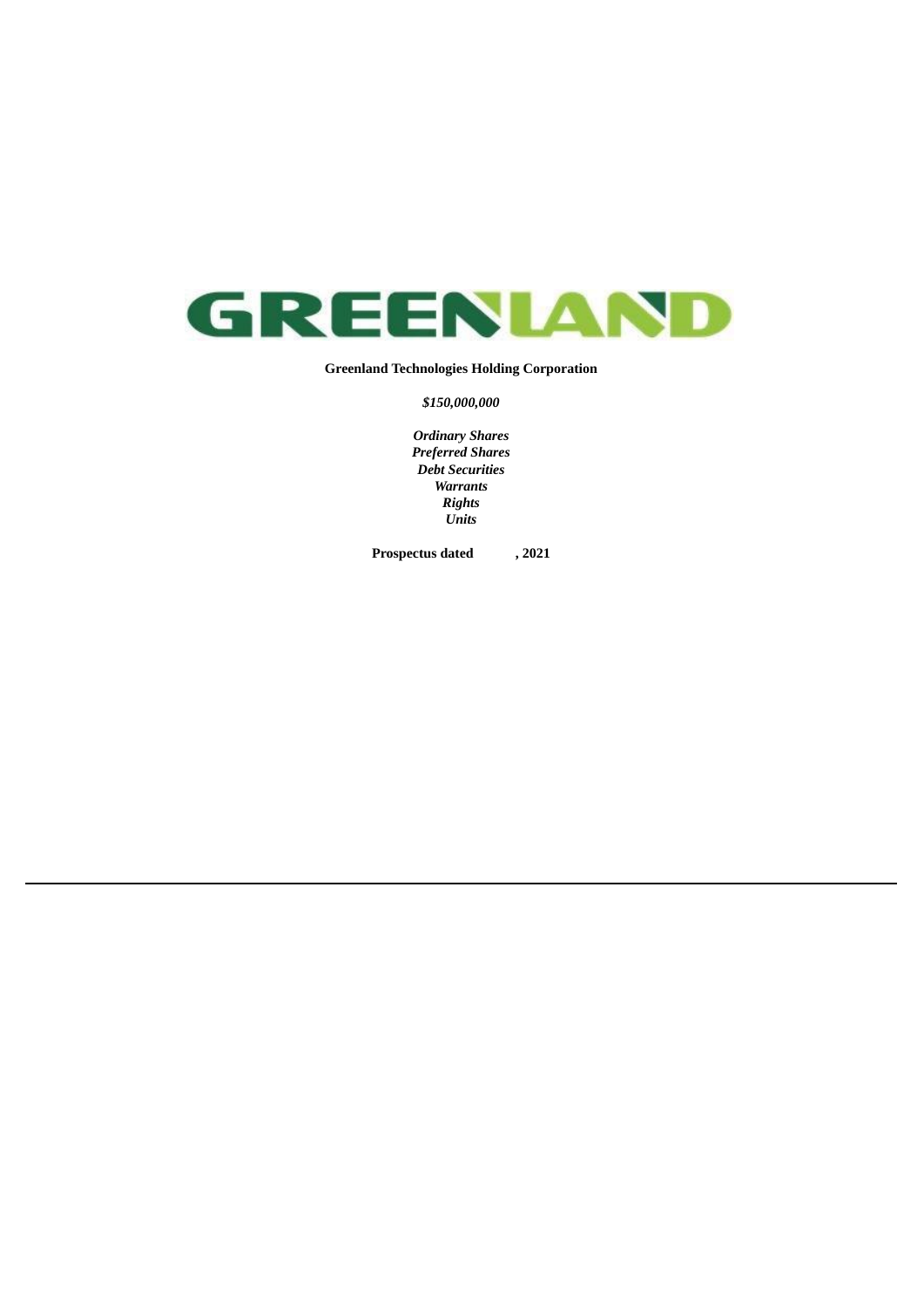The information contained in this prospectus is not complete and may be changed. We may not sell these securities until the registration statement filed with the Securities and Exchange Commission is effective. This prospectus is not an offer to sell these securities and it is not soliciting an offer **to buy these securities in any jurisdiction where the offer or sale is not permitted.**

## **SUBJECT TO COMPLETION, DATED MAY 26, 2021**



### **GREENLAND TECHNOLOGIES HOLDING CORPORATION**

#### **650,200 Ordinary Shares Offered by the Selling Securityholders**

This prospectus relates to the offer and sale of 650,200 ordinary shares by the selling securityholders identified in this prospectus, or their permitted transferees, from time to time, in one or more offerings, in amounts, at prices, and at terms that will be determined at the time of the offering. We will not receive any of the proceeds from the sale of ordinary shares by the selling securityholder. References to "selling securityholders" refer to the securityholders listed herein under the heading "Selling Securityholders."

The selling securityholders may sell the securities independently or together with any other securities registered hereunder to or through one or more underwriters, dealers, and agents, or directly to purchasers, or through a combination of these methods, on a continuous or delayed basis. See "Plan of Distribution." If any underwriters, dealers, or agents are involved in the sale of any of the securities, their names, and any applicable purchase price, fee, commission, or discount arrangements between or among them, will be set forth, or will be calculable from the information set forth, in the applicable prospectus supplement.

The registered shares may be sold directly or through brokers or dealers, or in a distribution by one or more underwriters on a firm commitment or best effort basis. To the extent required, the names of any agent or broker-dealer and applicable commissions or discounts and any other required information with respect to any particular offering will be set forth in a prospectus supplement. The selling securityholders and any agents or broker-dealers that participate with the selling securityholders in the distribution of registered shares may be deemed to be "underwriters" within the meaning of the Securities Act, and any commissions received by them and any profit on the resale of the registered shares may be deemed to be underwriting commissions or discounts under the Securities Act.

The selling securityholders may offer, sell or distribute all or a portion of their securities publicly or through private transactions at prevailing market prices or at negotiated prices. We will bear all costs, expenses, and fees in connection with the registration of the securities, including fees regarding compliance with state securities or "blue sky" laws. The selling securityholders will pay or assume brokerage commissions and similar charges, if any, incurred in the sale of the securities.

The selling securityholders may sell any, all or none of the securities offered by this prospectus, and we do not know when or in what amount the selling securityholders may sell their ordinary shares hereunder following the effective date of this registration statement.

The ordinary shares to be offered by the selling securityholders are "restricted" securities under applicable federal and state securities laws and are being registered under the Securities Act to give the selling securityholders the opportunity to sell these shares publicly. The registration of these shares does not require that any of the shares be offered or sold by the selling securityholders. Subject to resale restrictions, the selling securityholders may from time to time offer and sell all or a portion of their shares indicated below in privately negotiated transactions or on the Nasdaq Capital Market or any other market on which our ordinary shares may subsequently be listed or quoted. When we refer to the selling securityholders in this prospectus, we mean the persons listed in the table below.

This prospectus provides you with a general description of the securities the selling securityholders may offer. Each time the selling securityholders sell any ordinary shares offered by this prospectus, the selling securityholders are required to provide you with this prospectus and the related prospectus supplement, if any, containing specific information about the selling securityholders and the terms of the ordinary shares being offered in the manner required by the Securities Act of 1933 as amended, or the "Securities Act." A prospectus supplement may also add, update, or change information contained in this prospectus. If there is any inconsistency between the information in this prospectus and the applicable prospectus supplement, you should rely on the information in the prospectus supplement. The registration statement we filed with the SEC includes exhibits that provide more details on the matters discussed in this prospectus. You should read this prospectus and the related exhibits filed with the SEC and the accompanying prospectus supplement together with additional information described under the headings "Incorporation of Documents by Reference" before investing in any of the securities offered.

Neither the Securities and Exchange Commission nor any state securities commission nor any other regulatory body has approved or disapproved of these securities or determined if this prospectus is truthful or complete. Any representation to the contrary is a criminal offense.

Prospectus dated , 2021.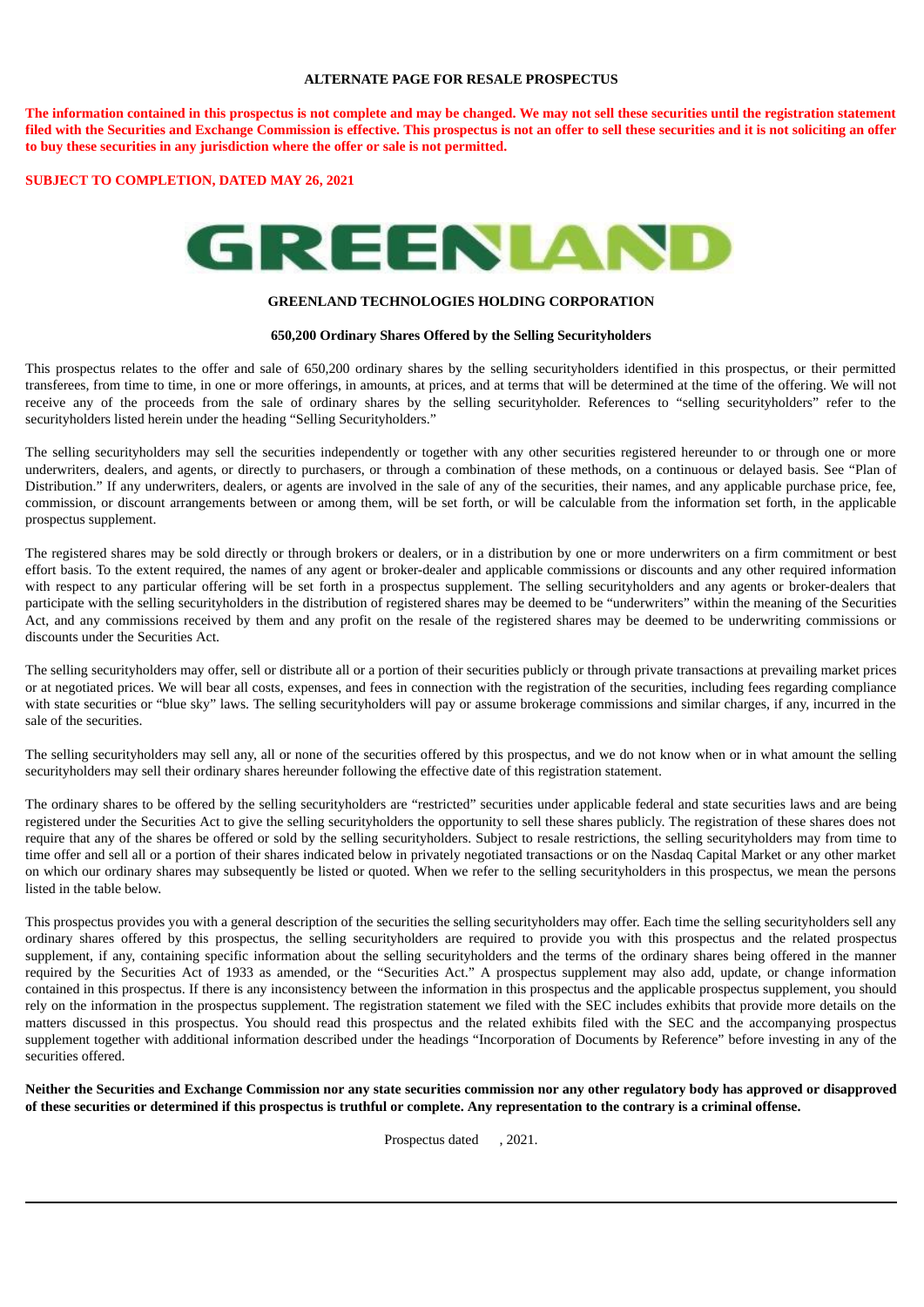# **TABLE OF CONTENTS**

|                                                                                          | Page   |
|------------------------------------------------------------------------------------------|--------|
| <b>ABOUT THIS PROSPECTUS</b>                                                             | ii.    |
| <b>SPECIAL NOTE REGARDING FORWARD-LOOKING STATEMENTS</b>                                 |        |
| <b>THE COMPANY</b>                                                                       |        |
| <b>ABOUT THE SECONDARY OFFERING</b>                                                      |        |
| <b>RISK FACTORS</b>                                                                      |        |
| <b>USE OF PROCEEDS</b>                                                                   | b      |
| <b>SELLING SECURITYHOLDERS</b>                                                           |        |
| <b>DESCRIPTION OF SECURITIES</b>                                                         |        |
| <b>PLAN OF DISTRIBUTION</b>                                                              | h      |
| <b>DISCLOSURE OF COMMISSION POSITION ON INDEMNIFICATION FOR SECURITIES ACT LIABILITY</b> | 26     |
| <b>LEGAL MATTERS</b>                                                                     | 26     |
| <b>EXPERTS</b>                                                                           | 26     |
| <b>WHERE YOU CAN FIND MORE INFORMATION</b>                                               | 26     |
| <b>INCORPORATION OF CERTAIN INFORMATION BY REFERENCE</b>                                 | 27     |
| <b>PART II</b>                                                                           | $II-1$ |
| <b>SIGNATURES</b>                                                                        | $II-4$ |

i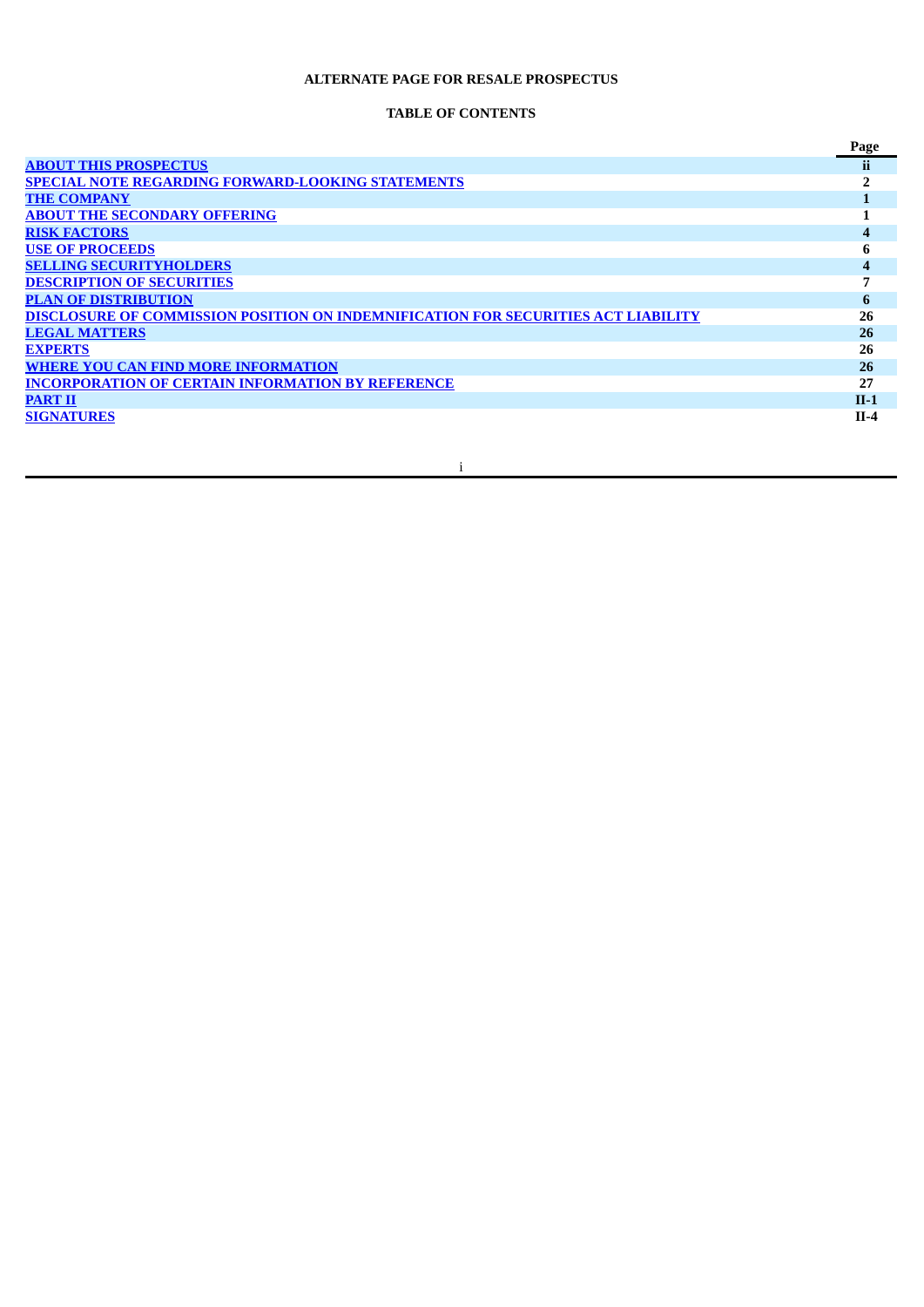## **ABOUT THE SECONDARY OFFERING**

<span id="page-37-0"></span>The secondary offering of this prospectus relates to the resale by the selling securityholders of an aggregate of 650,200 ordinary shares of the Company. All of the aforementioned ordinary shares currently held by the selling securityholders, when sold, will be sold by the selling securityholders. The selling securityholders may sell the ordinary shares from time to time at prevailing market prices or at privately negotiated prices.

| Ordinary shares offered<br>by the selling<br>securityholders:              | We are registering the resale of 650,200 ordinary shares to be offered by the selling security holders named herein.                                                                                                                                                                   |
|----------------------------------------------------------------------------|----------------------------------------------------------------------------------------------------------------------------------------------------------------------------------------------------------------------------------------------------------------------------------------|
| Ordinary shares<br>outstanding prior to<br>completion of this<br>offering: | 10,513,327 ordinary shares                                                                                                                                                                                                                                                             |
| Use of proceeds:                                                           | We will not receive any proceeds from the resale of the ordinary shares to be offered by the selling security holders named<br>herein.                                                                                                                                                 |
| Listing:                                                                   | Our ordinary shares are listed on The Nasdaq Capital Market ("Nasdaq") under the symbol "GTEC"                                                                                                                                                                                         |
| <b>Risk Factors:</b>                                                       | Investing in our ordinary shares involves a high degree of risk. See "Risk Factors" and the risk factors set forth in the<br>documents incorporated by reference herein for a discussion of factors you should carefully consider before deciding to<br>invest in our ordinary shares. |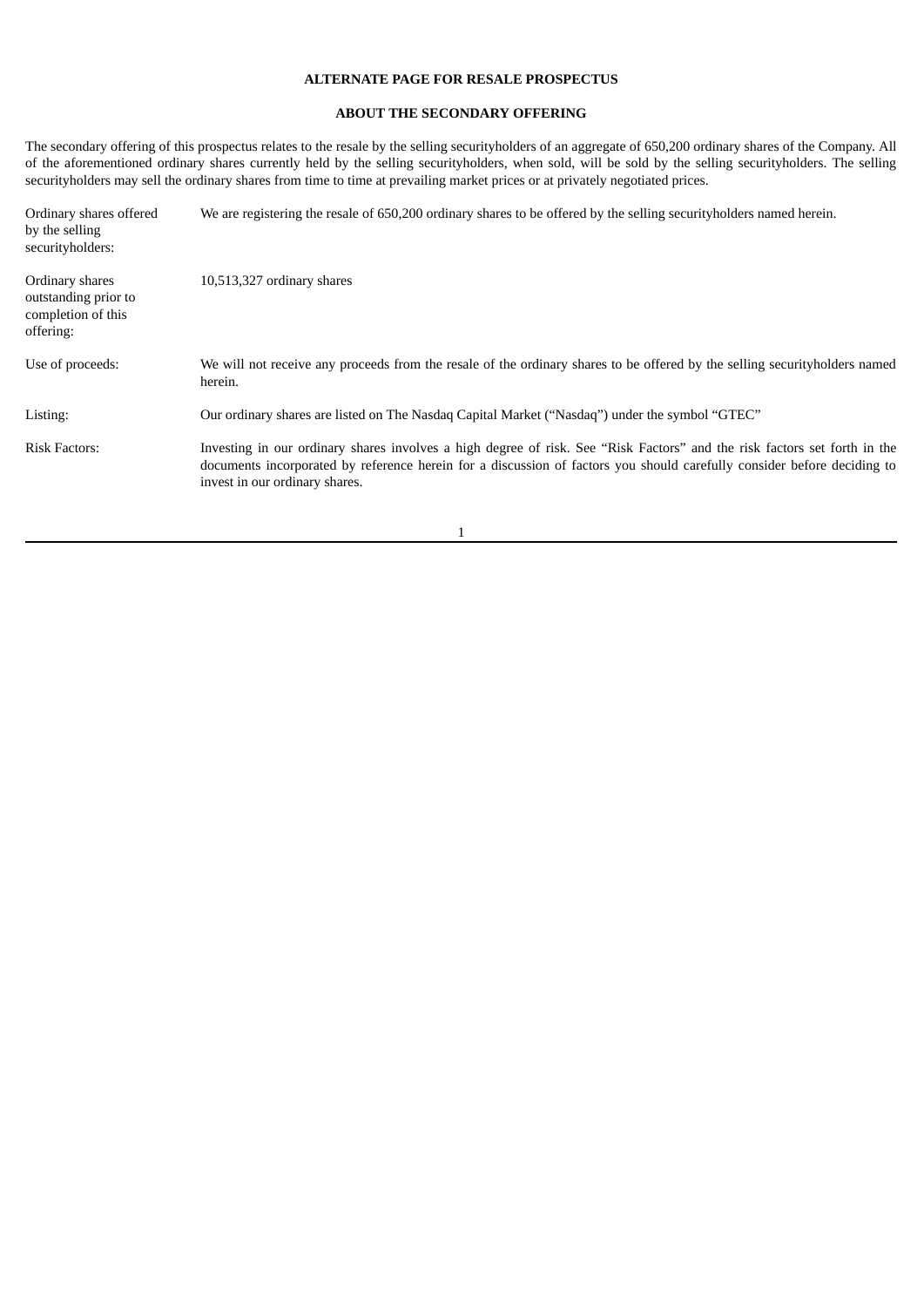#### **SPECIAL NOTE REGARDING FORWARD-LOOKING STATEMENTS**

<span id="page-38-0"></span>This prospectus contains forward-looking statements. All statements contained in this prospectus other than statements of historical fact, including statements regarding our future results of operations and financial position, our business strategy and plans, and our objectives for future operations, are forward-looking statements. The words "believe," "may," "will," "estimate," "continue," "anticipate," "intend," "expect," and similar expressions are intended to identify forward-looking statements. We have based these forward-looking statements largely on our current expectations and projections about future events and trends that we believe may affect our financial condition, results of operations, business strategy, short-term and long-term business operations and objectives, and financial needs. These forward-looking statements are subject to a number of risks, uncertainties and assumptions, including those described in the "Risk Factors" section. Moreover, we operate in a very competitive and rapidly changing environment. New risks emerge from time to time. It is not possible for our management to predict all risks, nor can we assess the impact of all factors on our business or the extent to which any factor, or combination of factors, may cause actual results to differ materially from those contained in any forward-looking statements we may make. In addition, there is uncertainty about the spread of the COVID-19 virus and the impact it may have on the Company's operations, the demand for the Company's products, global supply chains and economic activity in general. In light of these risks, uncertainties and assumptions, the future events and trends discussed in this prospectus may not occur and actual results could differ materially and adversely from those anticipated or implied in the forwardlooking statements.

You should not rely upon forward-looking statements as predictions of future events. The events and circumstances reflected in the forward-looking statements may not be achieved or occur. Although we believe that the expectations reflected in the forward-looking statements are reasonable, we cannot guarantee future results, levels of activity, performance, or achievements. We are under no duty to update any of these forward-looking statements after the date of this prospectus or to conform these statements to actual results or revised expectations.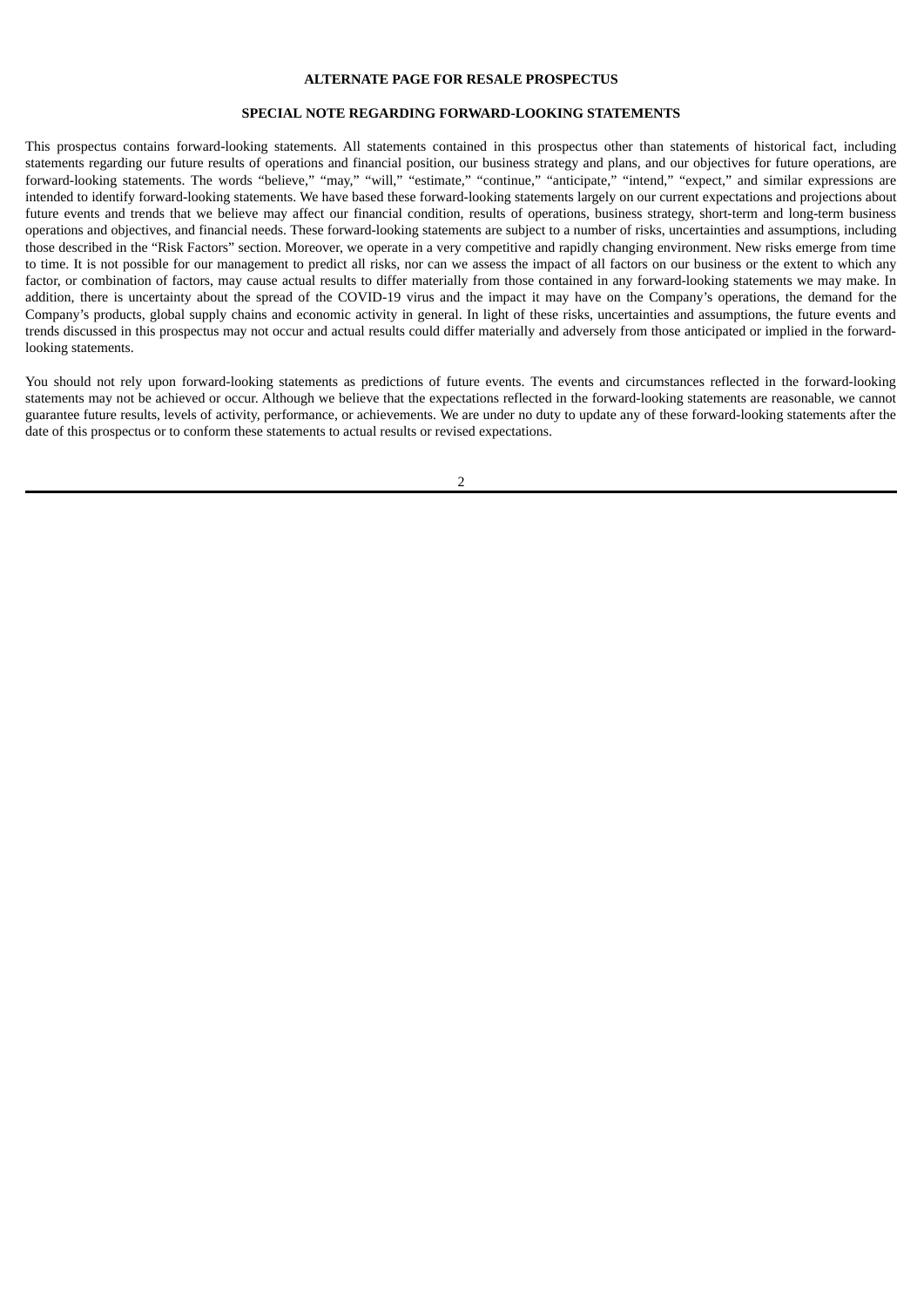### **USE OF PROCEEDS**

The selling securityholders are selling the ordinary shares covered under the Resale Prospectus for their own account. We will not receive any of the proceeds from the sale by the selling securityholders of the ordinary shares being registered hereunder. The selling securityholders will receive all of the proceeds from the sale of ordinary shares under the secondary offering of this prospectus. The selling securityholders will pay any agent's commissions and expenses they incur for brokerage, accounting, tax or legal services or any other expenses that they incur in disposing of the ordinary shares. We will bear all other costs, fees and expenses incurred in effecting the registration of the ordinary shares covered by this prospectus and any prospectus supplement. These may include, without limitation, all registration and filing fees, SEC filing fees and expenses of compliance with state securities or "blue sky" laws.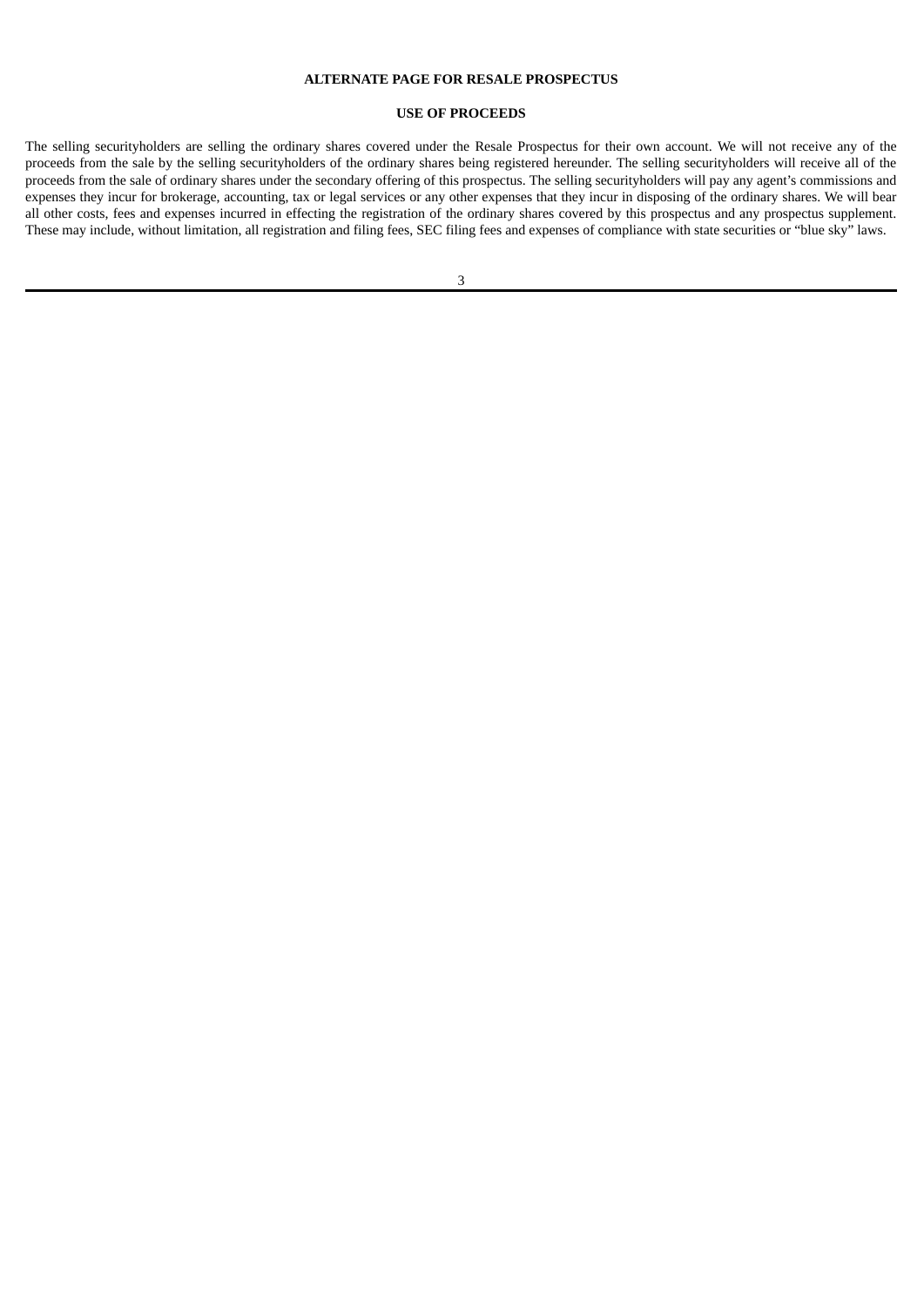#### **SELLING SECURITYHOLDERS**

<span id="page-40-0"></span>This prospectus covers the resale from time to time by the selling securityholders identified in the table below of up to an aggregate of 650,200 of our ordinary shares. None of the selling securityholders are licensed broker-dealers nor affiliates of licensed broker-dealers. Other than as described in the table below, please see the descriptions under the heading "Certain Relationships and Related Party Transactions" in reports that we file with the SEC for more information about the relationships between the selling securityholders and the Company.

Information with respect to beneficial ownership is based on information obtained from such selling securityholders and publicly available information. Information with respect to shares beneficially owned after the offering assumes the sale of all the shares offered and no other purchases or sales of ordinary shares. Information about the selling securityholders may change over time. Any changed information will be set forth in supplements to this prospectus, if required.

We have no assurance that the selling securityholders will sell any of the ordinary shares registered for resale hereunder. See "Plan of Distribution." In addition, the selling securityholders may sell the ordinary shares pursuant to this prospectus or in privately negotiated transactions. Accordingly, we cannot estimate the number of ordinary shares that the selling securityholders will sell under this prospectus. Information concerning the selling securityholders may change from time to time and, if necessary, we will amend or supplement this prospectus accordingly and as required.

The table below (1) lists the selling securityholders and other information regarding the beneficial ownership (as determined under Section 13(d) of the Exchange Act and the rules and regulations thereunder) of our ordinary shares by the selling securityholders; (2) has been prepared based upon information furnished to us by the selling securityholders; and (3) to our knowledge, is accurate as of the date of this prospectus. The selling securityholders may sell all, some or none of their securities in this offering. The selling securityholders identified in the table below may have sold, transferred or otherwise disposed of some or all of their securities since the date of this prospectus in transactions exempt from or not subject to the registration requirements of the Securities Act of 1933, as amended (the "Securities Act").

| <b>Name of Selling Securityholder</b> | <b>Number of</b><br><b>Ordinary</b><br><b>Shares</b><br><b>Beneficially</b><br><b>Owned Prior</b><br>to this<br>Offering $(1)$ | <b>Maximum</b><br><b>Number of</b><br><b>Ordinary</b><br><b>Shares to be</b><br>Sold in this<br><b>Offering</b> | <b>Number of</b><br><b>Ordinary</b><br><b>Shares</b><br><b>Beneficially</b><br>Owned<br>After this<br>Offering $^{(2)}$ | Percentage<br><b>Beneficially</b><br>Owned<br>After this<br>Offering $^{(2)}$ |
|---------------------------------------|--------------------------------------------------------------------------------------------------------------------------------|-----------------------------------------------------------------------------------------------------------------|-------------------------------------------------------------------------------------------------------------------------|-------------------------------------------------------------------------------|
| Cenntro Holding Limited $(3)$         | 7,231,949                                                                                                                      | 500,000                                                                                                         | 6,731,949                                                                                                               | 64.03%                                                                        |
| Jing $\text{Jin}^{(4)}$               | 135,000                                                                                                                        | 135,000                                                                                                         | $\boldsymbol{0}$                                                                                                        |                                                                               |
| Xiaqing Yang <sup>(5)</sup>           | 2,700                                                                                                                          | 2,700                                                                                                           | $\Omega$                                                                                                                |                                                                               |
| Frank Shen $(6)$                      | 2,500                                                                                                                          | 2,500                                                                                                           | 0                                                                                                                       |                                                                               |
| Ming $Zhao(7)$                        | 2,500                                                                                                                          | 2,500                                                                                                           | $\mathbf{0}$                                                                                                            |                                                                               |
| Everett Xiaolin Wang <sup>(8)</sup>   | 2,500                                                                                                                          | 2,500                                                                                                           | $\Omega$                                                                                                                |                                                                               |
| Charles Athle Nelson <sup>(9)</sup>   | 2,500                                                                                                                          | 2,500                                                                                                           | $\overline{0}$                                                                                                          |                                                                               |
| Peter Zuguang Wang <sup>(10)</sup>    | 2,500                                                                                                                          | 2,500                                                                                                           | 6,756,949                                                                                                               | 64.03%                                                                        |
| <b>TOTAL</b>                          | 7,382,149                                                                                                                      | 650,200                                                                                                         |                                                                                                                         | 64.03%                                                                        |

4

Indicates less than 1%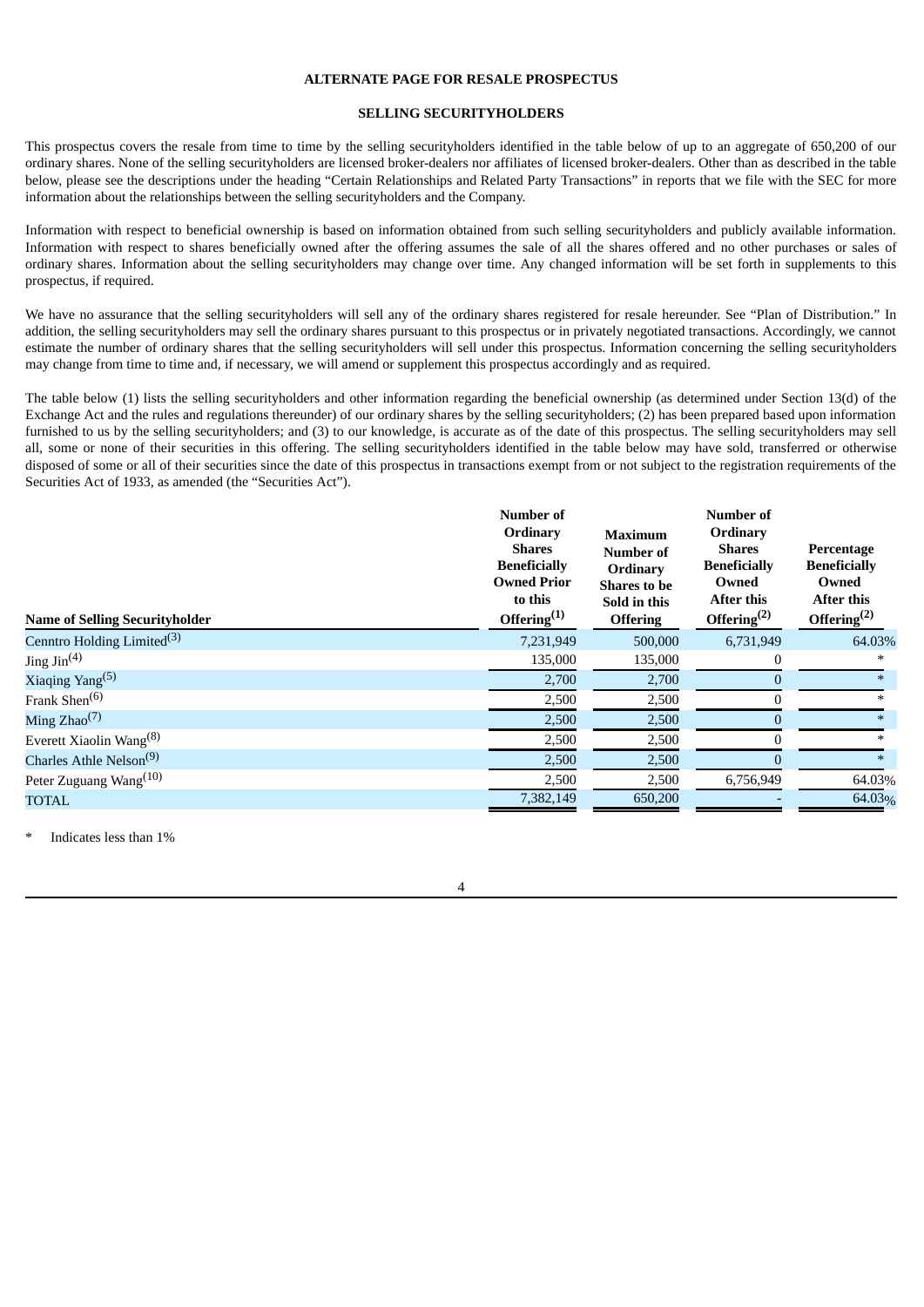- (1) Beneficial ownership is determined in accordance with the rules and regulations of the SEC and includes voting or investment power with respect to our ordinary shares. In computing the number of shares beneficially owned by a person and the percentage ownership of that person, we have included shares that the person has the right to acquire within 60 days, including through the exercise of any option, warrant, or other right or the conversion of any other security. These shares, however, are not included in the computation of the percentage ownership of any other person.
- (2) The selling securityholders might not sell any or all of the ordinary shares offered by this prospectus and as a result, we cannot estimate the number of ordinary shares that will be held by the selling securityholders after completion of the offering. However, for purposes of this table, we have assumed that (a) after completion of the offering, all of the ordinary shares covered by this prospectus will be sold by the selling securityholders; (b) the selling securityholders do not (i) sell any of the securities, if any, that have been issued to them other than those covered by this prospectus; and (ii) acquire additional ordinary shares after the date of this prospectus and prior to completion of this offering. Percentage ownership in this column is based on 10,513,327 ordinary shares issued and outstanding as of May 26, 2021.
- (3) Cenntro Holding Limited currently owns 7,231,949 of the issued and outstanding ordinary shares of the Company. Such ordinary shares were acquired as a result of the Business Combination and pursuant to the Share Exchange Agreement dated as of July 12, 2019, among (i) the Company, (ii) Zhongchai Holding, (iii) the Sponsor in the capacity as the purchaser representative, and (iv) Cenntro Holding Limited, the sole member of Zhongchai Holding. Cenntro Holding Limited is controlled and beneficially owned by Mr. Peter Zuguang Wang, who has served as the chairman of the Company since October 24, 2019. He has also served as Zhongchai Holding's sole director since its inception in April, 2009. Mr. Peter Zuguang Wang has voting and investment power over these securities. The business address of such selling securityholder is 11-F, Building #12, Sunking Plaza, Gaojiao Road, Hangzhou, Zhejiang, PRC, 311122. For a description of the relationship between us and Cenntro Holding Limited, please see "Certain Relationships and Related Party Transactions" in reports we file with the SEC.
- (4) Representing 135,000 ordinary shares currently owned by Mr. Jing Jin, who has served as the Company's Chief Financial Officer since October 24, 2019. Mr. Jing jin has voting and investment power over these securities. The business address of such selling securityholder is 11-F, Building #12, Sunking Plaza, Gaojiao Road, Hangzhou, Zhejiang, PRC, 311122.
- (5) Representing 2,700 ordinary shares currently owned by Ms. Xiaqing Yang, who has served as the Company's Head of Administration since October 2019. Ms. Yang has voting and investment power over these securities. The business address of such selling securityholder is 11-F, Building #12, Sunking Plaza, Gaojiao Road, Hangzhou, Zhejiang, PRC, 311122.
- (6) Representing 2,500 ordinary shares currently owned by Mr. Frank Shen, who has served as the Company's independent director since December 2020. Mr. Shen has voting and investment power over these securities. The business address of such selling securityholder is 11-F, Building #12, Sunking Plaza, Gaojiao Road, Hangzhou, Zhejiang, PRC, 311122.
- (7) Representing 2,500 ordinary shares currently owned by Mr. Ming Zhao, who has served as the Company's independent director since December 2020. Mr. Zhao has voting and investment power over these securities. The business address of such selling securityholder is 11-F, Building #12, Sunking Plaza, Gaojiao Road, Hangzhou, Zhejiang, PRC, 311122.
- (8) Representing 2,500 ordinary shares currently owned by Mr. Charles Athle Nelson, who has served as the Company's independent director since December 2020. Mr. Nelson has voting and investment power over these securities. The business address of such selling securityholder is 11-F, Building #12, Sunking Plaza, Gaojiao Road, Hangzhou, Zhejiang, PRC, 311122.
- (9) Representing 2,500 ordinary shares currently owned by Mr. Everett Xiaolin Wang, who has served as the Company's independent director since October 24, 2019. Mr. Wang has voting and investment power over these securities. The business address of such selling securityholder is 11-F, Building #12, Sunking Plaza, Gaojiao Road, Hangzhou, Zhejiang, PRC, 311122.
- (10)Representing 2,500 ordinary shares currently owned by Mr. Peter Zuguang Wang, who has served as the chairman of the Board since October 24, 2019 and as Zhongchai Holding's sole director since its inception in April, 2009. Mr. Wang has voting and investment power over these 2,500 ordinary shares. Additionally, Mr. Wang beneficially owns and controls 7,231,949 ordinary shares currently held by Cenntro Holding Limited (see (3) above). Please see "Certain Relationships and Related Party Transactions" in reports we file with the SEC for more information. The business address of such selling securityholder is 11-F, Building #12, Sunking Plaza, Gaojiao Road, Hangzhou, Zhejiang, PRC, 311122.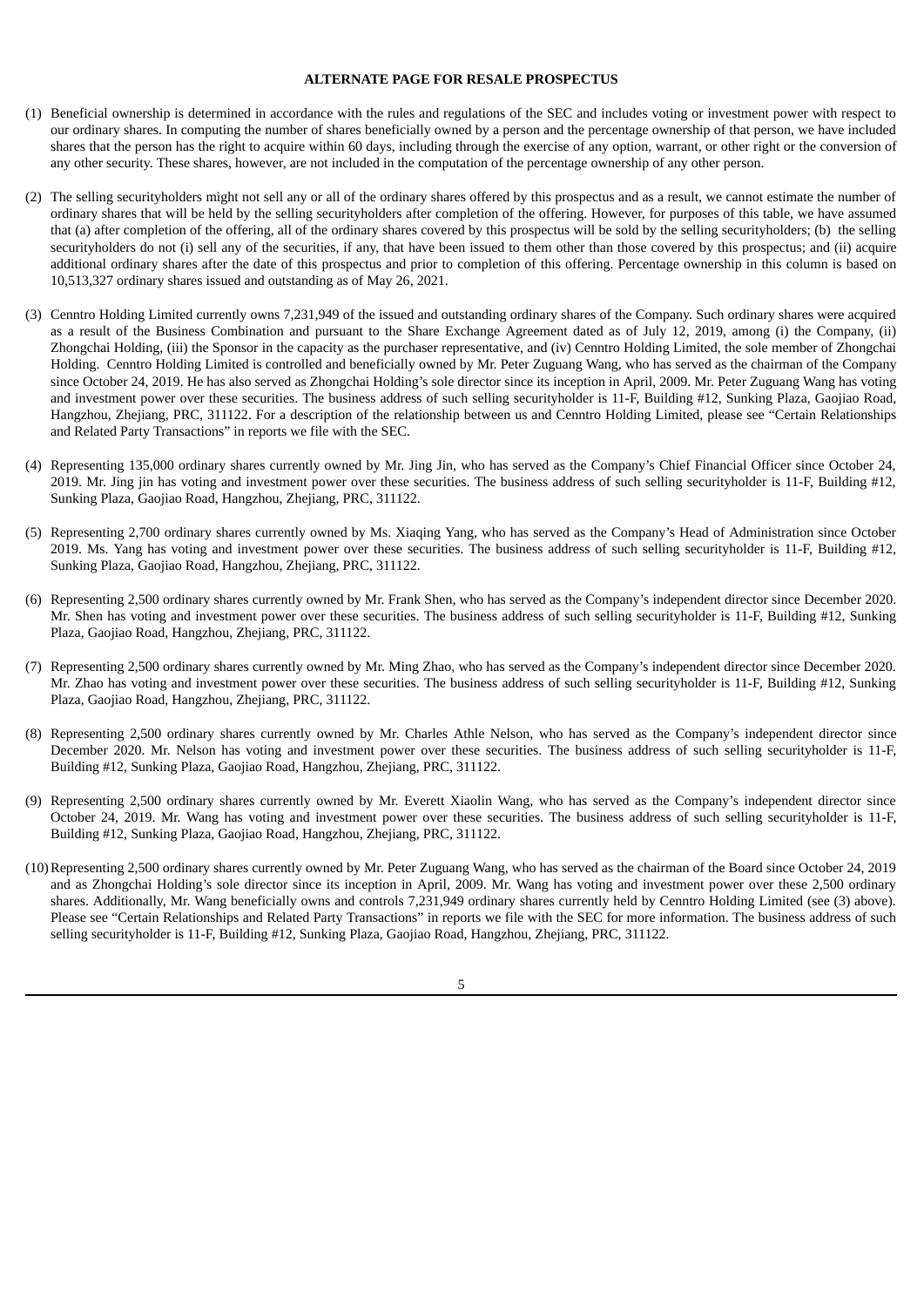### **PLAN OF DISTRIBUTION**

<span id="page-42-0"></span>We are registering ordinary shares to permit the resale of these shares by the selling securityholders from time to time after the date of this prospectus. We will not receive any of the proceeds from the sale of ordinary shares by the selling securityholders.

The selling securityholders named herein may, from time to time, sell, transfer or otherwise dispose of the ordinary shares covered by this prospectus, on any stock exchange, market or trading facility on which such ordinary shares are traded or in private transactions. These dispositions may be at fixed prices, at prevailing market prices at the time of sale, at prices related to the prevailing market price, at varying prices determined at the time of sale, or at negotiated prices. The selling securityholders will act independently of us in making decisions with respect to the timing, manner and size of each sale. The selling securityholders may use any one or more of the following methods when disposing of the securities covered by this prospectus:

- on the Nasdaq or any other national securities exchange or U.S. inter-dealer system of a registered national securities association on which our securities may be listed or quoted at the time of sale;
- ordinary brokerage transactions and transactions in which the broker-dealer solicits purchasers;
- one or more underwritten offerings;
- block trades in which the broker-dealer will attempt to sell the shares as agent, but may position and resell a portion of the block as principal to facilitate the transaction;
- purchases by a broker-dealer as principal and resale by the broker-dealer for its account;
- an exchange distribution in accordance with the rules of the applicable exchange;
- privately negotiated transactions:
- short sales effected after the date the registration statement of which this prospectus is a part is declared effective by the SEC;
- through the writing or settlement of options or other hedging transactions, whether through an options exchange or otherwise;
- through the distribution of the securities by any selling securityholder to its partners, members or stockholders;
- broker-dealers may agree with the selling securityholders to sell a specified number of such shares at a stipulated price per share;
- a combination of any such methods of sale; and
- in any other method permitted pursuant to applicable law.

The selling securityholders may, from time to time, pledge or grant a security interest in some of the securities owned by them and, if the selling securityholders default in the performance of its secured obligations, the pledgees or secured parties may offer and sell the shares, from time to time, under this prospectus, or under an amendment or supplement to this prospectus amending the list of the selling securityholders to include the pledgee, transferee or other successors in interest as the selling securityholders under this prospectus.

The selling securityholders also may transfer securities in other circumstances, in which case the transferees, pledgees or other successors in interest will be the selling beneficial owners for purposes of this prospectus.

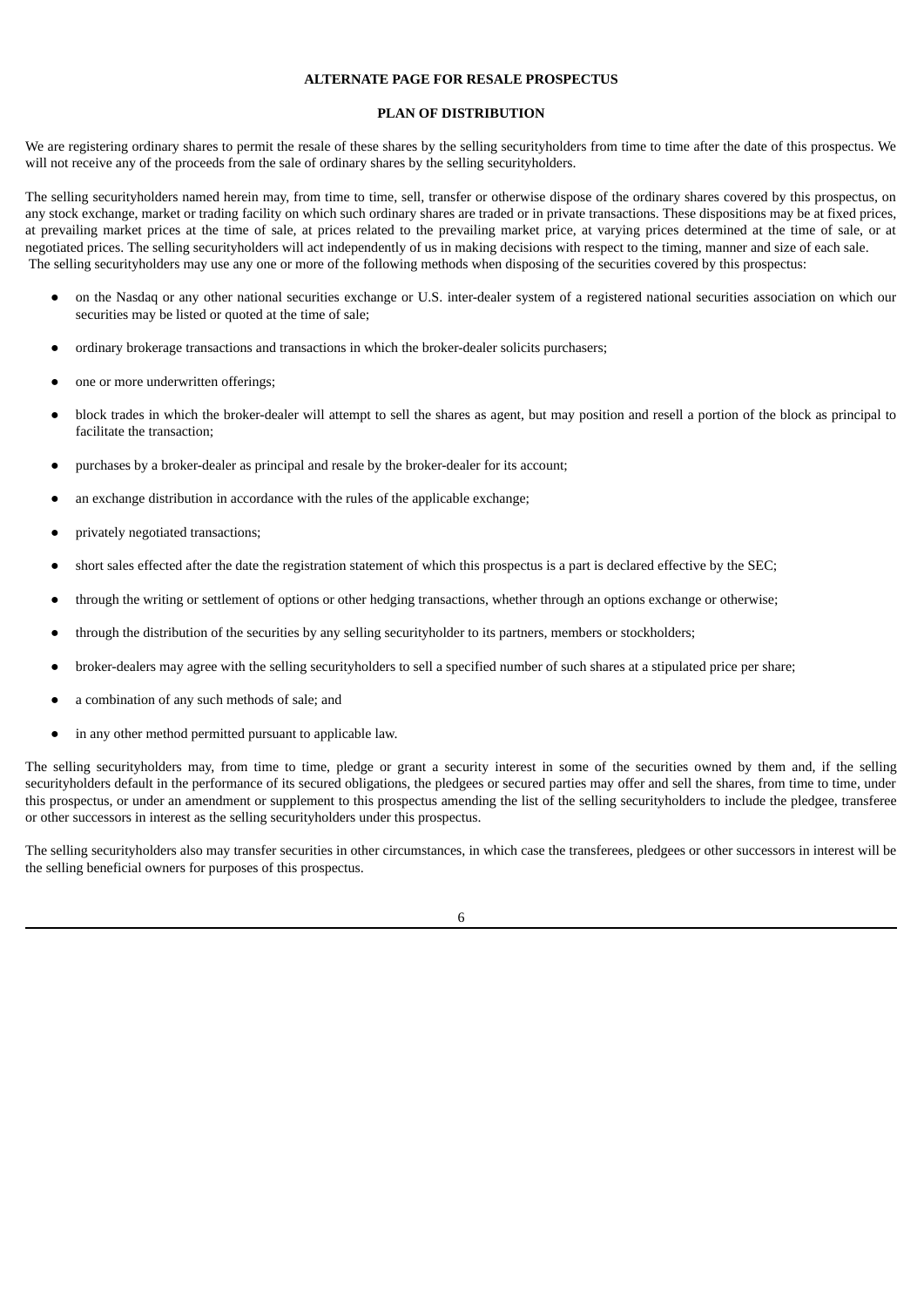In connection with the sale of our securities or interests therein, the selling securityholders may enter into hedging transactions with broker-dealers or other financial institutions, which may in turn engage in short sales of our securities in the course of hedging the positions they assume.

The selling securityholders may also sell our securities short and deliver these securities to close out their short positions, or loan or pledge our securities to broker-dealers that in turn may sell these securities. The selling securityholders may also enter into option or other transactions with broker-dealers or other financial institutions or the creation of one or more derivative securities that require the delivery to such broker-dealer or other financial institution of shares offered by this prospectus, which shares such broker-dealer or other financial institution may resell pursuant to this prospectus (as supplemented or amended to reflect such transaction).

The aggregate proceeds to the selling securityholders from the sale of the securities offered by them will be the purchase price of the security less discounts or commissions, if any. Each of the selling securityholders reserves the right to accept and, together with their agents from time to time, to reject, in whole or in part, any proposed purchase of their securities to be made directly or through agents. We will not receive any of the proceeds from the resale of securities being offered by the selling securityholders named herein.

The selling securityholders also may in the future resell a portion of the securities in open market transactions in reliance upon Rule 144 under the Securities Act, provided that they meet the criteria and conform to the requirements of that rule, or pursuant to other available exemptions from the registration requirements of the Securities Act.

The selling securityholders and any underwriters, broker-dealers or agents that participate in the sale of our securities or interests therein may be "underwriters" within the meaning of Section 2(a)(11) of the Securities Act. Any discounts, commissions, concessions or profit they earn on any resale of the Securities may be underwriting discounts and commissions under the Securities Act. If the selling securityholders are "underwriters" within the meaning of Section 2(a)(11) of the Securities Act, then the selling securityholders will be subject to the prospectus delivery requirements of the Securities Act. Underwriters and their controlling persons, dealers and agents may be entitled, under agreements entered into with us and the selling securityholders to indemnification against and contribution toward specific civil liabilities, including liabilities under the Securities Act.

To the extent required, the securities to be sold, the respective purchase prices and public offering prices, the names of any agents, dealers or underwriters, and any applicable discounts, commissions, concessions or other compensation with respect to a particular offer will be set forth in an accompanying prospectus supplement or, if appropriate, a post-effective amendment to the registration statement that includes this prospectus.

To facilitate the offering of the securities offered by the selling securityholders, certain persons participating in the offering may engage in transactions that stabilize, maintain or otherwise affect the price of our securities. This may include over-allotments or short sales, which involve the sale by persons participating in the offering of more shares than were sold to them. In these circumstances, these persons would cover such over-allotments or short positions by making purchases in the open market or by exercising their over-allotment option, if any. In addition, these persons may stabilize or maintain the price of our securities by bidding for or purchasing shares in the open market or by imposing penalty bids, whereby selling concessions allowed to dealers participating in the offering may be reclaimed if shares sold by them are repurchased in connection with stabilization transactions. The effect of these transactions may be to stabilize or maintain the market price of our securities at a level above that which might otherwise prevail in the open market. These transactions may be discontinued at any time.

Each selling securityholder may sell all, some or none of the securities registered pursuant to the registration statement of which this prospectus forms a part. If sold under the registration statement of which this prospectus forms a part, the securities registered hereunder will be freely tradable in the hands of persons other than our affiliates that acquire such securities.

The selling securityholders may use this prospectus in connection with resales of the ordinary shares. The selling securityholders may be deemed to be underwriters under the Securities Act in connection with the securities they resell and any profits on the sales may be deemed to be underwriting discounts and commissions under the Securities Act. Unless otherwise set forth in a prospectus supplement, the selling securityholders will receive all the net proceeds from the resale of the ordinary shares sold by them.

Under applicable rules and regulations under the Exchange Act, any person engaged in the distribution of the ordinary shares covered under this Resale Prospectus may not simultaneously engage in market making activities with respect to our Ordinary Shares for a period of two business days prior to the commencement of the distribution. The selling securityholders and any other person participating in such distribution will be subject to applicable provisions of the Exchange Act or the Securities Act, and the rules and regulations thereunder, including, without limitation, Regulation M of the Exchange Act, which may limit the timing of purchases and sales of any of the shares by the selling securityholders and any other participating person. Regulation M may also restrict the ability of any person engaged in the distribution of the shares to engage in market-making activities with respect to the shares. All of the foregoing may affect the marketability of the shares and the ability of any person or entity to engage in market-making activities with respect to the shares.

We will pay all expenses of the registration of the securities, including, without limitation, SEC filing fees and expenses of compliance with state securities or "blue sky" laws; provided, however, that the selling securityholders will pay all underwriting discounts and selling commissions, if any.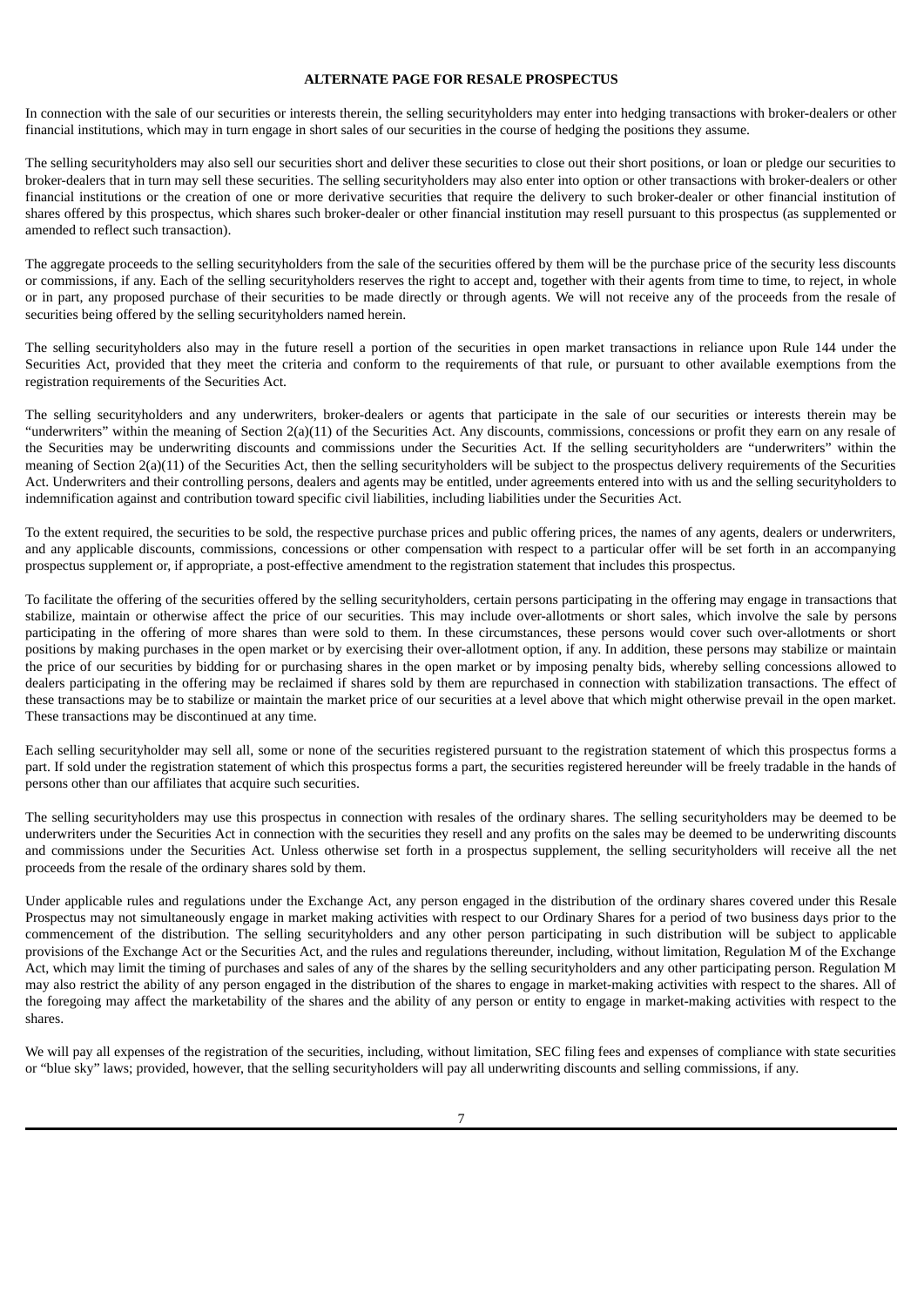

**Greenland Technologies Holding Corporation**

*650,200 Ordinary Shares Offered by the Selling Securityholders*

**Prospectus dated , 2021**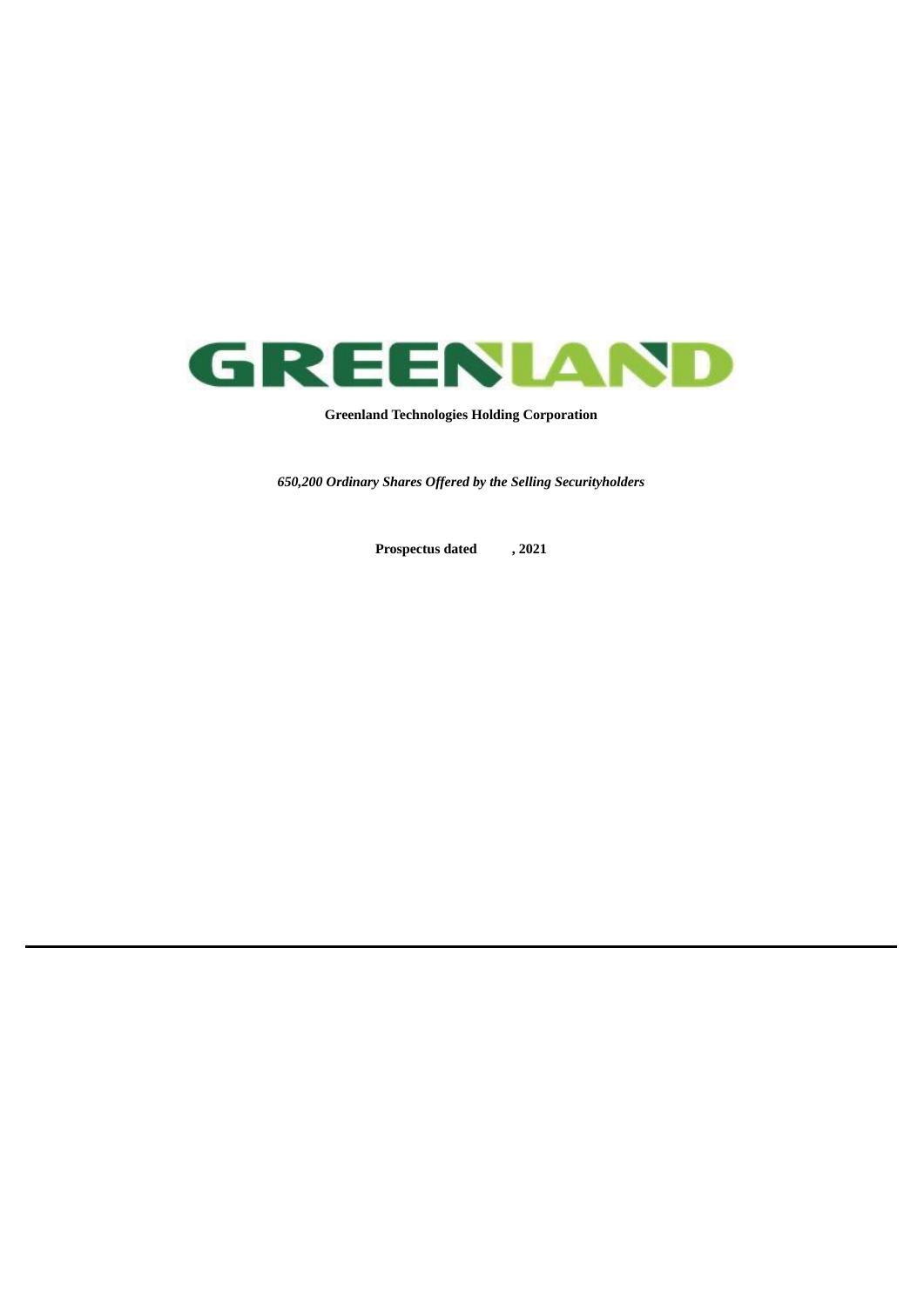#### **PART II**

#### **INFORMATION NOT REQUIRED IN PROSPECTUS**

#### <span id="page-45-0"></span>**Item 14. Other Expenses of Issuance and Distribution**

The following table sets forth the various expenses expected to be incurred by the Company in connection with the sale and distribution of the securities being registered hereby, other than underwriting discounts and commissions. None of the following expenses are payable by the selling securityholders. All amounts are estimated except the SEC registration fee.

| SEC registration fee            | 16,921.14 |
|---------------------------------|-----------|
| Accounting fees and expenses    | $\ast$    |
| Legal fees and expenses         | $\ast$    |
| Printing and engraving expenses | ∗         |
| Miscellaneous fees and expenses | ∗ ∗       |
| Total                           | $*$       |
|                                 |           |

\* Estimated expenses are not presently known. The foregoing sets forth the general categories of expenses that we anticipate we will incur in connection with the offering of securities under this registration statement on Form S-3.

#### **Item 15. Indemnification of Directors and Officers**

Our Memorandum and Articles of Association provide that, subject to certain limitations, the company shall indemnify its directors and officers against all expenses, including legal fees, and against all judgments, fines and amounts paid in settlement and reasonably incurred in connection with legal, administrative or investigative proceedings. Such indemnity only applies if the person acted honestly and in good faith with a view to the best interests of the company and, in the case of criminal proceedings, the person had no reasonable cause to believe that their conduct was unlawful. The decision of the directors as to whether the person acted honestly and in good faith and with a view to the best interests of the company and as to whether the person had no reasonable cause to believe that his conduct was unlawful and is, in the absence of fraud, sufficient for the purposes of our Memorandum and Articles of Association, unless a question of law is involved. The termination of any proceedings by any judgment, order, settlement, conviction or the entering of a nolle prosequi does not, by itself, create a presumption that the person did not act honestly and in good faith and with a view to the best interests of the company or that the person had reasonable cause to believe that his conduct was unlawful.

The Company entered into agreements that provide contractual indemnification with its directors and executive officers, in addition to the indemnification provided for in its Memorandum and Articles of Association and bylaws, and intends to enter into indemnification agreements with any new directors and executive officers in the future. Our Memorandum and Articles of Association also will permit us to purchase and maintain insurance on behalf of any officer or director who at the request of the Company is or was serving as a director or officer of, or in any other capacity is or was acting for, another company or a partnership, joint venture, trust or other enterprise, against any liability asserted against the person and incurred by the person in that capacity, whether or not the company has or would have had the power to indemnify the person against the liability as provided in our Memorandum and Articles of Association. We will purchase directors' and officers' liability insurance that insures our officers and directors against the cost of defense, settlement or payment of a judgment in some circumstances and insures us against our obligations to indemnify our officers and directors.

These provisions may discourage shareholders from bringing a lawsuit against our directors for breach of their fiduciary duty. These provisions also may have the effect of reducing the likelihood of derivative litigation against officers and directors, even though such an action, if successful, might otherwise benefit us and our shareholders. Furthermore, a shareholder's investment may be adversely affected to the extent we pay the costs of settlement and damage awards against officers and directors pursuant to these indemnification provisions.

II-1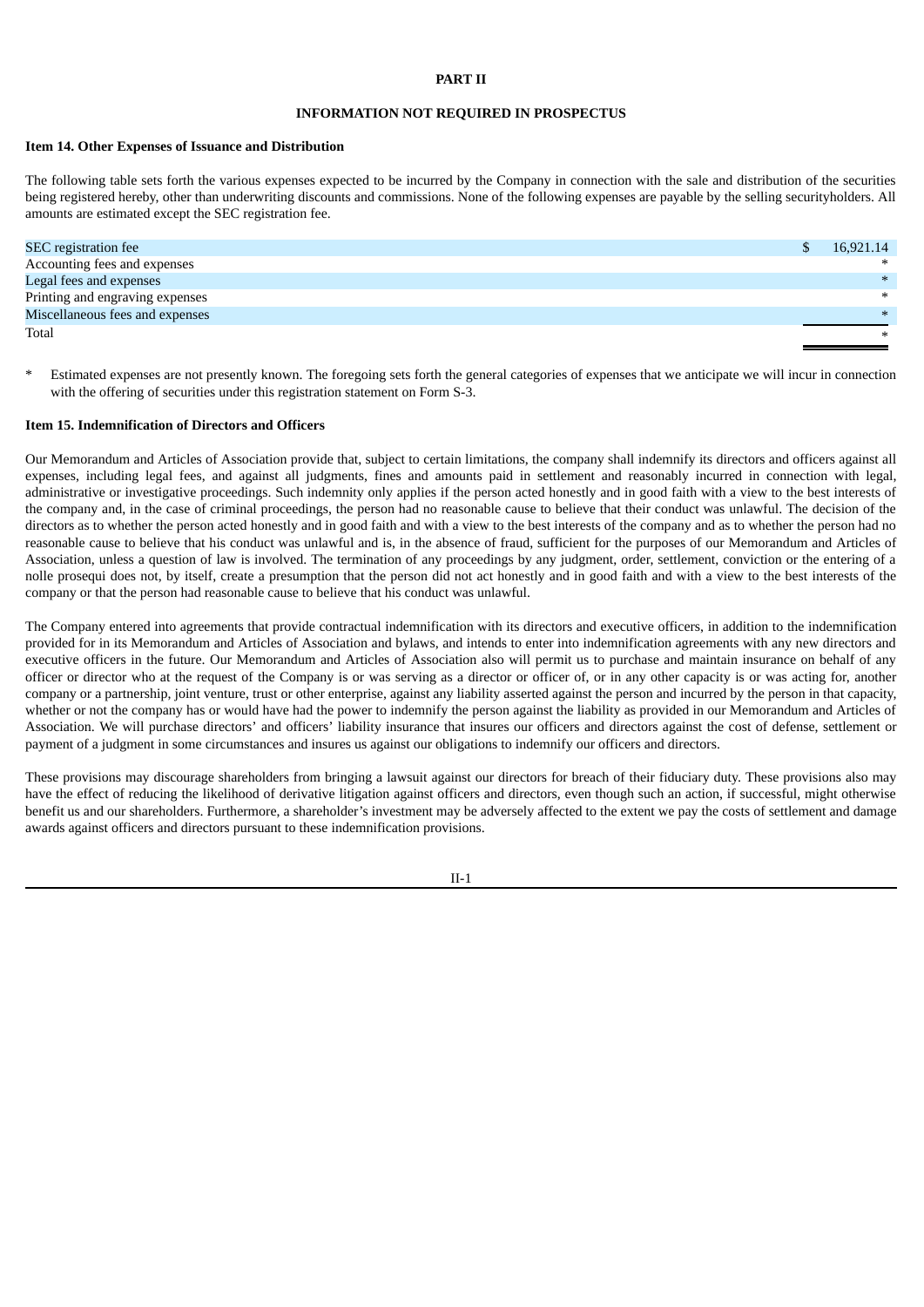We believe that these provisions, the insurance and the indemnity agreements are necessary to attract and retain talented and experienced officers and directors.

Insofar as indemnification for liabilities arising under the Securities Act may be permitted to directors, officers or persons controlling us pursuant to the foregoing provisions, we have been informed that in the opinion of the SEC such indemnification is against public policy as expressed in the Securities Act and is theretofore unenforceable.

In addition, pursuant to the Share Exchange Agreement, from and after the closing of the Business Combination, Zhongchai Equity Holder and its successors and assigns are required to indemnify Greenland and its affiliates and respective officers, directors, managers, employees, successors and permitted assigns (each referred to with respect to claims as a purchaser indemnitee) from and against any losses from (a) the breach of any of Zhongchai Holding's or Zhongchai Equity Holder's respective representations and warranties, (b) the breach of any of Zhongchai Holding's or Zhongchai Equity Holder's respective covenants or our post-closing covenants, (c) any and all pre-Closing tax liabilities of Zhongchai Holding, (d) any actions by persons who were holders of equity securities (including options, warrants, convertible securities or other rights) of any Zhongchai Holding entity prior to the closing of the Business Combination arising out of the sale, purchase, termination, cancellation, expiration, redemption or conversion of any such securities or (e) any indebtedness and/or transaction expenses of Zhongchai Holding as of the closing of the Business Combination that were not included in Zhongchai Holding's financial statements. Recourse by Greenland or the Sponsor may be obtained against ten percent (10%) of the 7,500,000 exchange shares issued by Greenland pursuant to the Share Exchange Agreement.

The above discussion of the Company's bylaw and the applicable provisions of the Share Exchange Agreement is not intended to be exhaustive and is respectively qualified in its entirety by the Company's bylaws and the Share Exchange Agreement.

# **Item 16. Exhibits**

The list of exhibits in the Exhibit Index to this registration statement is incorporated herein by reference.

### **Item 17. Undertakings**

(a) The undersigned registrant hereby undertakes:

- (1) To file, during any period in which offers or sales are being made, a post-effective amendment to this registration statement:
	- (i) To include any prospectus required by Section 10(a)(3) of the Securities Act;
	- (ii) To reflect in the prospectus any facts or events arising after the effective date of the registration statement (or the most recent post-effective amendment thereof) which individually or in the aggregate, represent a fundamental change in the information set forth in the registration statement. Notwithstanding the foregoing, any increase or decrease in volume of securities offered (if the total dollar value of securities offered would not exceed that which was registered) and any deviation from the low or high end of the estimated maximum offering range may be reflected in the form of prospectus filed with the SEC pursuant to Rule 424(b) (§ 230.424(b) of this chapter) if, in the aggregate, the changes in volume and price represent no more than 20% change in the maximum aggregate offering price set forth in the "Calculation of Registration Fee" table in the effective registration statement; and
	- (iii) To include any material information with respect to the plan of distribution not previously disclosed in the registration statement or any material change to such information in the registration statement;

*provided, however,* that:

Paragraphs (a)(1)(i), (a)(1)(ii) and (a)(1)(iii) of this section do not apply if the information required to be included in a post-effective amendment by those paragraphs is contained in reports filed with or furnished to the SEC by the registrant pursuant to Section 13 or Section 15(d) of the Exchange Act that are incorporated by reference in the registration statement, or is contained in a form of prospectus filed pursuant to Rule 424(b) that is part of the registration statement.

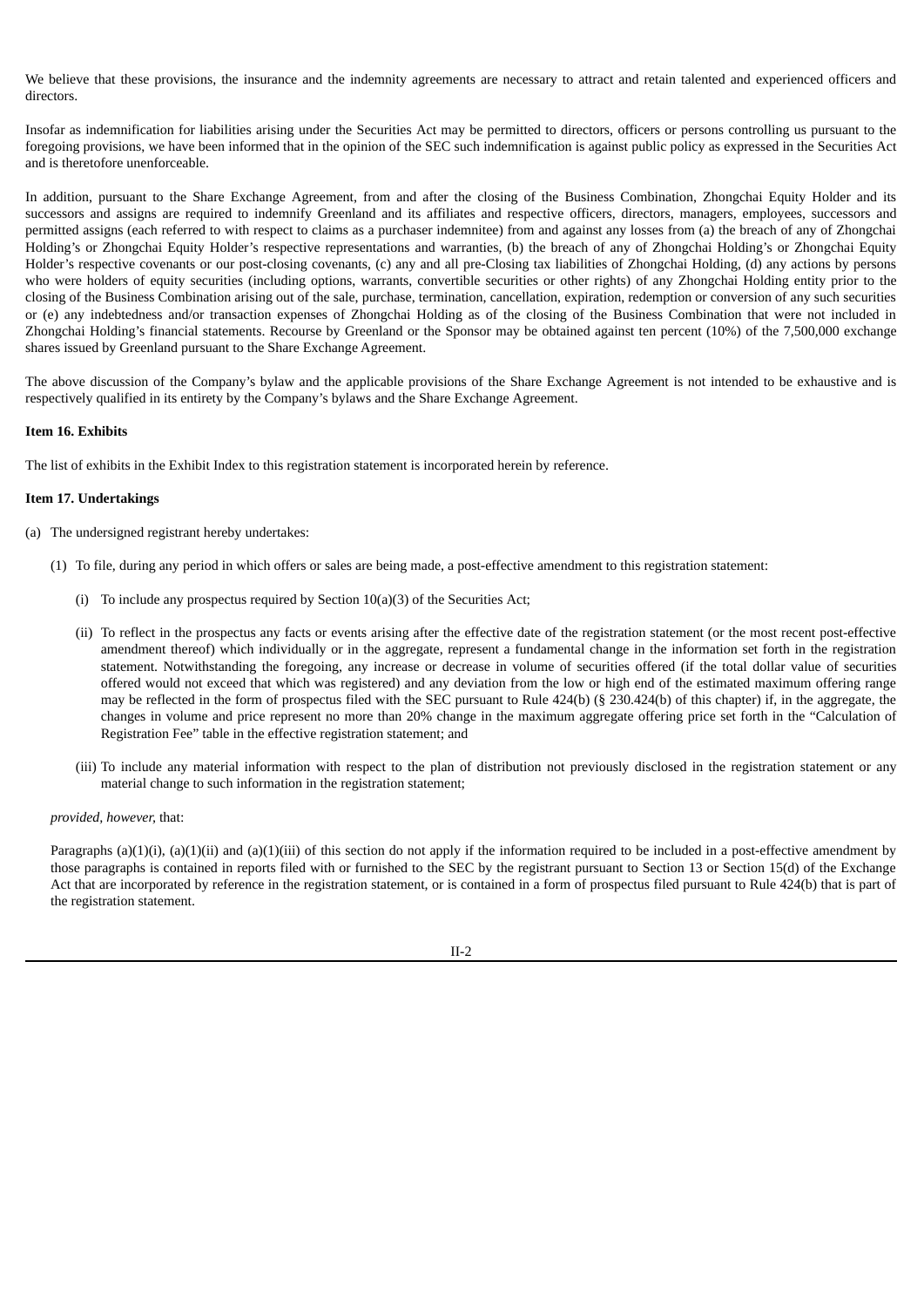- (2) That, for the purpose of determining any liability under the Securities Act, each such post-effective amendment shall be deemed to be a new registration statement relating to the securities offered therein, and the offering of such securities at that time shall be deemed to be the initial bona fide offering thereof.
- (3) To remove from registration by means of a post-effective amendment any of the securities being registered which remain unsold at the termination of the offering.
- (4) That, for the purpose of determining liability under the Securities Act to any purchaser:
	- (i) If the registrant is relying on Rule 430B, (A) each prospectus filed by the registrant pursuant to Rule 424(b)(3) shall be deemed to be part of the registration statement as of the date the filed prospectus was deemed part of and included in the registration statement; and (B) each prospectus required to be filed pursuant to Rule 424(b)(2), (b)(5) or (b)(7) as part of a registration statement in reliance on Rule 430B relating to an offering made pursuant to Rule  $415(a)(1)(i)$ , (vii) or (x) for the purpose of providing the information required by Section 10(a) of the Securities Act shall be deemed to be part of and included in the registration statement as of the earlier of the date such form of prospectus is first used after effectiveness or the date of the first contract of sale of securities in the offering described in the prospectus. As provided in Rule 430B, for liability purposes of the issuer and any person that is at that date an underwriter, such date shall be deemed to be a new effective date of the registration statement relating to the securities in the registration statement to which the prospectus relates, and the offering of such securities at that time shall be deemed to be the initial *bona fide* offering thereof. Provided, however, that no statement made in a registration statement or prospectus that is part of the registration statement or made in a document incorporated or deemed incorporated by reference into the registration statement or prospectus that is part of the registration statement will, as to a purchaser with a time of contract of sale prior to such effective date, supersede or modify any statement that was made in the registration statement or prospectus that was part of the registration statement or made in any such document immediately prior to such effective date; or
	- (ii) If the registrant is subject to Rule 430C, each prospectus filed pursuant to Rule 424(b) as part of a registration statement relating to an offering, other than registration statements relying on Rule 430B or other than prospectuses filed in reliance on Rule 430A, shall be deemed to be part of and included in the registration statement as of the date it is first used after effectiveness. *Provided, however*, that no statement made in a registration statement or prospectus that is part of the registration statement or made in a document incorporated or deemed incorporated by reference into the registration statement or prospectus that is part of the registration statement will, as to a purchaser with a time of contract of sale prior to such first use, supersede or modify any statement that was made in the registration statement or prospectus that was part of the registration statement or made in any such document immediately prior to such date of first use.
- (5) That, for purposes of determining liability under the Securities Act to any purchaser in the initial distribution of the securities, the undersigned registrant undertakes that in a primary offering of securities of the undersigned registrant pursuant to this registration statement, regardless of the underwriting method used to sell the securities to the purchaser, if the securities are offered or sold to such purchaser by means of any of the following communications, the undersigned registrant will be a seller to the purchaser and will be considered to offer or sell such securities to such purchaser:
	- (i) Any preliminary prospectus or prospectus of the undersigned registrant relating to the offering required to be filed pursuant to Rule 424;
	- (ii) Any free writing prospectus relating to the offering prepared by or on behalf of the undersigned registrant or used or referred to by the undersigned registrant;
	- (iii) The portion of any other free writing prospectus relating to the offering containing material information about the undersigned registrant or its securities provided by or on behalf of the undersigned registrant; and
	- (iv) Any other communication that is an offer in the offering made by the undersigned registrant to the purchaser.
- (b) That, for purposes of determining any liability under the Securities Act of 1933, each filing of the registrant's annual report pursuant to Section 13(a) or 15(d) of the Securities Exchange Act of 1934 (and, where applicable, each filing of an employee benefit plan's annual report pursuant to Section 15(d) of the Securities Exchange Act of 1934) that is incorporated by reference in the registration statement shall be deemed to be a new registration statement relating to the securities offered therein, and the offering of such securities at that time shall be deemed to be the initial bona fide offering thereof.
- (c) Insofar as indemnification for liabilities arising under the Securities Act of 1933 may be permitted to directors, officers and controlling persons of the registrant pursuant to the foregoing provisions, or otherwise, the registrant has been advised that in the opinion of the Securities and Exchange Commission such indemnification is against public policy as expressed in the Securities Act of 1933 and is, therefore, unenforceable. In the event that a claim for indemnification against such liabilities (other than the payment by the registrant of expenses incurred or paid by a director, officer or controlling person of the registrant in the successful defense of any action, suit or proceeding) is asserted by such director, officer or controlling person in connection with the securities being registered, the registrant will, unless in the opinion of its counsel the matter has been settled by controlling precedent, submit to a court of appropriate jurisdiction the question whether such indemnification by it is against public policy as expressed in the Securities Act of 1933 and will be governed by the final adjudication of such issue.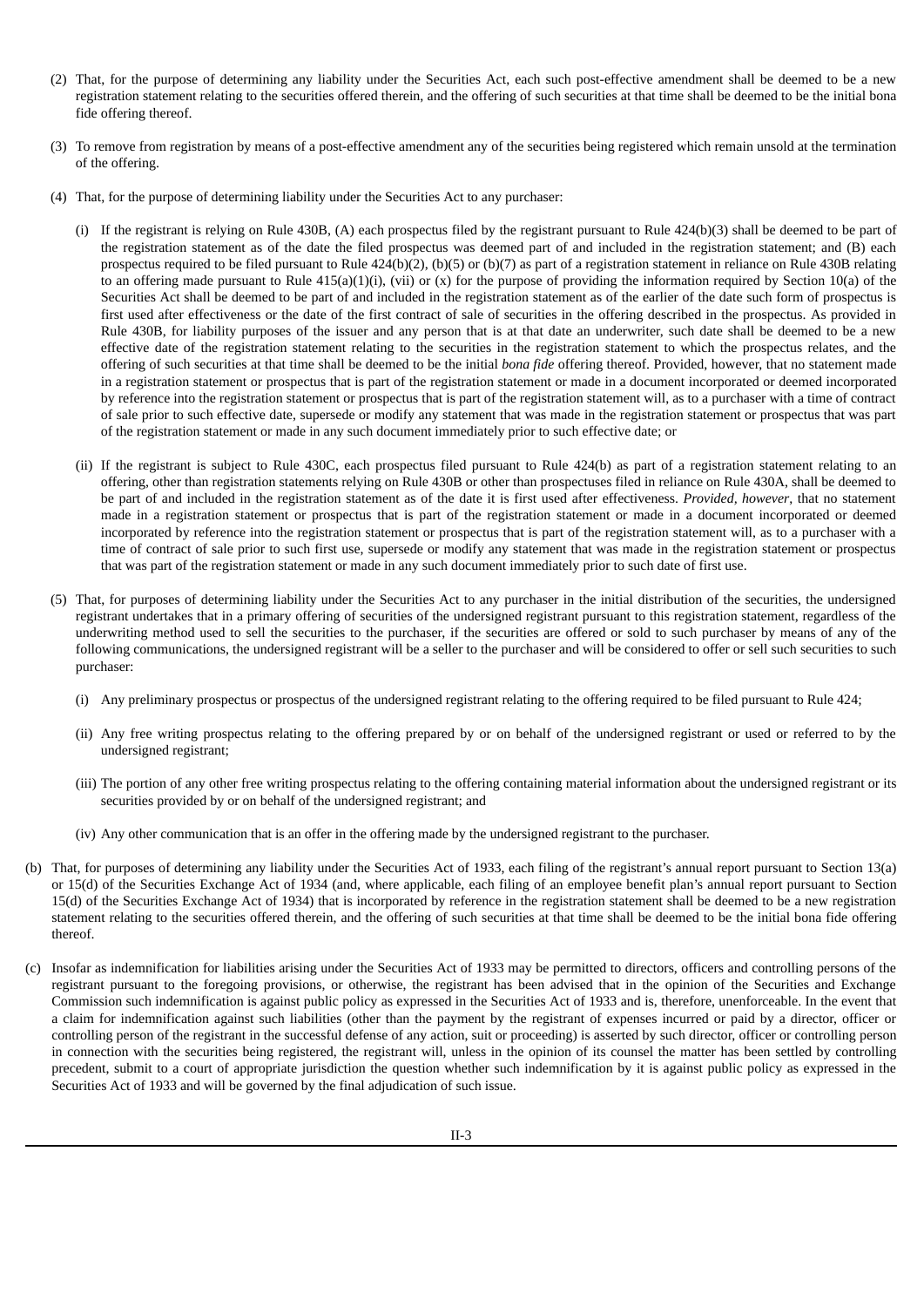## **SIGNATURES**

<span id="page-48-0"></span>Pursuant to the requirements of the Securities Act of 1933, as amended, the registrant certifies that it has reasonable grounds to believe that it meets all of the requirements for filing on Form S-3 and has duly caused this Registration Statement to be signed on its behalf by the undersigned, thereunto duly authorized, in the City of Hangzhou, Zhejiang, on May 26, 2021.

# **Greenland Technologies Holding Corporation**

By: /s/ Jing Jin

Name: Jing Jin<br>Title: Chief Fi Chief Financial Officer and Corporate Secretary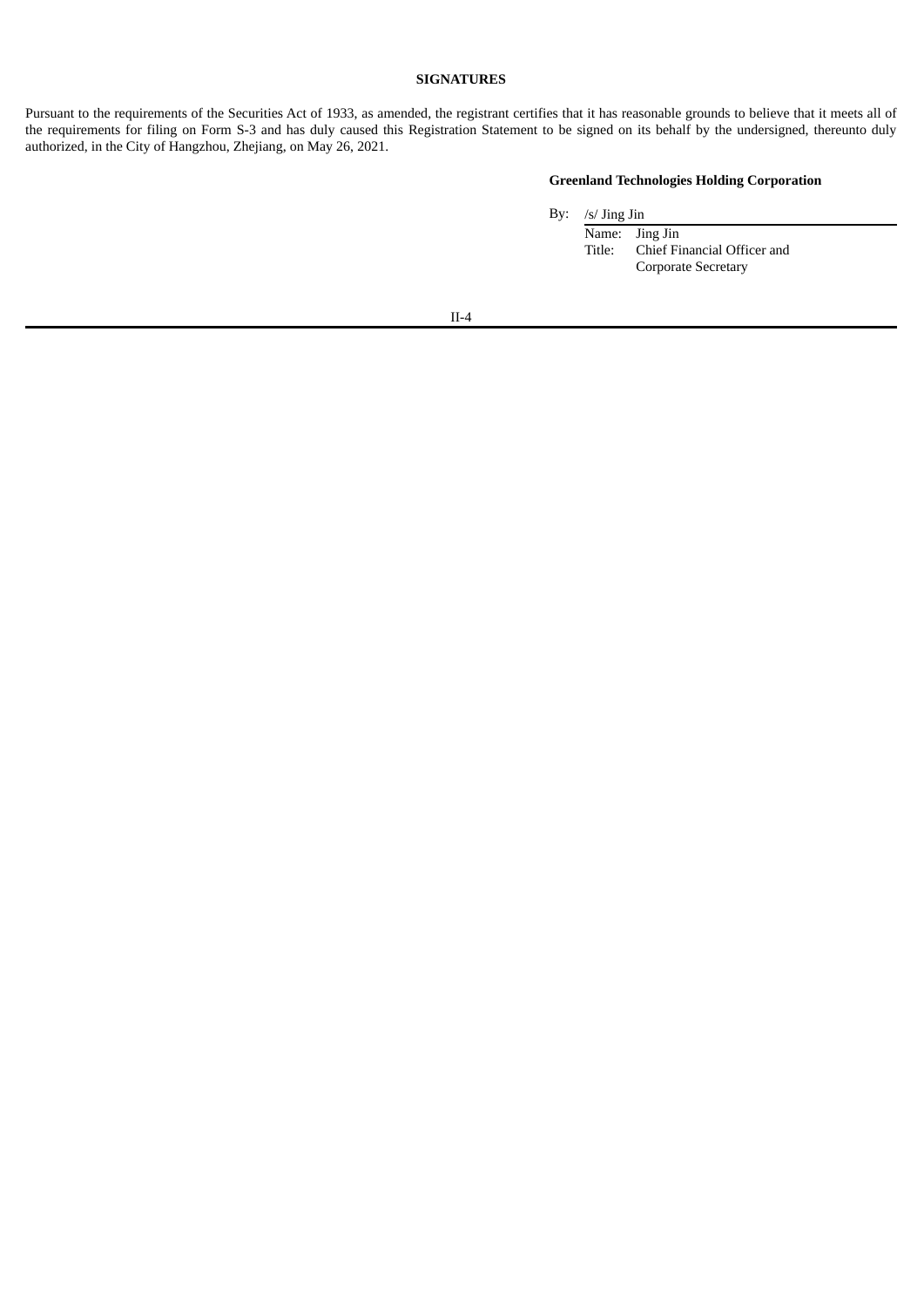## **POWER OF ATTORNEY**

<span id="page-49-0"></span>KNOW ALL PERSONS BY THESE PRESENTS, that each person whose signature appears below constitutes and appoints Jing Jin, his true and lawful attorney-infact and agent, with full power of substitution and resubstitution, for him and in his name, place and stead, in any and all capacities, to sign any and all amendments (including post-effective amendments, exhibits thereto and other documents in connection therewith) to this Registration Statement and any subsequent registration statement filed by the registrant pursuant to Rule 462(b) of the Securities Act of 1933, as amended, which relates to this Registration Statement, and to file the same, with all exhibits thereto, and other documents in connection therewith, with the Securities and Exchange Commission, granting unto said attorney-in-fact and agent full power and authority to do and perform each and every act and thing requisite and necessary to be done in connection therewith, as fully to all intents and purposes as he might or could do in person, hereby ratifying and confirming all that said attorney-in-fact and agent, or his substitute or substitutes, may lawfully do or cause to be done by virtue hereof.

\* \* \* \*

Pursuant to the requirements of the Securities Act of 1933, as amended, this Registration Statement has been signed by the following persons on behalf of the registrant on May 26, 2021 and in the capacities indicated:

| <b>Name</b>                 | <b>Title</b>                                    |
|-----------------------------|-------------------------------------------------|
| /s/ Raymond Z. Wang         | Chief Executive Officer and President           |
| Raymond Z. Wang             | (Principal Executive Officer)                   |
| /s/ Jing Jin                | Chief Financial Officer and Corporate Secretary |
| Jing Jin                    | (Principal Financial and Accounting Officer)    |
| /s/ Peter Zuguang Wang      | Director, Chairman of the Board                 |
| Peter Zuguang Wang          |                                                 |
| /s/ Everett Xiaolin Wang    | Director                                        |
| <b>Everett Xiaolin Wang</b> |                                                 |
| /s/ Charles Athle Nelson    | Director                                        |
| <b>Charles Athle Nelson</b> |                                                 |
| /s/ Ming Zhao               | Director                                        |
| Ming Zhao                   |                                                 |
| /s/ Frank Shen              | Director                                        |
| Frank Shen                  |                                                 |
|                             |                                                 |
|                             |                                                 |

II-5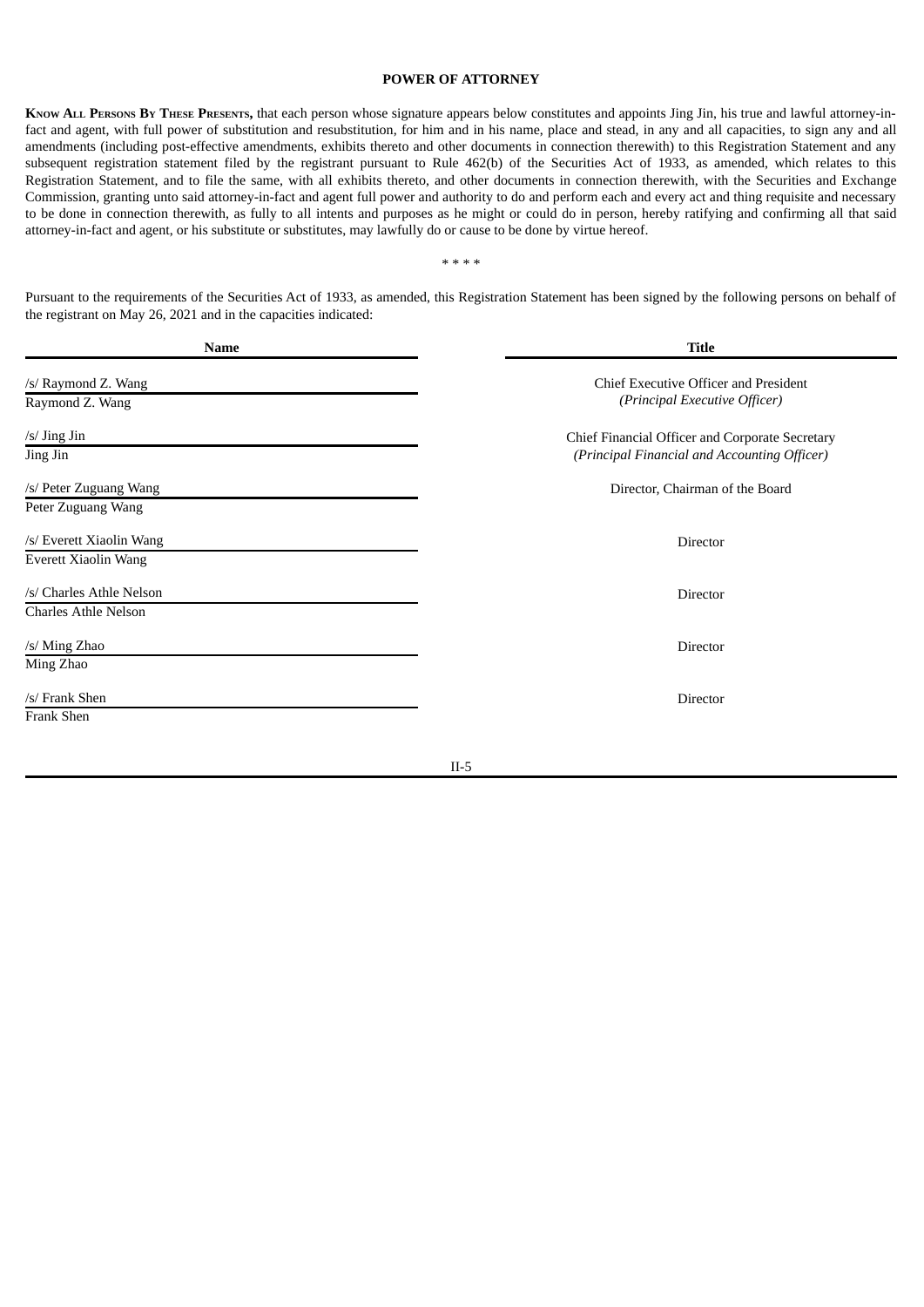# **EXHIBIT INDEX**

| <b>Exhibit</b><br><b>Number</b> | <b>Description</b>                                                                                                                                                                                         |
|---------------------------------|------------------------------------------------------------------------------------------------------------------------------------------------------------------------------------------------------------|
| $1.1***$                        | Form of Underwriting Agreement                                                                                                                                                                             |
| 2.1                             | Share Exchange Agreement dated as of July 12, 2019 (Incorporated by reference to Exhibit 10.1 to the Registrant's Report on Form 8-K<br>filed on July 12, 2019).                                           |
| 3.1                             | Amended and Restated Memorandum and Articles of Association, effective on October 24, 2019 (Incorporated by reference to Exhibit 3.1<br>to the Registrant's Report on Form 8-K filed on October 30, 2019). |
| 4.1                             | Specimen Ordinary Shares Certificate (Incorporated by reference to Exhibit 4.2 to the Registrant's Amendment No.1 to the Registration<br>Statement filed on July 16, 2018).                                |
| $4.2**$                         | Form of Preferred Shares                                                                                                                                                                                   |
| $4.3**$                         | Form of Debt Security                                                                                                                                                                                      |
| $4.4***$                        | Form of Warrant Agreement, if any, including form of Warrant                                                                                                                                               |
| $4.5***$                        | Form of Unit Agreement and Unit Certificate                                                                                                                                                                |
| $4.6***$                        | Form of Right Agreement and Unit Certificate                                                                                                                                                               |
| $5.1*$                          | Opinion of Ogier.                                                                                                                                                                                          |
| $23.1*$                         | Consent of WWC, P.C.                                                                                                                                                                                       |
| $23.2*$                         | Consent of Ogier (included in Exhibit 5.1).                                                                                                                                                                |
| $24.1*$                         | Power of Attorney (included on signature page to this Registration Statement).                                                                                                                             |

\* Filed herewith.

\*\* To be filed by amendment or as an exhibit to a filing with the SEC under Section 13 or 15(d) of the Securities Exchange Act of 1934 and incorporated by reference in connection with the offering of securities to the extent required for any such offering.

II-6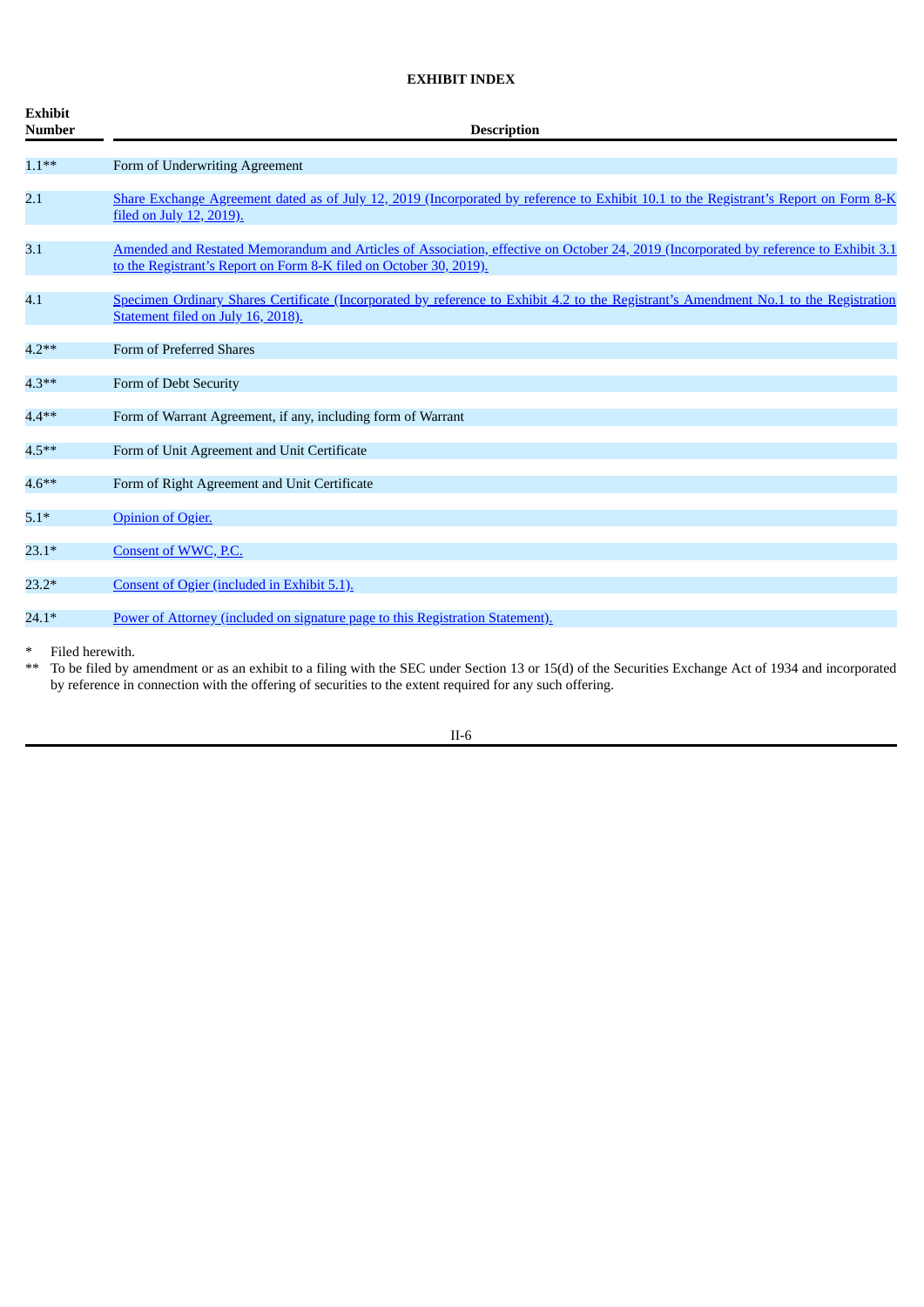

## <span id="page-51-0"></span>**Direct line: +1 284 852 7309 Direct Email: michael.killourhy@ogier.com**

26 May 2021

Greenland Technologies Holding Corporation Craigmuir Chambers, Road Town Tortola British Virgin Islands VG1110

Dear Sirs

### **Greenland Technologies Holding Corporation (the Company)**

We have acted as counsel as to British Virgin Islands law to the Company in connection with the Company's registration statement on Form S-3, including all amendments or supplements to such form filed with the Securities and Exchange Commission (**Commission**) under the United States Securities Act of 1933, as amended (**Act**) (the **Registration Statement**), related to (a) the issuance by the Company of up to \$150,000,000 of Ordinary Shares, Preferred Shares, Debt Securities, Warrants, Rights, and Units (as each such term is defined in the Registration Statement, with the Ordinary Shares, Preferred Shares, and shares issuable pursuant to the Warrants, Rights and Units collectively referred to herein as the **Shares**), and (b) the registration of the resale by those certain security holders named as such in the Registration Statement (the **Selling Security Holders**) of 650,200 ordinary shares of no par value in the Company (the **Selling Security Holder Shares**).

### **1 Documents**

In preparing this opinion, we have reviewed copies of the following documents:

- (a) the Registration Statement;
- (b)
- (i) the constitutional documents and public records of the Company obtained from the Registry of Corporate Affairs in the British Virgin Islands on 15 April 2021;
- (ii) the public information revealed from a search of each of the Civil Index Book and the Commercial Book, each from the date of the Company's incorporation, maintained by the British Virgin Islands' High Court Registry on 15 April 2021;

(each of the searches in (b)(i) and (ii) together as updated on 26 May 2021 (the **Public Records**);

- (c) a registered agent's certificates issued by the Company's registered agent dated 26 May 2021 (the **Registered Agent's Certificate**); and
- (d) written resolutions of the sole director or the directors of the Company or minutes of meetings of the board of directors of the Company or the pricing committee thereof (the **Director Resolutions**) containing unanimous resolutions of the sole director or the directors of the Company or such committee, as the case may be, dated 28 March 2018, 5 April 2018, 6 June 2018, 29 June 2018, 6 July 2018, 23 July 2018, 27 February 2020, 19 March 2020, and 20 April 2021; and
- (e) copies of such of those documents which are referred to as having been reviewed by the directors in the Director Resolutions and such other documents as are, in each and in our judgment, necessary to enable us to render the opinions expressed below.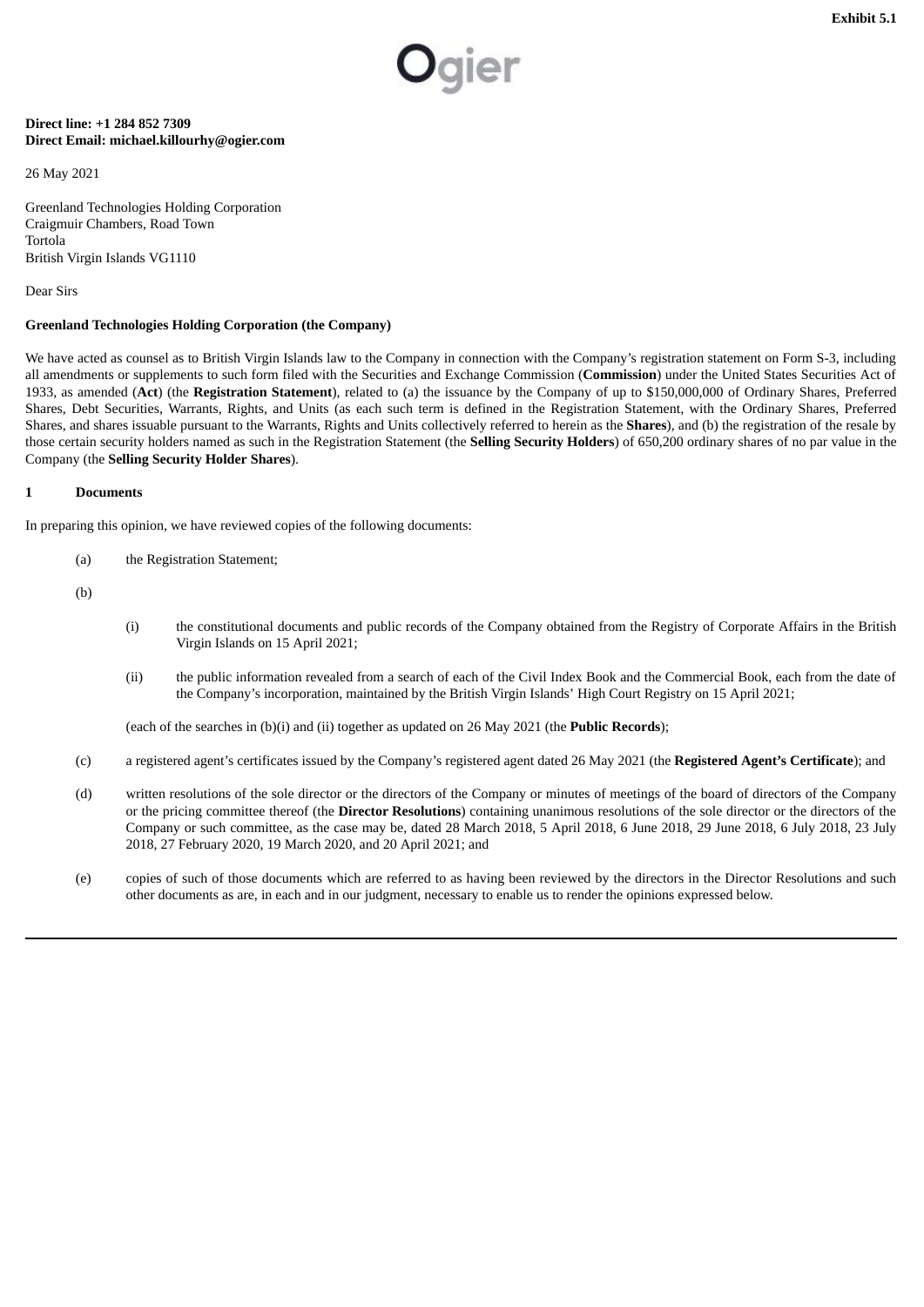We have not made any enquiries or undertaken any searches concerning, and have not examined any other documents entered into by or affecting the Company or any other person, save for the examinations referred to in paragraph 1 above. In particular, but without limitation, we have not examined any documents referred to within the Registration Statement save as expressly referred to above and our opinion is limited accordingly.

## **2 Assumptions**

This opinion is given only as to the circumstances existing on the date hereof and as to British Virgin Islands law in force on this date. We have relied on the documents referred to in paragraph 1 without further enquiry and upon the following assumptions, which we have not independently verified:

- (a) copies of documents or records provided to us are true copies of the originals which are authentic and complete;
- (b) all signatures and seals on all documents are genuine and authentic and in particular that any signatures on the documents we have reviewed are the true signatures of the persons authorised to execute the same;
- (c) the Director Resolutions remain in full force and effect;
- (d) the accuracy and completeness of the Registered Agent's Certificate as at the date thereof; and
- (e) the information and documents disclosed by the searches of the Public Records was and is accurate, up-to-date and remains unchanged as at the date hereof and there is no information or document which has been delivered for registration by any party (other than the Company), or which is required by the laws of the British Virgin Islands to be delivered for registration by any party (other than the Company), which was not included and available for inspection in the Public Records.

## **3 Opinion**

Based upon the foregoing, and subject to the qualifications expressed below, we are of the opinion that:-

- (a) The Company is a company duly incorporated with limited liability under the BVI Business Companies Act, 2004 and validly existing in good standing under the laws of the British Virgin Islands. It is a separate legal entity and is subject to suit in its own name.
- (b) The Company has the capacity and power to exercise its rights and perform its obligations under and as described in the Registration Statement.
- (c) The Selling Security Holder Shares were duly authorised for issue and have been validly issued by the Company and are fully paid and non-assessable.
- (d) Subject to the entry thereof in the register of members of the Company, the Shares, when issued as contemplated in the Director Resolutions, will be validly issued, fully paid and nonassessable.
- (e) The performance of the Company's obligations under the Registration Statement do not and will not conflict with or result in any breach of:
	- (i) the Memorandum and Articles of Association of the Company; or
	- (ii) any law of the British Virgin Islands applicable to the Company.
- (f) There were no actions pending against the Company based on our search of each of the Civil Index Book and the Commercial Book maintained by the British Virgin Islands High Court Registry as referred to at 1(b)(ii) above.

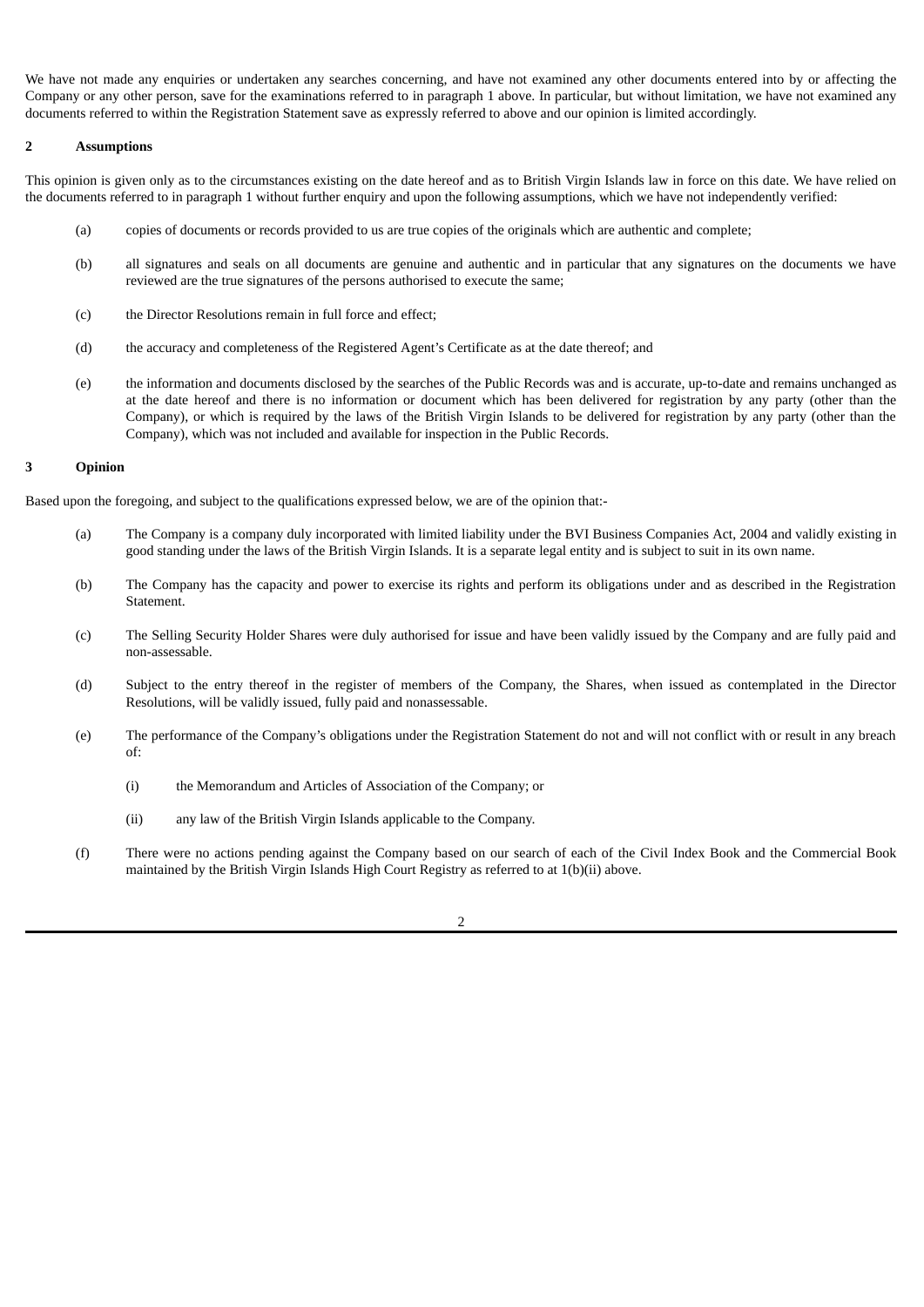(g) On the basis of our review of the Public Records, no currently valid order or resolution for the winding-up of the Company and no current notice of appointment of a receiver in the British Virgin Islands over the Company, or any of its assets, appears on the records maintained in respect of the Company. It is a requirement under section 118 of the Insolvency Act 2003 that notice of appointment of a receiver be registered with the Registry of Corporate Affairs, however, it should be noted that failure to file a notice of appointment of a receiver does not invalidate the receivership but gives rise to penalties on the part of the receiver.

### **4 Limitations**

We offer no opinion:

- (a) in relation to the laws of any jurisdiction other than the British Virgin Islands (and we have not made any investigation into such laws);
- (b) in relation to any representation or warranty made or given by the Company in the Registration Statement; or
- (c) as to the commerciality of the transactions envisaged in the Registration Statement or, save as expressly stated in this opinion, whether the Registration Statement and the transaction envisaged therein achieve the commercial, tax, legal, regulatory or other aims of the parties to the Registration Statement.

## **5 Governing Law and Reliance**

This opinion shall be governed by and construed in accordance with the laws of the British Virgin Islands and is limited to the matters expressly stated herein. This opinion is confined to and given on the basis of the laws and practice in the British Virgin Islands at the date hereof.

We hereby consent to the filing of this opinion as an exhibit to the Registration Statement and to the reference to our firm in the "Legal Matters" section of the prospectus included in the Registration Statement. In the giving of our consent, we do not thereby admit that we are in the category of persons whose consent is required under Section 7 of the Act.

Yours faithfully

/s/ **Ogier Ogier**